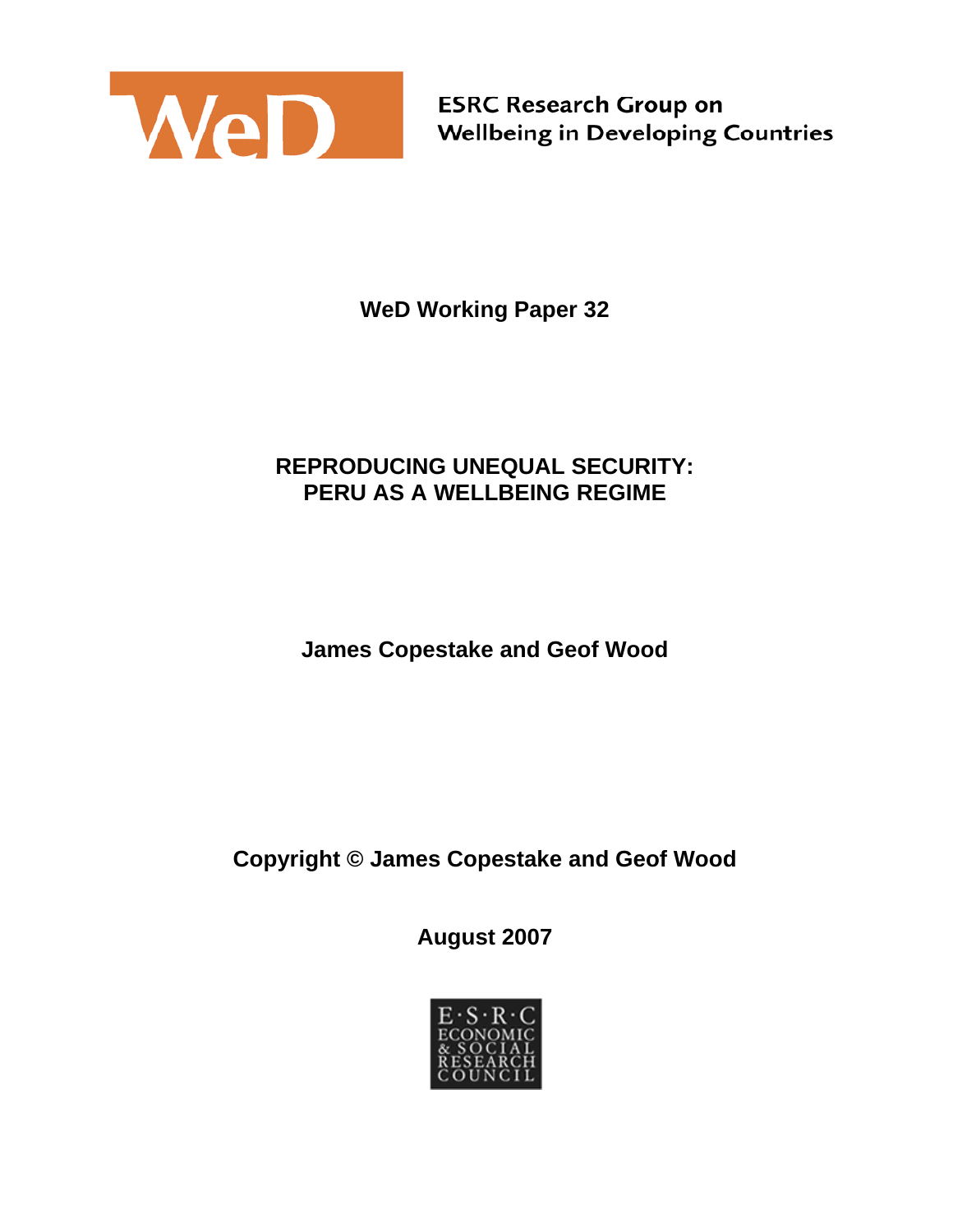### **WeD - Wellbeing in Developing Countries ESRC Research Group**

WeD is a multidisciplinary research group funded by the ESRC, dedicated to the study of poverty, inequality and the quality of life in poor countries. The research group is based at the University of Bath and draws on the knowledge and expertise from three different departments (Economics and International Development, Social and Policy Sciences and Psychology) as well as an extensive network of overseas contacts and specific partnerships with institutes in Bangladesh, Ethiopia, Peru and Thailand. The purpose of the research programme is to develop conceptual and methodological tools for investigating and understanding the social and cultural construction of wellbeing in specific countries.

#### **Correspondence**

The Secretary Wellbeing in Developing Countries ESRC Research Group (WeD) 3 East 2.10, University of Bath Bath BA2 7AY, UK

#### **E-mail:** wed@bath.ac.uk www.welldev.org.uk

**Tel:** +44 (0) 1225 384514 **Fax:** +44 (0) 1225 384848

A large print size version of this paper is available on request.

### **Working Paper Submission**

For enquiries concerning the submission of working papers please contact Ian Gough by email: i.r.gough@bath.ac.uk or by writing to the above address.

### **CORRESPONDENCE TO:**

Geof Wood Dean of Humanities and Social **Sciences** University of Bath Bath BA2 7AY email: G.D.Wood@bath.ac.uk Tel: 01225 386736

James Copestake Dept. of Economics and International Development University of Bath Bath BA2 7AY email: J.G.Copestake@bath.ac.uk Tel: 01225 383859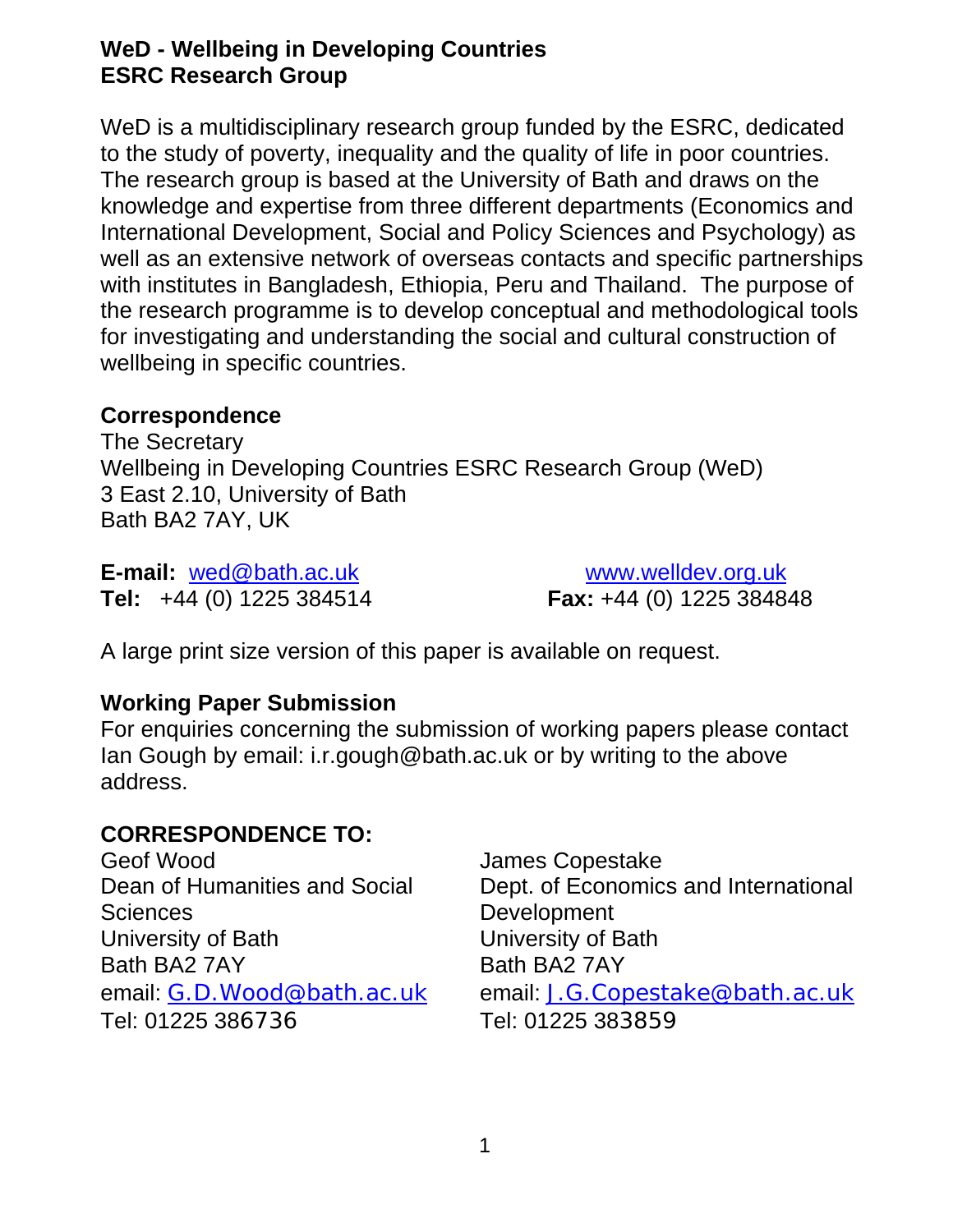## **ABSTRACT**

The article contributes to the literature on comparative welfare regimes by developing a model that recognises multiple dimensions of wellbeing, with particular emphasis on security of agency. Taking Peru as an example, the model relates a broader range of wellbeing indicators to conditioning sociopolitical factors; individual capabilities to negotiate the institutional landscape of state, market, community and household; and socio-political reproduction consequences. Peru is depicted as an unsettled regime because of lack of consensus over the prevailing distribution of opportunities and outcomes. The paper moves beyond a deterministic approach by analysing opportunities and constraints to an evolutionary erosion of inequalities through the gradual acquisition of social rights and political freedoms, taking social protection and human rights as case studies. It concludes by reflecting on the added explanatory power of a broader wellbeing over a more materialist welfare regime model, arguing that it brings the question of poor people's agency more to the centre of analysis.

**Keywords**: Peru; welfare regimes; wellbeing; clientelism; inequality; human rights; social protection; alienation, security of agency.

**Acknowledgements:** The support of the Economic and Social Research Council (ESRC) is gratefully acknowledged. The work was part of the programme of the ESRC Research Group on Wellbeing in Developing Countries. We are also grateful for critical comments on earlier drafts by other WeD researchers as well as Carlos Eduardo Aramburú, Patricia Ruiz Bravo, Augusto Castro, Mary Claux, Sergio Gamarra, Jane Henrici, Rosa Mendoza, David Sanchez Marín, Carolina Trivelli, Maria Balarín, Katie Wright-Revolledo, Diego Sanchez, Fernando Filgueira, Rubén M. Lo Vuolo, Juliana Martíinez Franzoni and Des Gasper.

### **RELATED READING:**

Crabtree J., editor (2006) *Making Institutions Work in Peru* Institute for the Study of the Americas, University of London.

Gough, I. and Wood, G., editors (2004) *Insecurity and welfare regimes in Asia, Africa and Latin America*. Cambridge University Press: Cambridge. Wood G. & I. Gough (2006) 'A Comparative Welfare Regime Approach to Global Social Policy' *World Development* 34, 10 1696-1712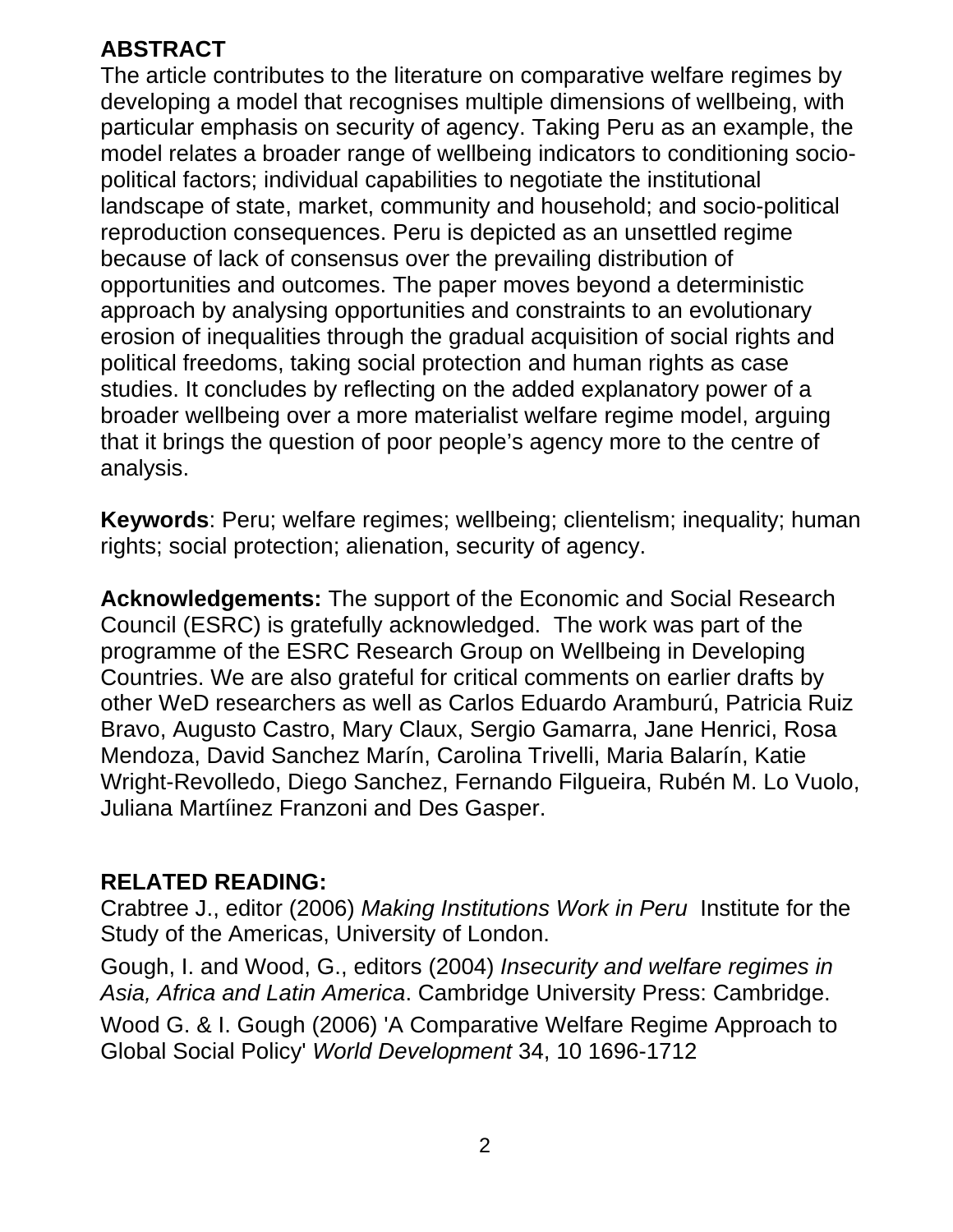## **1. INTRODUCTION**

 $\overline{a}$ 

All societies are complex, Peru perhaps especially so<sup>1</sup>. Complexity in Peru reflects stupendous diversity of physical geography, from north to south, as well as from east to west over the Andes from the Pacific coast to tropical Amazonia. It derives from five centuries of a flawed colonial settlement which continues to structure the opportunities and mind-sets of distinct racial, ethnic, linguistic and income groups of the population. The result is a country that remains exceptionally, if not uniquely, stratified and unequal. Like a complex geological formation, the forces of modernisation and global capitalism have folded, fractured, mixed and remoulded social strata rather than obliterating them. Complexity is further compounded by uncertainty and conflict over the conduct of politics: of enduringly problematic governance failing to reconcile principles of human rights and equal citizenship with racially stratified interests. Dependent on export oriented growth and preoccupied with Western ideals of consumer affluence, Peruvians also draw deeply on the engrained economic institutions and pre-Colombian cultural traditions of what Basadre (cited in Taylor, 2007:2) referred to as "*el pais profundo*" (deep or real, rather than official Peru.) These polar reference points are brought into stark relief by mass media and high spatial mobility, sustaining widespread perception of chronic inequality in wealth, opportunity and respect. While an inspiration for outbursts of cultural creativity, such diversity also sustains an unusually high level of generalised mistrust.

The main purpose of this paper is to present an analysis of the institutional landscape within which poor and marginalised people in Peru have to negotiate their livelihoods and seek to forge some sense of wellbeing<sup>2</sup>. In so doing we also explore the extent to which lower level welfare arrangements can be regarded as autonomous from national institutions of market and state. Smallholder livelihoods, especially in the mountains, are precarious with public agricultural investment clearly oriented towards larger

<sup>1</sup> DeGregori (2000) provides one defence of this claim. Cameron and Mauceri (1997: vii) provides another, observing that "for many years Peru has perceived itself and been seen by others as a country of unusually complex political, economic and social problems." 2

 $2$  The paper thereby aims to provide a country-level counterpoint to more micro analysis of other WeD research in seven sites of Central Peru set out in Copestake (forthcoming). In so doing, it benefited more than detailed citations indicate from Crabtree (2006), Figueroa and Baron (2005), Sheahan (1999), Tanaka (2002), Taylor (2007) and Thorp *et al.* (2006) in particular, as well as updates from the Peru Support Group and Monthly reports on Peru from the *Escuela para el Desarrollo* (School for Development) in Lima.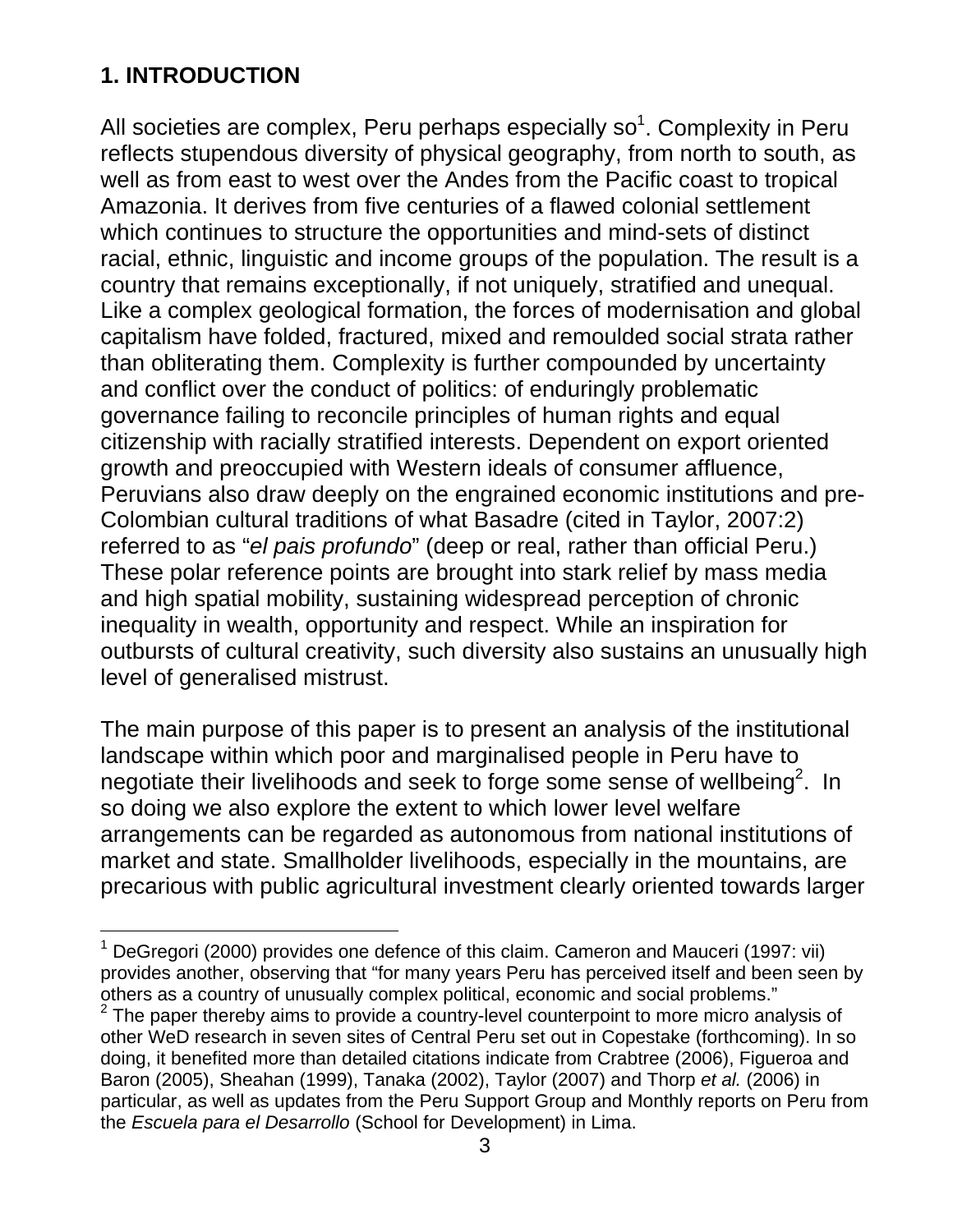farms and coastal export crops. Within the typology of "exit, voice and loyalty" (Hirschman, 1970) options they can migrate, engage in local level collective action and protest, and cultivate the patronage of monopoly employers, landlords, political brokers, richer relatives, NGO or government staff. Migration is a problematic exit into often harsh and contested terrain for negotiating a more secure livelihood. Many families combine all three options in a single survival portfolio. The possibility that the state will assist them in any sustained and life-changing form is remote. Meanwhile Peru's insertion into the global economy via mining, export crops and tourism has produced volatile and exclusionary growth that perpetuates inequality and many people's economic insecurity. Although Peru has experienced severe and destructive conflict, most recently during the 1980s, the more surprising question is arguably why these conditions have not provoked more fullblown revolution. Paradoxically, what has to be explained is not the frequency of protest and conflict, but rather the reproduction of at least some semblance of order.

This leads to a second purpose of this paper, which is to draw on Peru's experience to inform theoretical thinking on different kinds of 'wellbeing regime<sup>3</sup>. The notion of a 'regime' that is at the heart of this paper implies a degree of system stability at the national level that is only possible through the reproduction over decades of some form of political arrangement between major interests (Kalecki, 1976). With respect more specifically to social policy Esping-Andersen (1991, 1999) developed the notion of "welfare state regimes" in OECD countries (with liberal, conservative and social-democratic variations) as a function of political settlement over core values and priorities. Gough and Wood (2004) modified these arguments by introducing a comparative analysis of welfare regimes across the globe to capture situations where lack of consensus over core values and priorities reduces the role of the state and its inability to "de-commodify" markets to meet welfare objectives. Their comparative analysis distinguished between relatively settled and unsettled societies, and was aided by the concept of an "institutional responsibility matrix" (IRM) comprising the domains of state, market, community and households in both domestic and international planes as overlapping but flawed potential providers of individual welfare, differentiated by gender and age. The more unstable the IRM, the less a

 $\overline{a}$ 3 The paper does *not,* however, aim to classify Peru as a particular category of regime within some broader typology, being open to the idea that every country is unique. Rather Peru is used as a case study through which the explanatory power of a general wellbeing regime model can be tested and refined. Similar analysis is being undertaken in other countries studies by the ESRC WeD research group. For example, see Bevan (2006) on Ethiopia.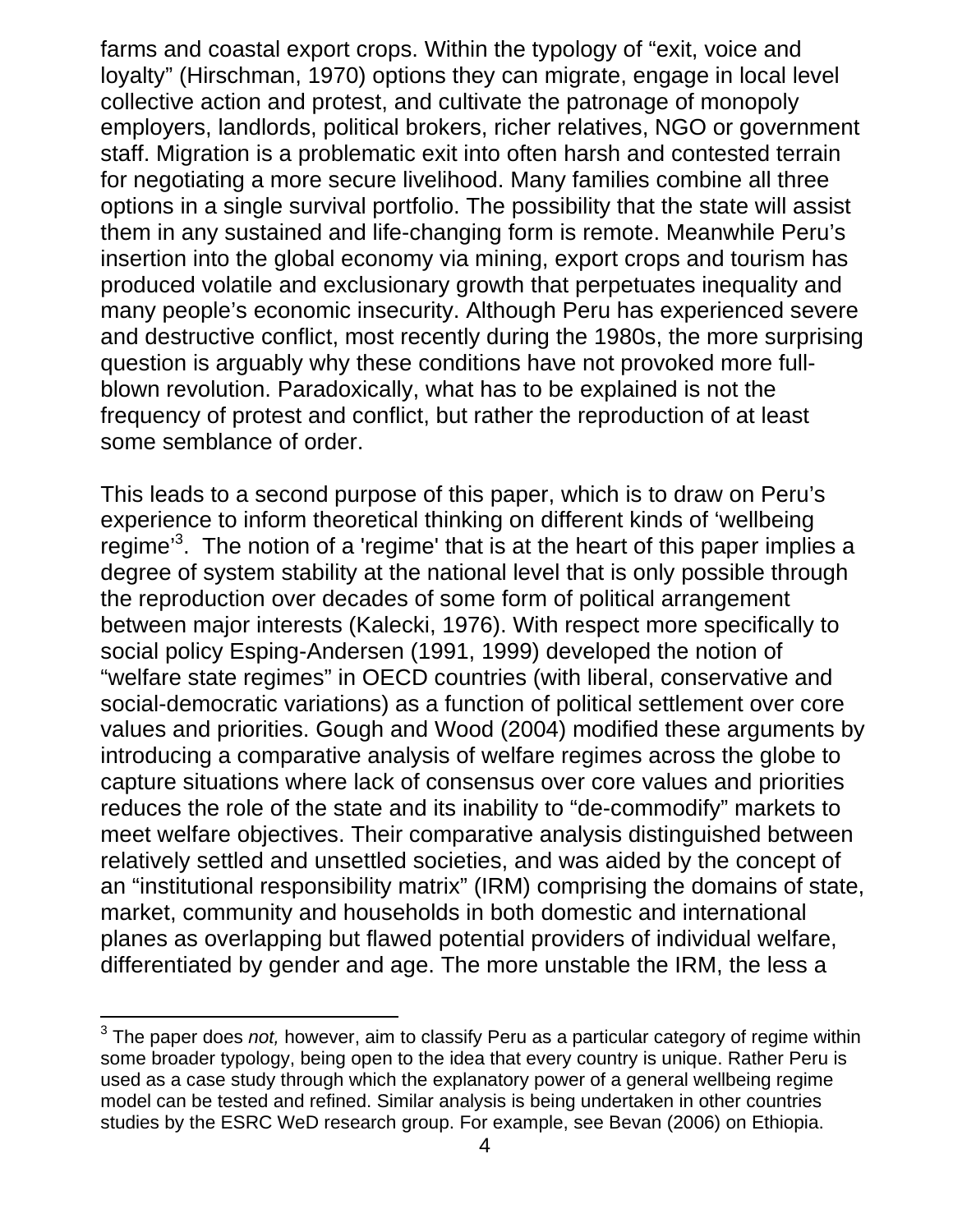society is politically settled. Given the paradox of its turbulent reproduction an interesting question for Peru is where it lies on a settled-unsettled continuum<sup>4</sup>.

A comprehensive structuralist answer to this question is provided by Figueroa (2001a, 2001b, 2003, 2007). This comprises a mathematically rigorous equilibrium model of the interplay between four rational and selfinterested groups of actors: political brokers, capitalists, skilled labour and unskilled labour, the two forms of labour being also racially differentiated. Economic inequality between the two groups of workers is the legacy of a foundational colonial shock, and has economic, political and cultural dimensions. The model identifies an equilibrium trap that reproduces high inequality because unskilled workers are unable to form a political coalition capable of equalising access to state education, social protection and credit across a racialised class divide. As a result they are systematically deprived of being able to benefit more equally from the fruits of general capital accumulation. Copestake (2007) summarises the model, and seeks to generalise it into an inclusion-exclusion framework that leaves open more options for change in the balance of economic, political and cultural resources between groups in state, market and community arenas, thereby admitting also the possibility of a wider range of individual wellbeing outcomes and regime changes<sup>5</sup>.

The overall structure of the paper is as follows. Section 2 provides a more detailed overview of the wellbeing regime model, including a discussion of how it departs from the welfare regime model described in Wood and Gough (2006). The remaining sections then analyse Peru's experience with reference to the four components of this model: conditioning factors (section 3); the institutional responsibility matrix (section 4); wellbeing outcomes, with particular reference to social protection and human rights (section 5); and finally reproduction consequences (section 6).

 4 In Polanyi's (1944) terminology the paradox can be restated as how a society so profoundly moulded by capitalism has retained such a degree of political stability when the dehumanising effects of commodification of money, people and the environment should have triggered a more transformative social reaction. <sup>5</sup>

 $5$  Powelson (1997:261-5) echoes Figueroa's analysis when he sums up his brief analysis of Peru in the following way. "Because the culture gap between elites and lower classes in Peru has been so vast, the power-diffusion process has never worked. Instead, fear and mistrust have minimized the possibilities for vertical alliances, pluralism and leverage". Nevertheless Powelson argues that Peru is better analysed as a "dual" society than as a completely "sectioned" society (in contrast to El Salvador or Guatemala, for example) because of the closer interaction between the two parts.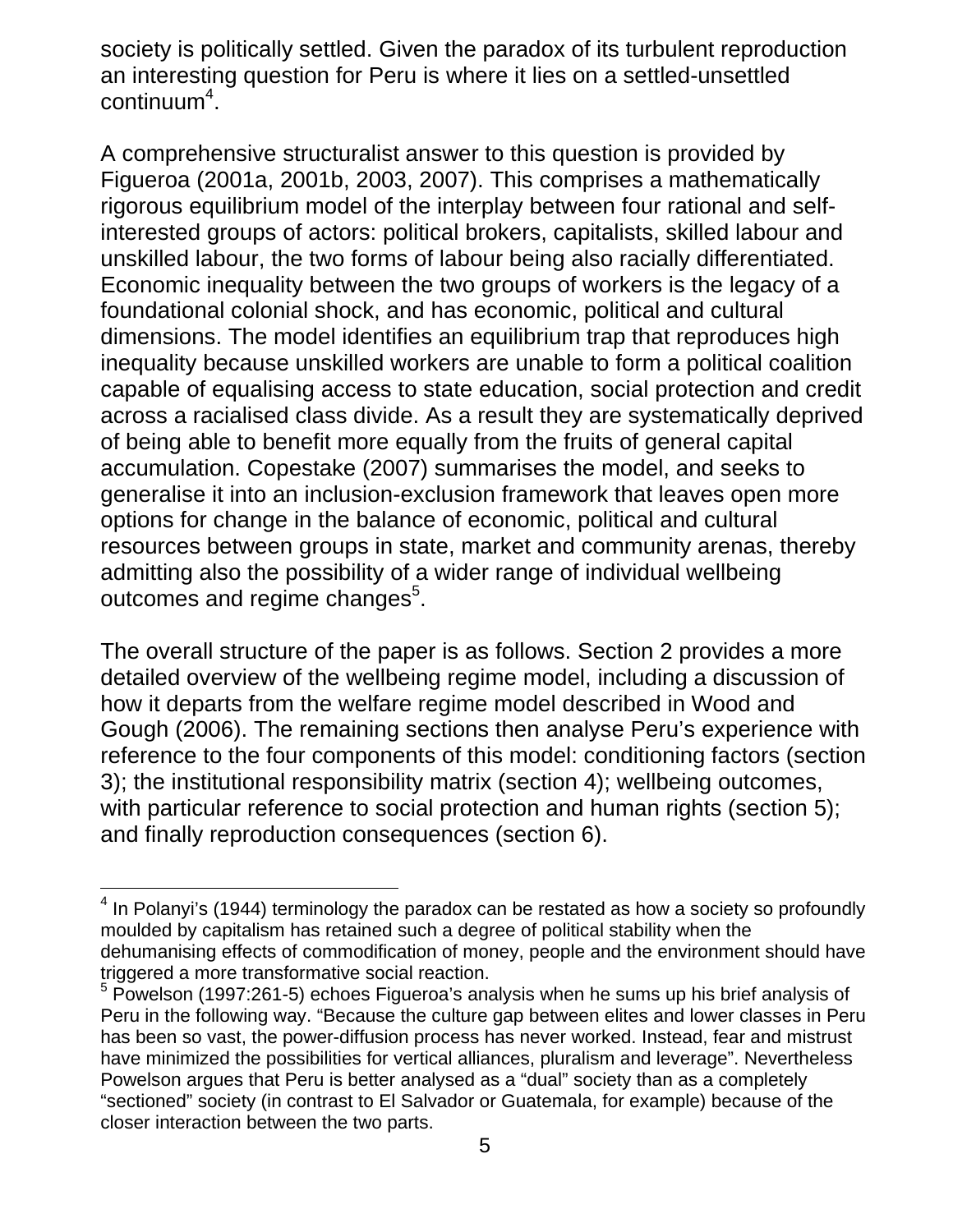### **2. ELEMENTS OF A WELLBEING REGIME: THE WELLBEING REGIME MODEL**

Figure 1 below sets out the basic model. Beginning at the bottom right-hand corner, the *wellbeing outcomes* of the population represent the classic objectives that social policy and social development aim to meet through social assistance, as well as investment in human resources and agency. Indicators include satisfaction of basic and intermediate needs, and reduction of poverty. In moving from welfare to wellbeing, outcomes are extended to include social identity, citizenship, participation, reduced alienation, freedom from fear and subjective wellbeing. Moving to the top right of the figure, wellbeing outcomes are not explained simply by the presence and practice of policy. Rather they are explained by agencystructure interaction within an *institutional responsibility matrix* (IRM) or welfare mix. This is the institutional landscape within which people pursue their livelihoods, and embraces the role of government, community (informal as well as legally constituted), markets and the household, alongside corresponding international actors and processes<sup>6</sup>. The welfare mix in turn is greatly shaped by the *conditioning factors* of a country (top left): including the pervasiveness and character of markets, the legitimacy and competence of the state, the extent of societal integration, cultural values and the position of the country in the global system. Finally, under *reproduction consequences* we consider social stratification and patterns of political mobilisation by elites and other groups (bottom left of Figure 1) as both cause and consequence of the other factors. Social stratification refers both to the existing distribution of power in society, as determined by the welfare mix and inequalities in wellbeing outcomes. These contribute to mobilisations of different groups and coalitions, which either reinforce (in more settled societies) or change conditioning factors and the future welfare mix of the country<sup>7</sup>.

 $\overline{a}$ 

 $^6$  The household is used deliberately as a unit of kin-based moral responsibility for its acknowledged members. Of course, at any one time, some members may have migrated for shorter or longer periods, but contribute through remittances and participation in strategic decision-making. Broader kin groups operate, for the purposes of the IRM, in the 'community' domain.

<sup>7</sup> The term political settlement refers here to the *de facto* agreements that have evolved between different classes, groups and interests over time regarding the principal ways in which the society is run, *de facto* rights are distributed and resources are allocated. Such settlements can perpetuate welfare inequalities as a reflection of power and domination. They can also enshrine concessions to politically weaker groups (and commitments to public goods by elites, as part of enlightened self-interest), as well as the exclusion of others. The stability or regime characteristics of such settlements become hegemonic in that no-one can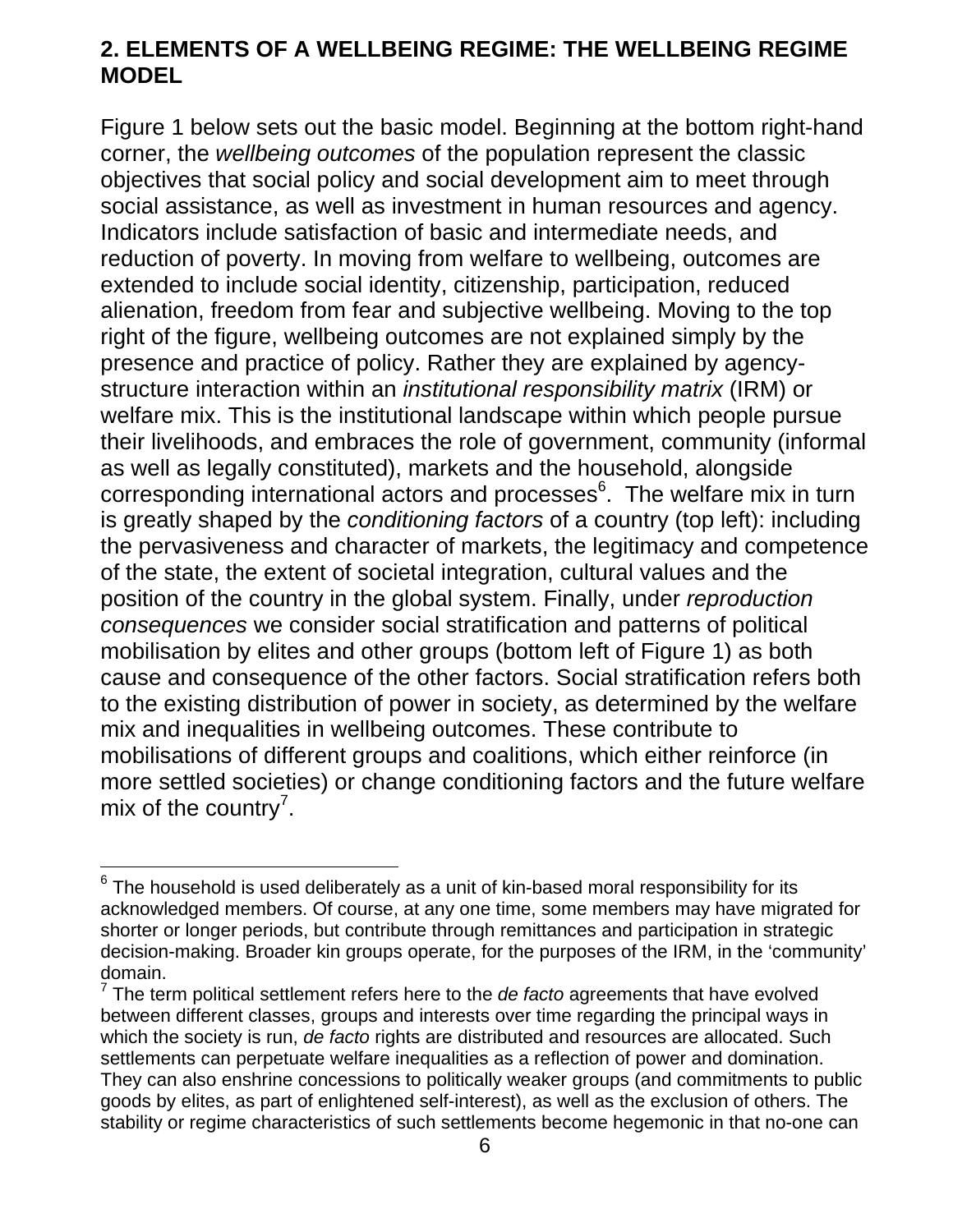# **Figure 1. Model for Wellbeing Regimes**



This model draws on findings from WeD research in Peru and the other three countries to extend the idea of a welfare regime (Gough and Wood *et. al.* 2004; Wood and Gough 2006) towards the idea of a wellbeing regime, elaborated in four ways. First and foremost, the framework broadens the concept of welfare outcomes to include subjective as well as objective dimensions. This is important for understanding wellbeing not only as an end in itself but also as the motivation for individual and collective action (Copestake, forthcoming). It opens up opportunities for analysing diversity in the values and mind-sets of different actors within society, rather than relying on simpler assumptions of *homo economicus*. Second, the analysis gives more emphasis to change, uncertainty, political instability and the challenges of societies undergoing rapid, anomic change. Third, given the problematic nature of the state in relatively unsettled societies, the analysis goes further than is normal in social policy by recognising the importance of empowering poor, marginalised and vulnerable people themselves. Fourth, the analysis is also extended to cover non-state actors, including churches,

 $\overline{a}$ 

imagine meaningful policy negotiation occurring outside of these accumulated, *de facto* agreements.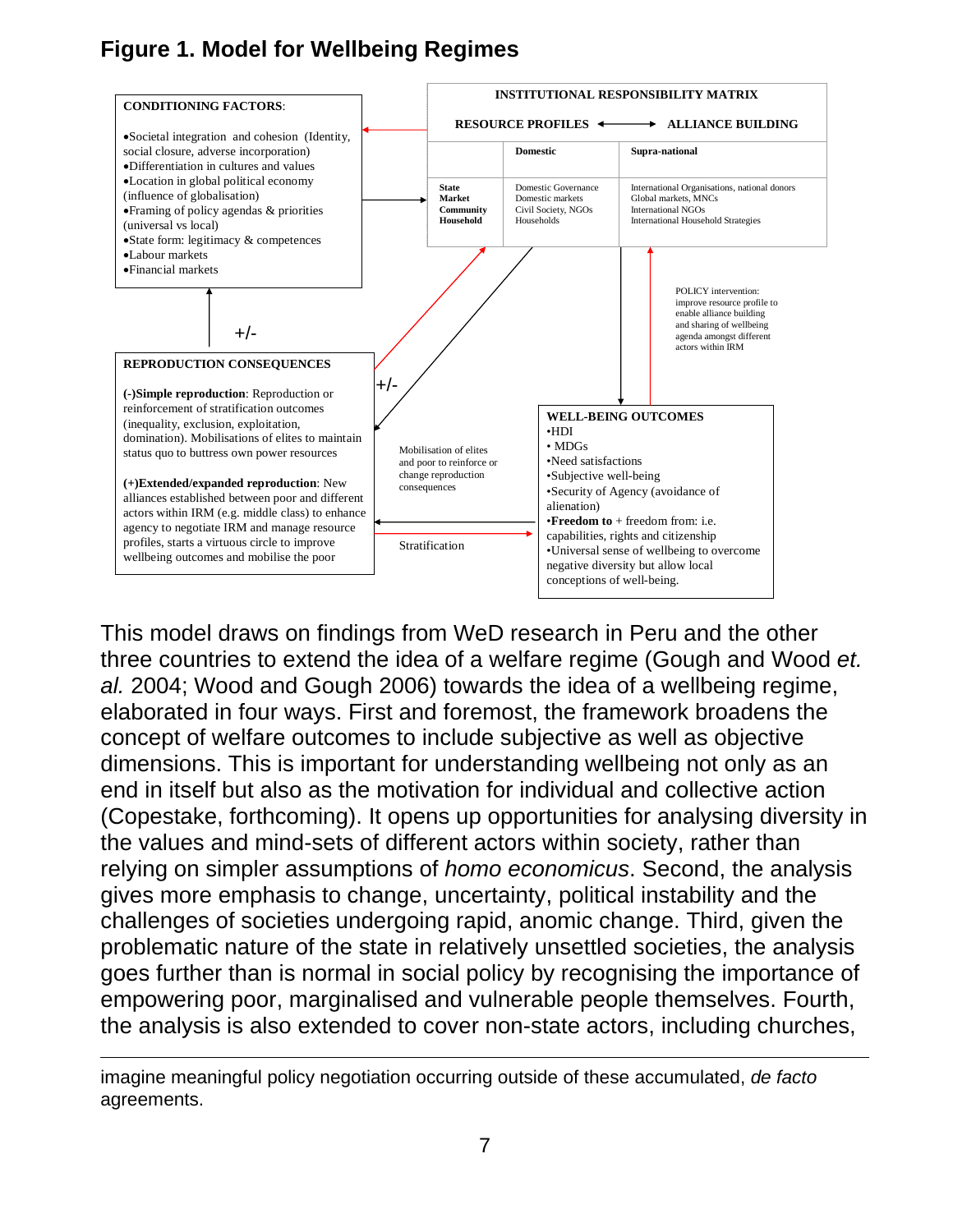NGOs, charities, well established social movements, local level forms of philanthropy and mutual support. These last two points in effect add the notion of social development to social policy.

This first elaboration can be extended further by arguing that individuals' wellbeing cannot be assessed in isolation from that of others. Hence social policy is about the capacity of society-level institutions and social processes to provide preconditions for some concept of collective wellbeing. Such a proposition is akin to the view that personal happiness is some function of aggregate or utilitarian happiness and to the idea of the "common good" (Deneulin and Townsend, 2006). The scope for social engineering by the state to bring about such collective outcomes is, however, constrained by its effect on the wellbeing and agency of other actors, particularly given their greater significance in relatively unsettled societies. We are interested in the social conditions that inhibit or enhance such a quest for collective advantage – the configuration of power and the associated forms of social reproduction that contribute to the relative stability and success of different wellbeing *regimes*. However, before examining further the political problems to be overcome in establishing a successful wellbeing regime, more needs to be said about the normative significance of a wellbeing perspective for an enriched account of social policy, especially in poorer countries.

In societies where neither material resources nor social relations permit reliance upon the state for statutory rights and entitlements in the form of welfare and regulated insurance then individual agency mixed with local level collective action has to be correspondingly stronger. It is the enhancing of this agency (or set of capabilities) which has to become more central to policy analysis. If we consider the institutional landscape within which people pursue their survival, then capabilities have to be specified across the domains (domestic and supranational) of that landscape: the state itself; but also market, community and household. And all the time we have to recognise the structuration principle that successful agency will induce dynamic (in contrast to simple) social reproduction which can be positive in the sense of enhancing the utility of structures and institutions to the ongoing pursuit of wellbeing.

The key to this agenda in unsettled contexts is the distinction between 'freedom from' and 'freedom to'. In the relatively settled societies of most Western countries welfare policy has been able to focus mostly on 'freedom from', leaving 'freedom to' agendas to other social policy domains, like education and health. By contrast, any welfare policy agenda in unsettled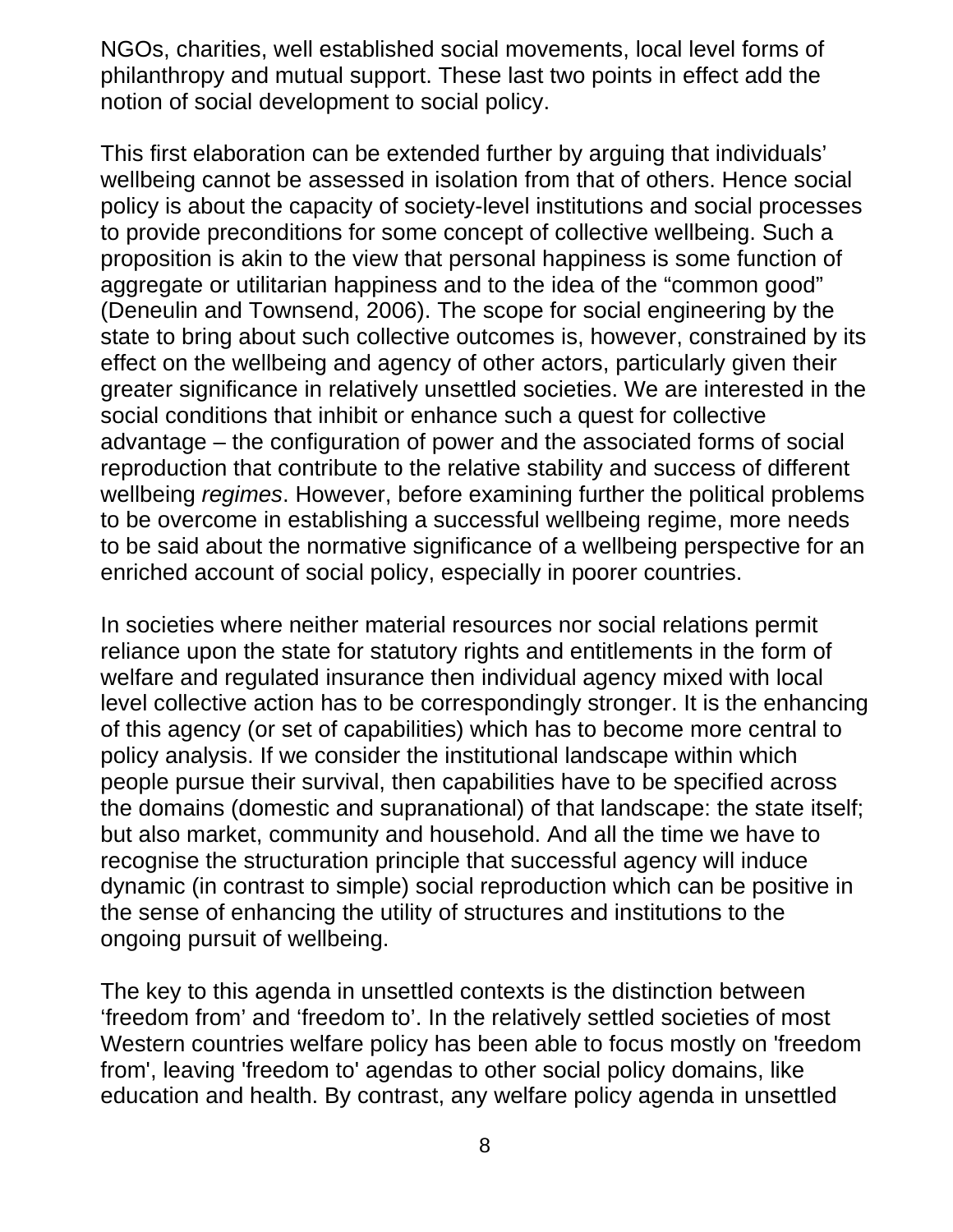contexts also has to embrace a stronger social development agenda that emphasises 'freedom to' and human development objectives in a way that goes beyond investment in individual human capital, competences and skills. This is more than a semantic point about the labelling of what goes under the heading of welfare policy in settled and unsettled societies. It is about where the responsibility lies for addressing the richer capabilities and universal human needs agendas as between individual agency and collective institutions (whether state or non-state).

Unpacking this further, and at the risk of over-simplification, 'freedom from' in settled societies refers to both protection from disorder as a precondition for procedural and social rights, and to protection from basic income and livelihood loss through labour market regulation and forms of social insurance with universal benefits. But it is weaker in the former (Hegelian) and stronger in the latter (Polanyian) sense because protection from disorder is so generic and embedded in more settled societies as to be almost unnoticeable for much of the population. Procedural rights are largely assumed, and thus social rights are more easily pursued and maintained. So broadly the more obvious welfare policy emphasis in settled societies has been income and livelihoods protection, and also social protection in the narrower material resource sense. The argument in this paper is that the more limited welfare policy agenda of social protection, while necessary, is not a sufficient option even to meet security and livelihoods objectives in more unsettled societies, because the statutory, public institutions are too weak to be relied upon. There is no liberalbourgeois consensus (or illusion) of substantive social rights supporting political equality amid economic inequalities.

Thus while welfare regime analysis has primarily focussed upon public responses to the 'freedom from' and human security agenda, the more ambitious wellbeing agenda emphasising 'freedom to' is in effect forced upon people by the prevalence of informal rather than statutory arrangements. Paradoxically, this implies that the more ambitious 'freedom to' agenda is a greater imperative precisely in those societies where it is institutionally more difficult to achieve. We come to the institutional difficulties below, but having established the imperative we need still to dwell further on the nature of the ambition.

Alienation, insecurity and the search for security of agency The 'freedom to' agenda is enriched by a wellbeing conceptual framework, which has been, in turn, informed by the capabilities discourse. But it also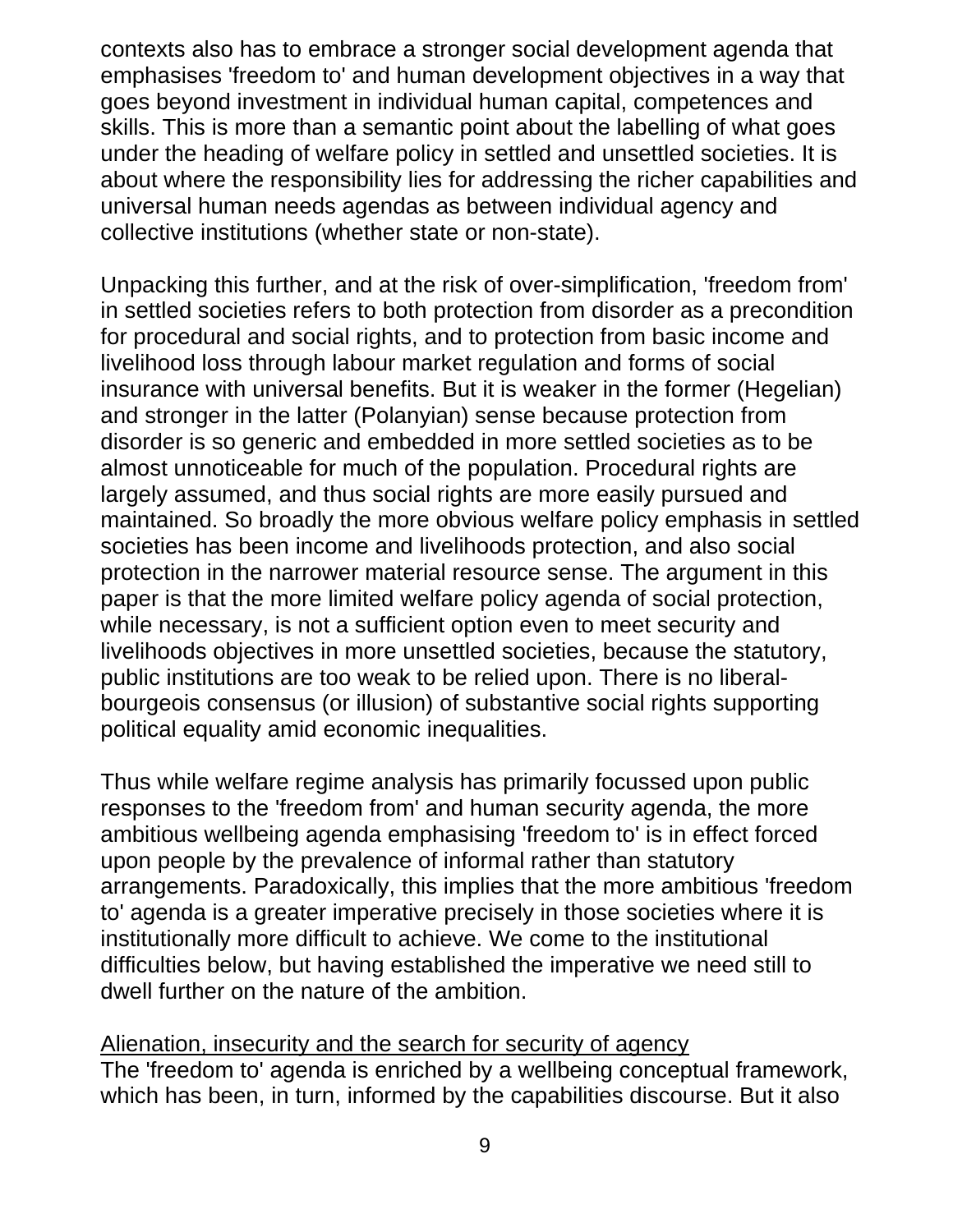encourages a revival of the old theme of alienation: the widespread fear of insecurity among all classes, and more specifically the Faustian bargain faced by poorer people between freedom and security (Wood 2003). It can be argued that the whole discourse of 'development as freedom', leading via entitlement theory to the argument for enhancing capabilities, has its origin in the alienation problem $8$ . Behind this argument lies classic social contract theory emanating from the Enlightenment philosophers. The beauty of alienation as an entry point for the analysis of wellbeing regimes is that it leads directly into the process issues of power, agency and hegemony that determine social outcomes within socially and culturally conditioned institutional landscapes. Alienation resonates more as a pervasive ontological experience of non-elites around the world than the idea of qualified autonomy. Alienation is also more obviously relational, pointing us towards the various dimensions of inequality in which agency (as opportunities, options, choices) of the many is constrained by the interests of the few. The Faustian bargain does not only express this headline problem of inequality and differential power, it also emphasises ongoing foreclosure of agency via the continuous reinforcement of dependency over autonomy. In place of the normative capabilities approach to empowerment, alienation more realistically captures actual behaviour and feelings. In an ontological sense, alienation draws attention to the threatened nature of wellbeing outcomes or the constant possibility of illbeing outcomes. It thereby takes us beyond the more limited agenda of outcomes in the welfare regime model which can be criticised for assuming a positive and unmediated connection between improvement in income, other human development indicators and wellbeing that neglects the issue of security of agency (i.e. the removal of alienation). In other words, emphasis on insecurity of agency as an ontological feature of poverty sets up a more challenging social policy agenda for unsettled societies than emphasis on poverty as solely a lack of capabilities.

### **3. CONDITIONING FACTORS**

Despite being classified as a middle income country, Peru has one of the highest absolute poverty rates and most unequal income distributions in Latin America. More than half of the population lives on less than US\$2.00 a

 $\overline{a}$  $^8$  This is expressed differently, but compatibly, in Doyal and Gough's (1991) formulation of qualified autonomy as a universal human need alongside health. Autonomy as a determinant of wellbeing is also highlighted by the empirical studies of Ryan and Deci (2001a; 2001b) alongside not only competence but also relatedness: nobody is suggesting that pure autonomy is either possible or desirable (see also Devine *et al*. 2006).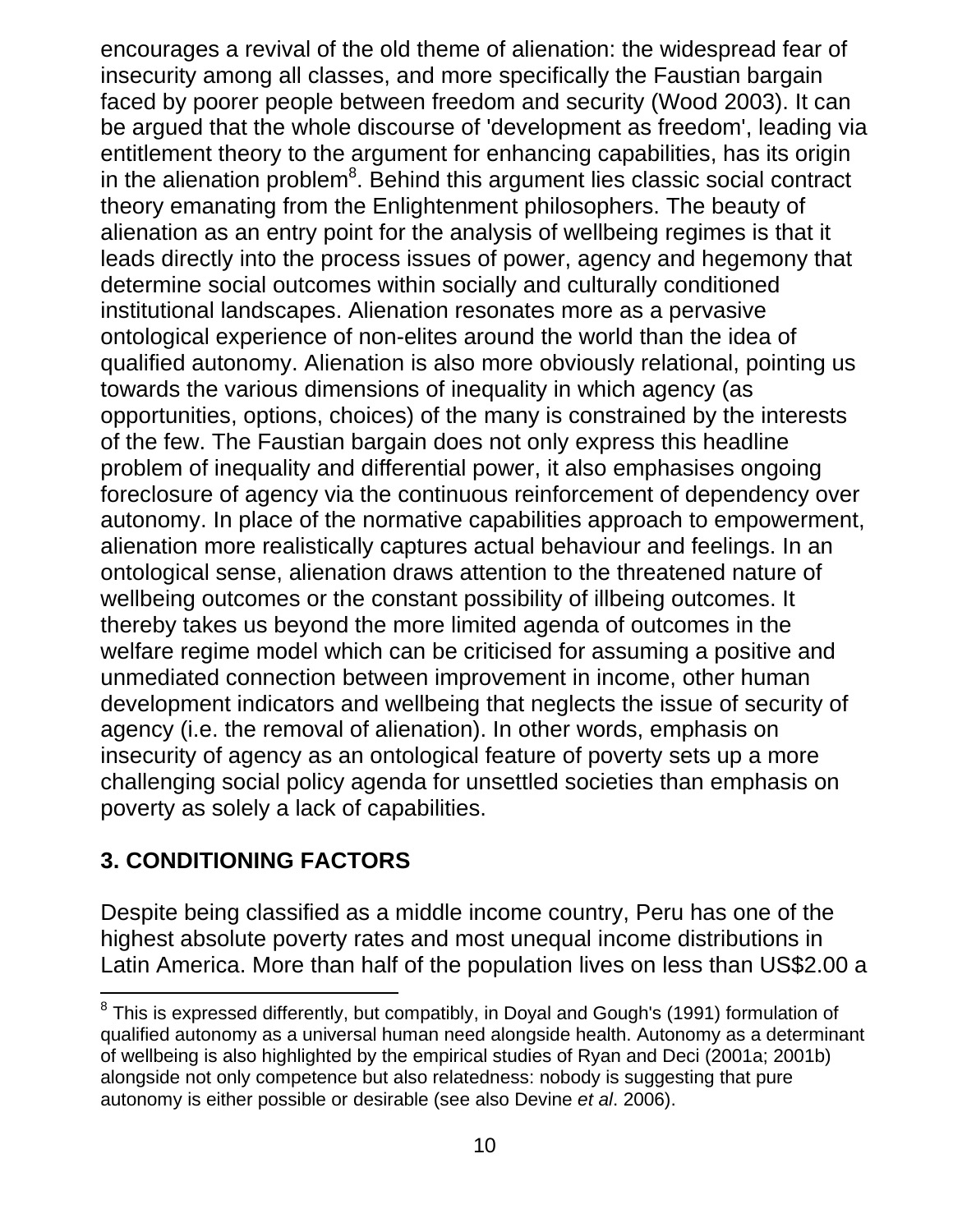day, and 20% live on less than US\$1.00 a day. Detailed poverty maps indicate poverty and deprivation is widespread, but concentrated most in rural areas of the highlands (Altamirano *et al.* 2004). With respect to income distribution, the World Bank (2003) estimates that the top decile receives 50% of total income, and the lowest decile 1.6%, while the UNDP (2005) is probably being conservative when it estimates the Gini co-efficient in 2002 to have been 0.56. Poverty is concentrated in rural areas, as indicated for example by child mortality: 24 and 45 per 1000 live births in urban and rural areas respectively (UNICEF 2004). The same report indicates that only 30% of rural children are adequately nourished.

The full significance of these statistics emerges only when they are viewed in combination with Peru's racial and ethnic diversity, reinforced by linguistic divisions. The long history of colonial Spanish intrusion into Quechua, Aymara and other indigenous populations has produced a complex racial hybridization, compounded by cultural differentiation of identities (Degregori, 2000; Quijano 2000). The process of intermingling through marriage, other liaisons, settlement and internal movement is captured by the idea of a racialised class continuum: with more Spanish culture and ancestry in the mix at one end, and more indigenous at the other end (Drinot, 2006) $^9$ . Racial positioning reinforces inequality of income and wealth, with poverty and illiteracy concentrated at the indigenous end of a continuum (Figueroa and Barron, 2005; Thorp *et al.*, 2006). At the other end a small elite has not only retained its European culture, but has actively sought to renew its 'whiteness' through immigration (Gott, 2007). While accommodating leaders from a wider background, and relying to varying degrees on alliances with foreign investors, this group has retained broad control over power and wealth in the country since Independence, not least through subordination of the interests of inhabitants of the interior of the country to Lima and the coastal belt. Notwithstanding some loosening of social structure with the demise of the pre-Velasco oligarchic state, with gradations of race and culture compounded by regional identities and recent waves of mass migration, we would argue alongside Figueroa that a deep social and cultural segmentation has remained intact.

 $\overline{a}$  $9$  We prefer the idea of a 'continuum' rather than 'hierarchy' or 'stratification' because it suggests greater fluidity, albeit subject to entrenched racial and class barriers. Reference to 'class' on the other hand is not without problems, because is suggests a rather stronger consolidation of 'class for itself' proletariat and bourgeois interests than is true for contemporary Peru compared to other capitalist societies.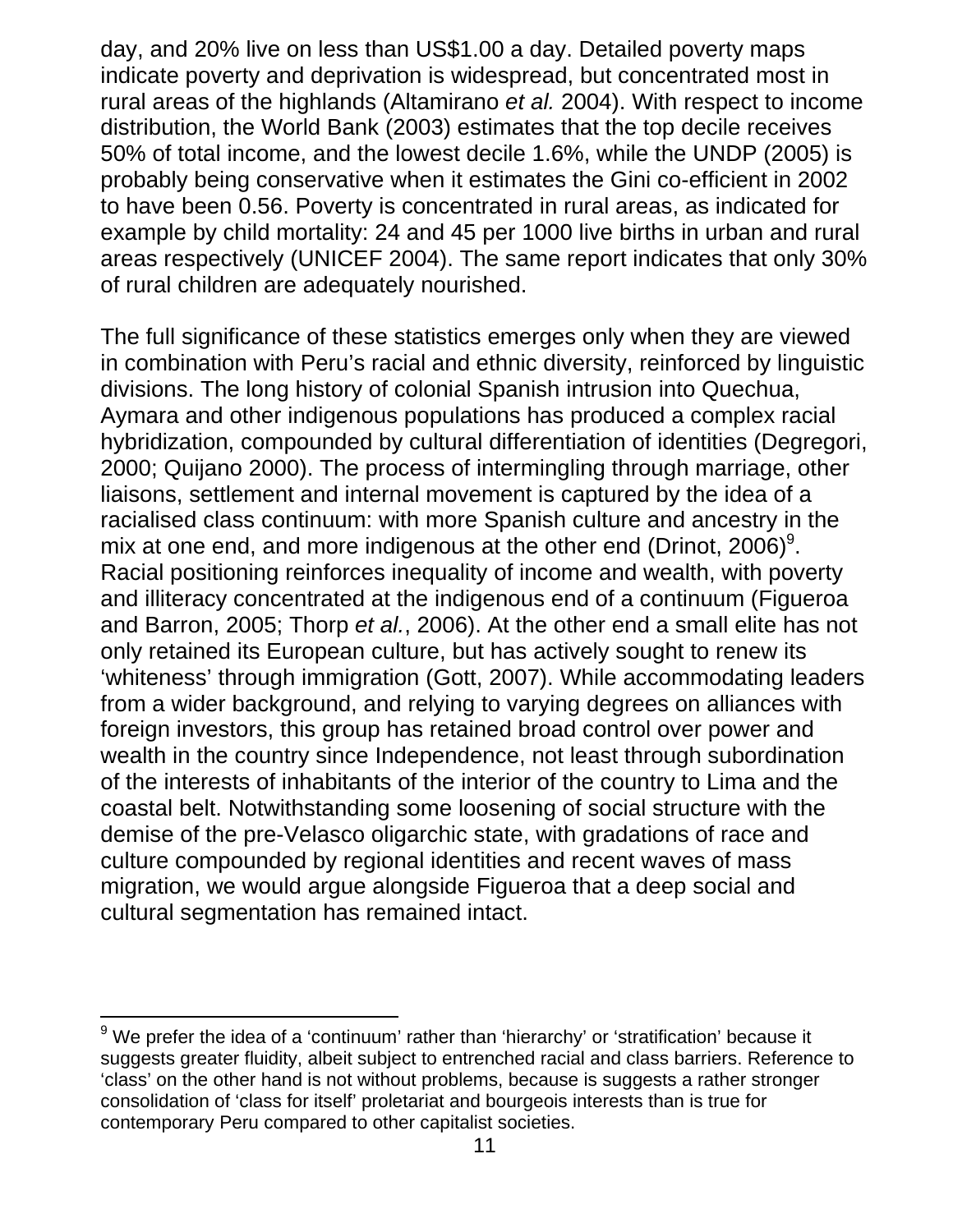Sources of variation to this general picture are the upland mining centres and some jungle areas, which offer greater opportunities for upward mobility and cultural mixing through employment. However, at the same time commercial mining and farming activities controlled from Lima and abroad are also the source of recurrent conflict over resources that often have racial and ethnic dimensions. Important variation also exists between regions, compounded by the presence of additional minority groups, although the key point is that geographical remoteness is not the fundamental source of Peru's social stratification; hence migration, urbanisation and better telecoms alone will not reduce it. Cultural dualism translates into political subordination, economic inequality and a fundamental problem of institutional legitimacy. Problematic state legitimacy, widespread distrust of broader institutional arrangements and the narrowness of the legally regulated labour market overlaid onto a highly unequal ethnically diversified society with culturally structured forms of social exclusion are all indicative of an 'unsettled' society in wellbeing regime terms. To paraphrase Quijano (2000:229) "The trouble is that the Eurocentric perspective, adopted by [Peru's] own dominant groups has led them to impose the European model of nation-building upon power structures that were organised around colonial relations between races." In other words, a basic value consensus about rights to wellbeing and institutional responsibilities (or correlative duties) for delivering them is missing: the preconditions for a political settlement capable of delivering universal improvements in wellbeing are weak. And in a society dominated by strong ethnic and cultural identity, social closure and mutual exclusion, the lack of horizontal social cohesion undermines the prospect of improved vertical political integration. This is reflected in the configuration of political parties as well as in the class structure. The nation-state within which a political settlement is required remains too deeply divided. The integration problem is reinforced by the increasing significance of globalisation, with different parts of the society located differently in the global political economy of opportunity, recognition and social identity.

### **4. NEGOTIATING THE INSTITUTIONAL RESPONSIBILITY MATRIX**

### **4.1 State legitimacy**

In this section we focus particularly on the extent to which the state is regarded by its citizens as an actual or potential force for advancement of the common good in society. Orthodox social policy, with its focus on taxation and spending (particularly social protection) generally assumes the existence of some form of social contract of this kind, no matter how flawed.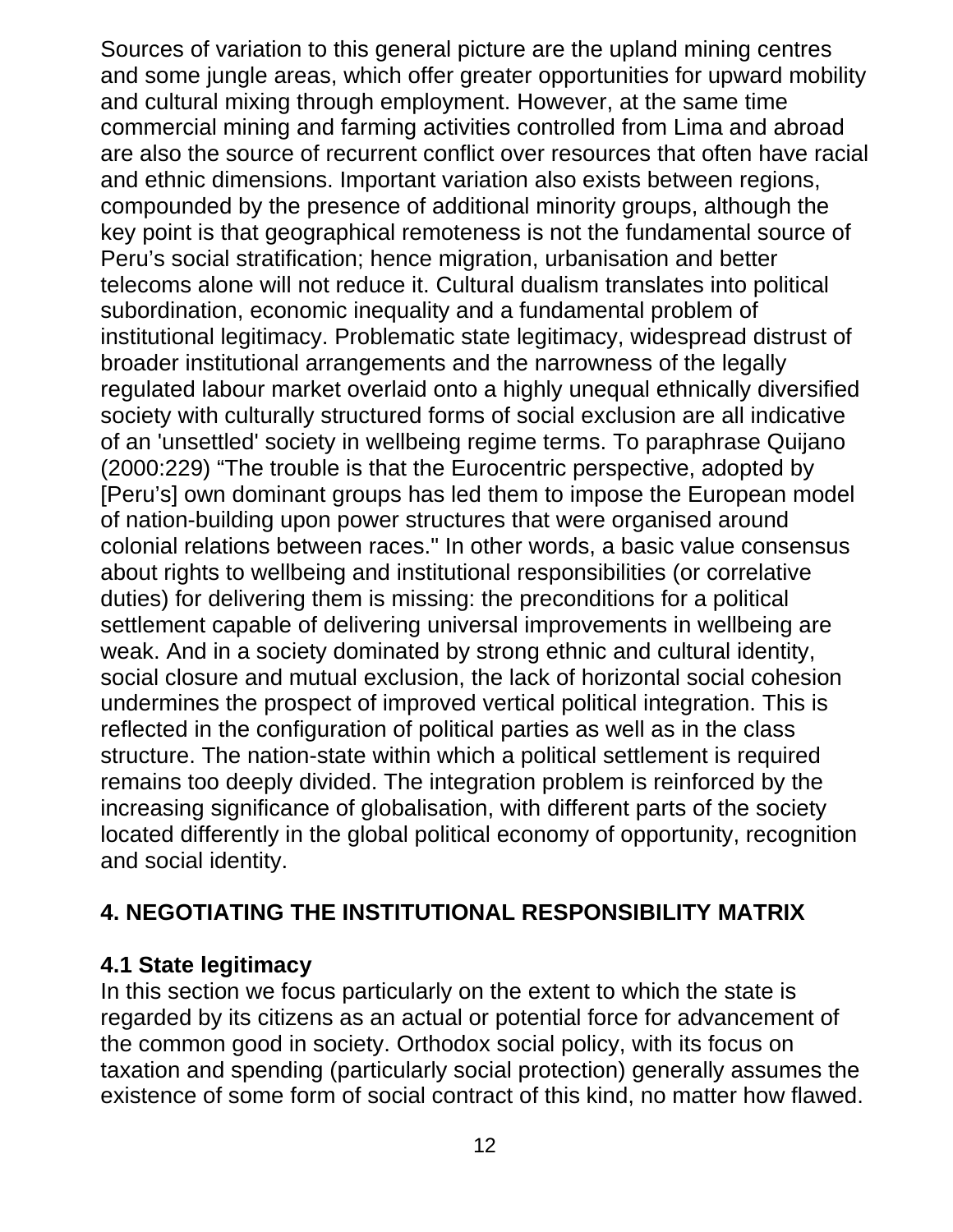In contrast, in more unsettled societies it is necessary to review how far the state is ignored, by-passed, manipulated, distorted, co-opted by a minority or used as a source of rents for a privileged few, and furthermore to consider the extent to which this is regarded by all those involved as normal. The role of the state is also explored further in the discussion of social protection and human rights in Section 5.

For those at the bottom of Peruvian society the state and its agents are at worst a source of predation (DFID and World Bank, 2003) and at best a straight-forward patron, manifest in the symbolic status of the president as chief provider (Arambaru *et al.,* 2004). Even at the very top, among the educated minority, these views are more common than a more liberaldemocratic view of the state as implementer of transparent policy, periodically tested for value at the ballot box. For the majority of people between these extremes its role is more ambiguous: indeed a realistic analysis of the state in Peru arguably begins with the insight that deliberate ambiguity as well as uncertainty of street level outcomes is key to its effectiveness in reproducing unequal security (Poole 2004). The "frustrated achievers" identified by Graham and Pettinato (2002), who are characterised by above average income mobility but below average subjective life satisfaction, are an indication of how self-improvement is undermined by continued lower social status, not least in the way they are treated as citizens by the state.

Recent political history in Peru confirms the thesis of an 'unsettled' regime, with more autocratic government (under military presidents from 1968 to 1980, and Fujimori in the 1990s); interspersed with more democratic government under Belaunde and García in the 1980s, and from 2000 onwards under Paniagua, Toledo and most recently García for a second time (Arredondo, 2005). The first of these periods witnessed agrarian reform, but also the failure of a nationalist agenda to strengthen domestic industrial interests, with government legitimacy eroded by economic failure as much as a lack of democratic process. The return to democracy under the Belaunde and García governments witnessed halting neo-liberalism, the feeding of elite interests, an extension of clientelist politics based on populist social programmes, the rise of terrorism, and harsh but largely ineffective army counter-measures. This paved the way for Fujimori's bandwagon election as a populist outsider in 1990. His achievements on two fronts were dramatic. On the economic front he assuaged the international financial community, curbed public expenditure, rescheduled the national debt, tackled the hyperinflation, linked the *sol* to the dollar and took measures to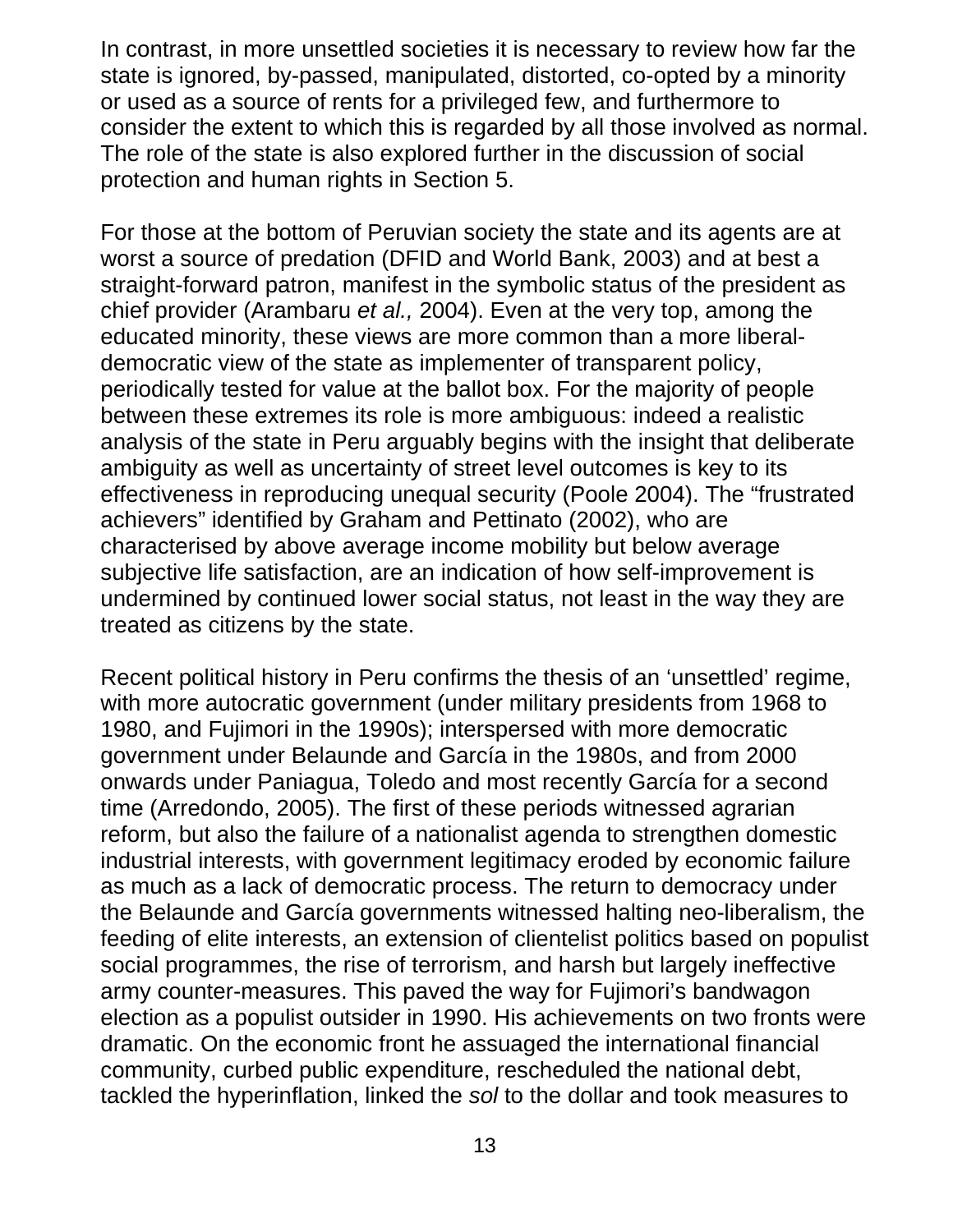attract foreign investment. At the same time he delivered on his promises to restore political stability by quashing *Sendero Luminoso* and other terrorist groups through a more deliberate and confident deployment of the army. Together these outcomes laid the foundation for sustained economic reforms and steady outward-oriented economic growth, interrupted only temporarily by contagion effects of the East Asian crisis in 1997.

However, these successes did not translate into an improved climate for deliberative politics or social development. The *autogolpe* of April 1992 conferred on Fujimori virtually dictatorial powers. He dissolved Congress, suspended the constitution and temporarily closed the judiciary. Thus began an era of increasingly corrupt, clientelist government. With little opportunity for broader political party mobilisation Fujimori undermined the legitimacy the political process and used state patronage to co-opt grass roots social self-help movements. Already much weakened in the 1980s the "destructuring" of political parties and other civil society organisations continued (Tanaka, 2002). It is not surprising, therefore, that Fujimori's shock resignation amid the flood of video revelations of corrupt practices prompted unleashed a wave of pressure for political reform. At the same time, there were fears of chaos and anarchy in the potential flood of political parties, often with only regional and sectional appeal, wishing to enter elections. The interim Paniagua government of 2000-01 found itself attempting the impossible task of appealing to elite, business and educated middle class interests at the same time as the wider public interest without recourse to the populism, clientelism, corruption and blackmail that Fujimori and Montesinos had raised into a precise, if dark and eventually selfdestructive, science (McMillan & Zoido, 2004).

After two decades of decline and emaciation, rehabilitation of the political parties was never going to be easy; and more than higher barriers for registration were needed to counter their fragmentation regionally and through patrimonial allegiance to dominant personalities. Toledo represented a return to old fashioned Latin American populism: using his *cholo* social identity to build mass recognition (if hardly loyalty) through the media, and dependent on opportunistic broking within the established political and technocratic elite, to construct any semblance of a functioning government. His weak rhetorical skills and inability to rise above the endless infighting, political scandals and social conflicts undermined not only his personal appeal but contributed to further erosion of loyalty to the political class, despite its success in preserving relative economic and political stability. García's return to power in 2006 partly reflected the resilience and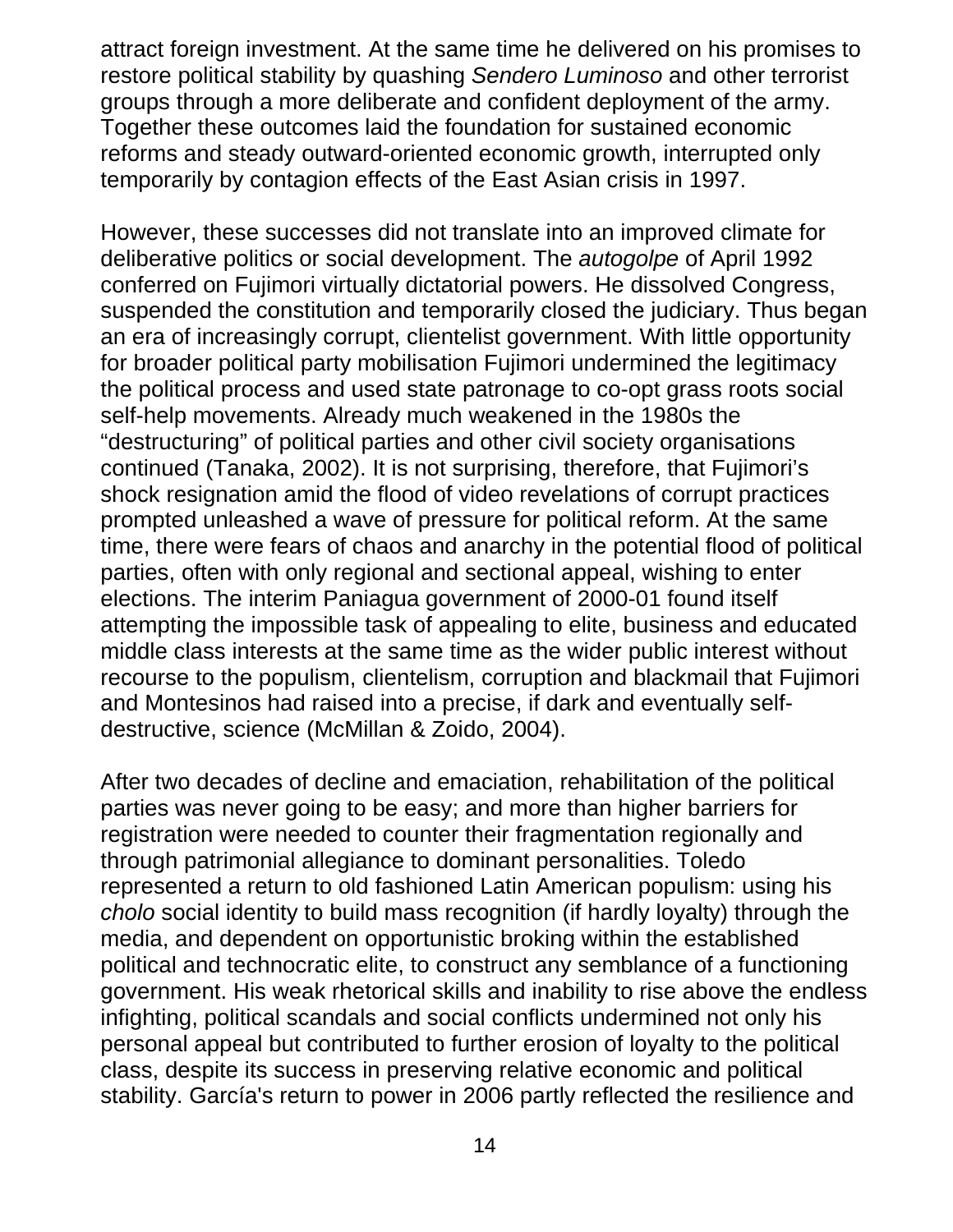national reach of APRA, as well as a perception that no other party was better able to hold out the prospect of political stability.<sup>10</sup> But the far more striking feature of the election campaign was the speed with which Humala achieved prominence as García's main rival by appealing to a popular sense of alienation, particularly in the south of the country and in rural areas. Regime stability was maintained because he triggered both racist alarm bells (of the kind described by Gott, 2007) and the instinct for selfpreservation of what Taylor (2006) refers to as the solid pip-bearing core of the otherwise rotten apple of a political establishment.

## **4.2 Market embeddedness**

 $\overline{a}$ 

Compared to political reform, it can be argued that more progress has been made in the last decade on the economic front, through efforts to addressing pervasive entry barriers, monopoly, preferentialism and discrimination in markets as well as to improve revenue collection systems (e.g. Webb in Crabtree, 2006). This has gradually enhanced the potential to use public spending to equalise opportunity and the tax system to redistribute resources. However, the key feature of markets for labour, finance and goods in Peru is not so much that they have been governed by personalised relations in which social networks determine outcomes as much as price, skill, competence and quality. Rather it is the extent to which these social relations are themselves fragmented on the basis of race, ethnicity, age and gender in a way that is inflexibly hierarchical: with differences actively protected by those enjoying higher status. Second generation economic reforms started during the Fujimori regime have addressed some of these problems in some sectors: mobile phones, pharmacies, fast food, supermarket retailing and microfinance being examples of the new, fast growing and more colour-blind businesses. However, their outreach remains limited, particularly in rural areas, and their effect on scale, quality and security of overall employment is at best ambivalent.

Here we focus our comments particularly on the labour market and the limited reach of legally regulated labour standards. Peru's comparative advantage in natural resources has generally resulted in an adaptation to globalisation that has been profoundly divisive, stimulating growth through investment in relatively capital-intensive activities and limiting its

 $10$  The American Popular Revolutionary Alliance (APRA) is the oldest surviving political party in Peru. Generally, centre-left and social democratic its core of devoted followers give it the character of a social movement, distinguishing it from the more opportunistic membership of most other Peruvian political parties.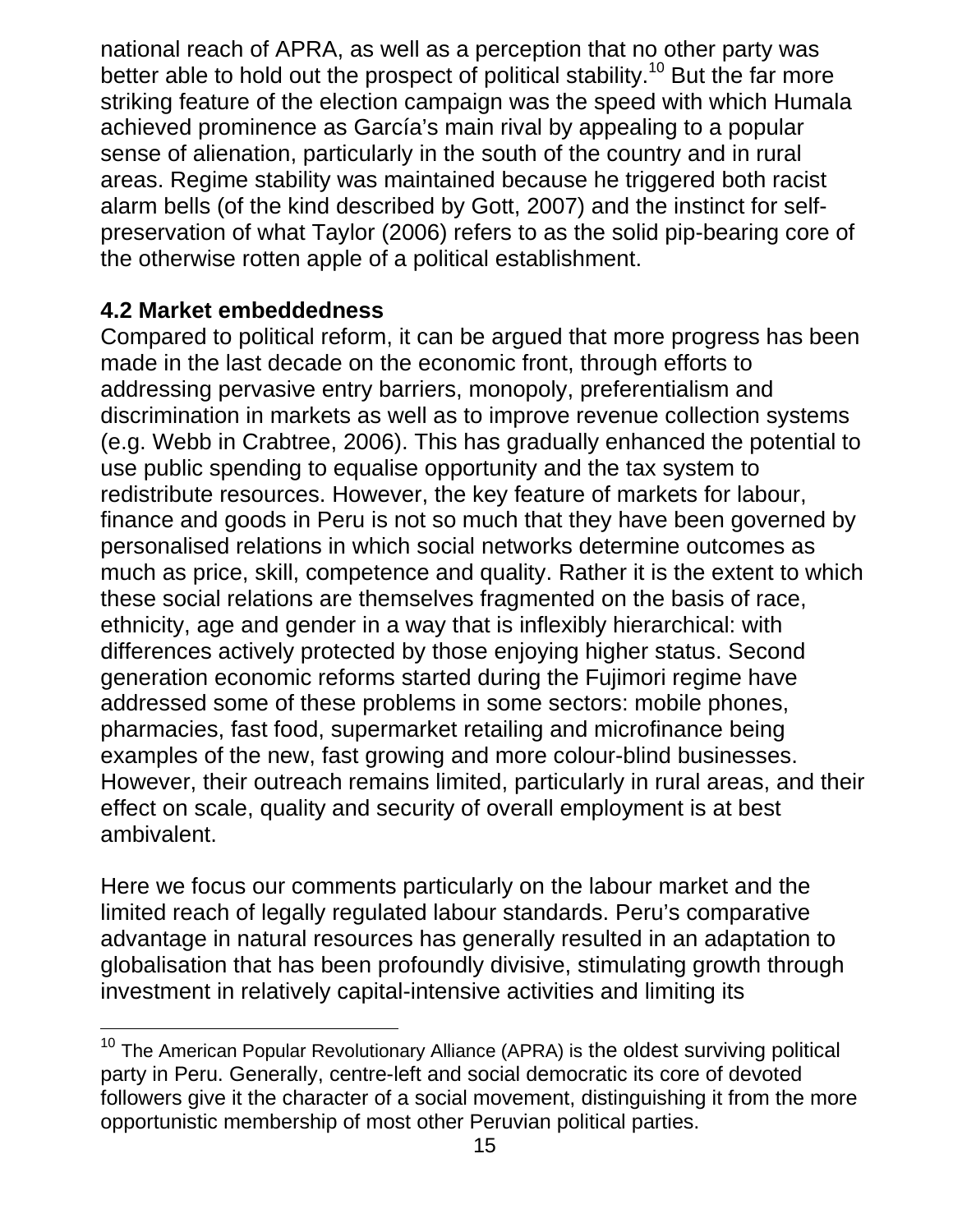competitiveness in labour-intensive manufacturing of the kind that has underpinned East and South East Asia's economic growth pattern. Mining is substantially owned by foreign capital, although domestic businesses retain control of important ancillary services. To the extent that large firms are forced to operate with some reputational eye on international labour standards, then they offer some security and some additional social services to some of those they employ directly: likewise some large commercial farming, fishing, processing and manufacturing employers. Otherwise, formal employment is confined to government itself, infrastructure, finance, tourism, large-scale retailing in Lima and the larger cities, and the rapidly growing private education and health provision. These sectors all offer some prospect of public or private social insurance provision in terms of sickness agreements and pension arrangements, and a corresponding ability to raise loans and personal insurance in the financial sector. But they are a small proportion of the total labour force in the country. Even in Lima the vast majority of workers live in shanty towns characterised by petty trading, small-scale, artisanal services, unskilled manual labour casually employed and overall under-employment. Graduation into more regulated employment is constrained on one side by the slow rate of creation of such jobs, and on the other by barriers of education, language and literacy often underpinned by relative poverty and racial discrimination.

It would be wrong to infer from the above that the informal labour market represents complete anarchy and universal livelihood insecurity. Poor people have to rely more upon family resources, including remittances from migration, resort to collective action in defence of resources, and fall back on clientelist dependency within supply chains as well with government officials. Public works and nutrition programmes reflect government and international recognition that the labour market cannot be the basis for social insurance. These structural conditions profoundly affect poor peoples' values, perceptions, social identity and sense of wellbeing. But the causality is complicated: do we assume that institutional weaknesses in the state and market arenas influence choice in the community and household arenas of the IRM? Or do we conclude that subjective preferences for community and household are so embedded as to explain the weakness of state and market precisely because they are not culturally favoured as institutions of first choice due to the enduring strength of primordial loyalties and ties? We suggest it is more accurate to view the relationship between apparent structural determinism and apparent cultural drivers as iterative. In other words, adaptive preferences for collective action, reliance upon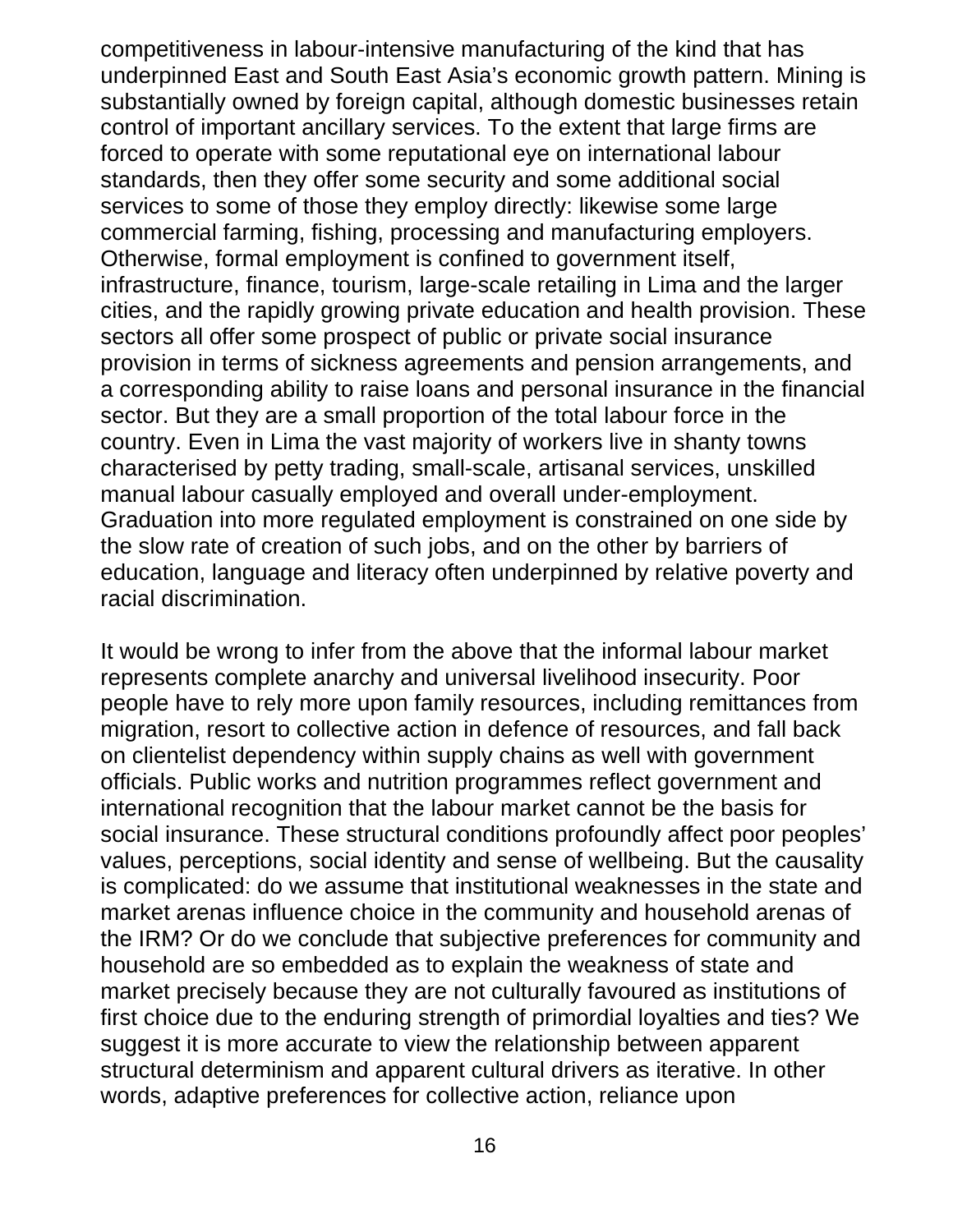personalised relationships, forms of migration moulded by social resources and personalised networks rather than abstracted social capital, the instrumental as well as intrinsic value of geographical identity and other forms of affective solidarity (including religious affiliations) are products of history, as well as a function of personal experience in the search for institutional room for manoeuvre.

### **4.3. Civil Society: festivals and religion**

Evidence for this iterative complexity can be found, *inter alia*, in *fiestas* and churches. *Fiestas* are deeply symbolic of community identity and indeed collective autonomy. Of course, they provide patronage opportunities, reinforce gendered hierarchy and reflect other divisions. But in a fissionfusion model of community they are fusion events - a celebration of the durability of village or neighbourhood identity. They reinforce the idea of community coping in adversity and looking after its own in the context of institutional weakness elsewhere. Symbolic capital manifests social capital, with a strong implication that this does not extend in a secure and trustworthy way beyond. In addition to this functionalist interpretation, the *fiesta* offers hedonic as well as eudaimonic benefit to the revellers - through anticipation, actuality and memory. It is an end as well as a means, a comfort and an affirmation of a sense of security capable even of temporarily transcending racial class divisions (Wood 2007b). Many migrants make a big effort to return, as well as serving as an important source of festival finance. In Peru, *fiestas* are connected to the religious and seasonal calendar, and in a spiritual sense they connect the local to the universal. The returning migrant embodies that connection, acknowledging a sense of 'home' and identity. Of course such returns rekindle interpersonal tensions and personal crises. But if all else fails in the wider world, then a retreat option of a sort remains.

A deconstruction of the 'church' provides additional insight. With its colonial origins the Catholic Church is rooted in the power structures of both community and state, offering a spiritual justification for an unequal material order. It has readily accommodated institutions of patronage, clientelism, and patriarchy. It has colluded in the social and cultural reproduction of vertical and horizontal inequities, endorsing the barriers to integration, convincing their congregations of a natural hierarchy and inculcating respect for their leaders and betters. This has been additionally managed through philanthropy and charity rather than mobilisation for rights - through the reproduction of informal rather than autonomous security. Of course, liberation theology, where it occurred, survived and thrived, set itself against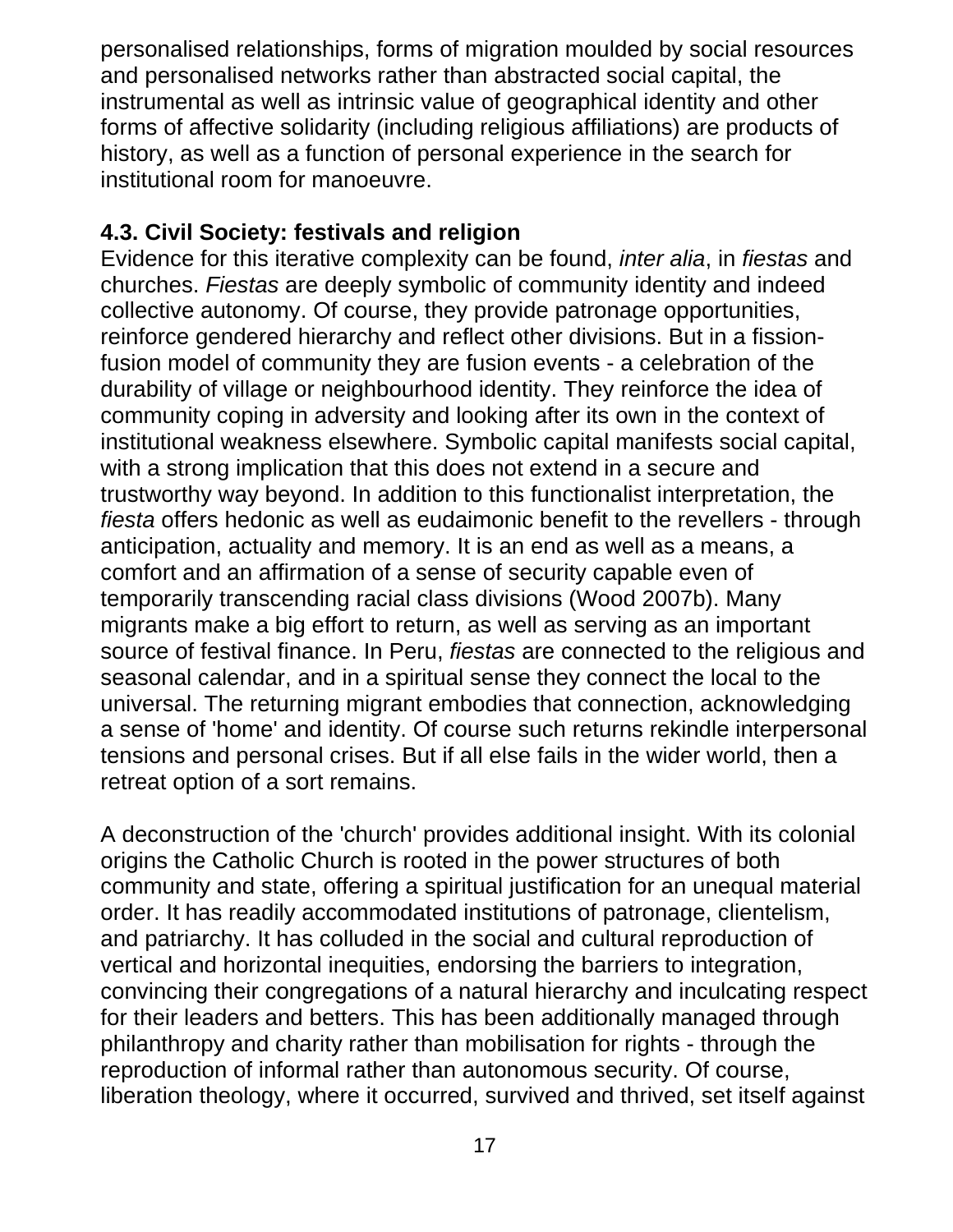this traditional role, encouraging conscientisation or the "capacity to aspire" (Appadurai, 2004). Indeed, we shall note later in the paper how active this stream within the Catholic Church has been in the human rights movement in Peru, especially at local levels.

As elsewhere in Latin America, Peru has experienced rapid growth of Protestant (especially Pentecostal) churches. Like liberation theology its presence can be transformatory: forcing communities to accommodate religious pluralism and ideas conducive to wider awareness of citizenship rights and demands for greater accountability (Levine, 2003). But the rise of Protestant churches can also be viewed as a symptom of less progressive change, a combination of *anomie* and alienation. In rural areas, their growth has been accelerated by the terrorist violence. In shanty towns they can also be viewed as a response to transience, insecurity, instability and uncertainty. Without the value of place, other forms of solidarity, affective happiness and spiritual comfort are sought. The millenarian aspects of the radical Protestant churches offers this sense of replacement community, through congregational participation and a stronger sense of justice in the hereafter, which does not seek to validate the material basis of unequal order on earth.

The sense of injustice about contemporary inequality is intensified when compared to previous generations by rising literacy, mobility and migration, urbanisation and 'rurbanisation', media access and observational proximity to wealth and to success. The cognitive experience of relative deprivation is a function of this exposure to other lifestyles, with which poorer people negatively compare their own. Such negative self-conceptions translate into feelings of inferiority, lack of self-respect, loss of dignity, shame and humiliation. The world is very familiar with this equation, say, in the context of Palestinians confined by Israeli and US policy to the marginal zones of the West Bank and Gaza. However the argument here is that this equation is generic, and that it reproduces alienation and 'millenarian' accounts of injustice which appear in different forms all over the world $11$ .

 $\overline{a}$ 

 $11$  Although the term 'millenarian' has a stricter meaning about belief in the 'saviour' coming to solve current problems of poverty, deprivation and alienation, we are using the term to refer to wider socio-cultural processes, while not also losing aspects of the stricter meaning. Thus millenarianism is associated with cults, and (via shared perceptions) with social identity. It is associated with intense spiritual and metaphysical beliefs, and therefore in religious terms with more fundamentalist, fixed, literal or reductionist interpretations of scriptures as guides to human purpose, moral behaviour and wellbeing. To the extent that such beliefs constitute what Weber called 'value rationality', so believers are offered frames of meaning in which suffering and deprivation during life can be endured *en route* to the cure in the life hereafter.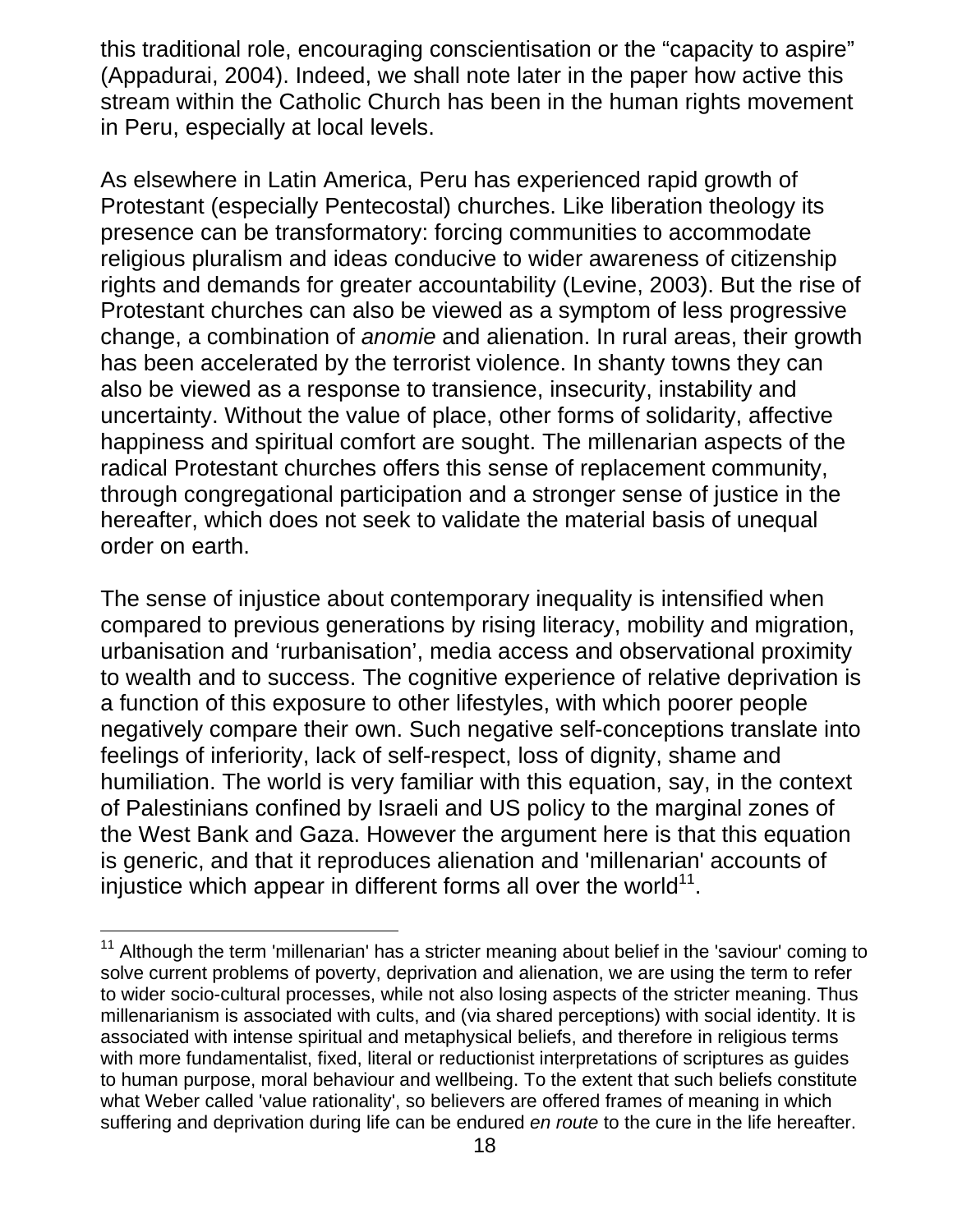## **4.4. Households and the experience of migration**

Andean rural households have been extensively studied as the basis of livelihood security and a moral economy of reciprocity (e.g. Mayer, 2002). Here we focus on an account of its extension and transformation through migration. Lockley (2007) reviews the wide variety of patterns of migration and emphasises the often brutal wellbeing trade-offs that it entails, particularly in terms of the sacrifice of family relationships and quality of living environment in pursuit of better employment and education prospects. As a form of livelihood diversification, migration also influences Peru's institutional landscape. It changes the status of migrants in relation to the state, alters their position in the labour market, reconfigures community, and reduces some forms of collective action and patronage while opening up others. Migration also impinges upon the local-universal construction of wellbeing, acting as a mechanism for the transmission of ideas, values, resources and opportunities. Access to material resources are altered, social skills change, other values and cultures are witnessed. There is some shift from *gemeinschaft* to *gesellschaft* (Alvarez, 2007). However at the same time, it is grossly inaccurate to depict this as a simple modernising shift from localised-rural to urban-cosmopolitan culture.

There is no single simple answer to how far migration in Peru has provided opportunities for upward mobility and improved social cohesion. Figueroa's model of social exclusion highlights that physical movement is not accompanied by social mobility: labour market dualism is being rooted in racialised class interests that span town and countryside alike. Confronted with barriers to employment, migrants are unable to jettison informal familybased coping mechanisms: visits home and remittances in turn acting as constraints on saving, education and individualistic transition. But in other cases, extended family networks and regional associations constitute the indispensable networks through which land, jobs and self-employment opportunities are located. Meanwhile, international migration offers new avenues for capital accumulation, and a means of escape for those who might otherwise contribute to stronger domestic political mobilisation.

 $\overline{a}$ Endured in the sense of offering dignity in suffering by attributing the 'victim' condition to the exclusionary machinations and discrimination of others (e.g. via capitalist globalisation unmediated by a benign state) while acknowledging that such experience is only temporal and finite. In other words, powerlessness on earth will be compensated for by power, or at least reward, in heaven.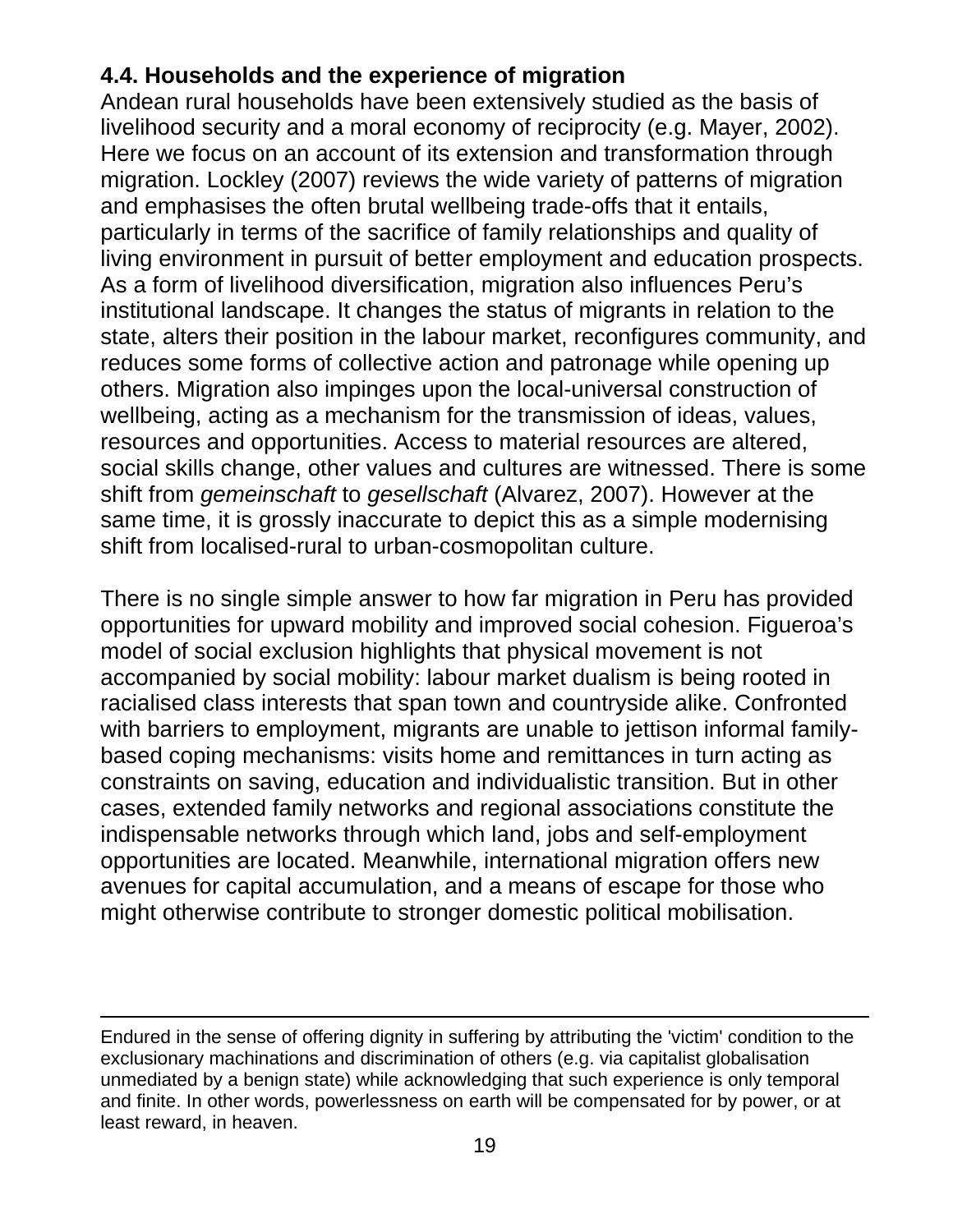## **4.5. Summing up.**

This brief and selective examination of the IRM in Peru indicates turmoil, transition and uncertainty across the institutional landscape. In one sense the reconfiguration of Peruvian society via migration has been occurring over several decades now, and there is some stabilisation in relationships and institutions at the settlement level, popularised both by case-studies of collective action in *Villa El Salvador* and by Hernando De Soto's advocacy of property right formalisation. However, even where there have been steady trajectories of this kind they must be viewed in the context of increasing labour market insecurity, delinquency, economic polarisation and state support for vulnerable families that has been sporadic, clientelistic and uncertain.

These trends have been reinforced by the differential aspects of globalisation. On the one hand, improved internal security, macroeconomic stabilisation, fiscal incentives and resurgent commodity prices have encouraged a renewed expansion of foreign direct investment, not only in mining and export-oriented agriculture but also in retailing, banking, telecoms and other services. Meanwhile it is precisely the same macroeconomic strategy that has constrained social spending, while the politics of adjustment and pressure for tighter targeting of social spending have exacerbated clientelism. In the context of an increasingly casualised and fragmented labour market insecurity among poorer Peruvians is as pervasive as ever. This in turn compels poor and vulnerable people in Peru to seek material and spiritual security in other domains of the IRM and to construct their ideas and hopes for wellbeing accordingly.

In understanding the wellbeing regime in Peru through this analysis of individual agency or lack of it there are two points to emphasise: strategic and contextual. First, strategically, we should give more emphasis to people's social and cultural resources, to the potential role of non-state actors and of alliance building across ethnic identities as part of larger political formation. In the sense that politics is about linking one's own specific interests to more universal ones, the capacity for alliance building between poor people and non-state actors (and their supranational supporters) is crucial. But secondly and contextually, as a feature of unsettled societies these new institutional domains are prone to the same discretionary and arbitrary rules and practices that they experience in the arena of state, market and community (Wood, 2000; Wood and Gough, 2006). Poor people have to negotiate their way round this contaminated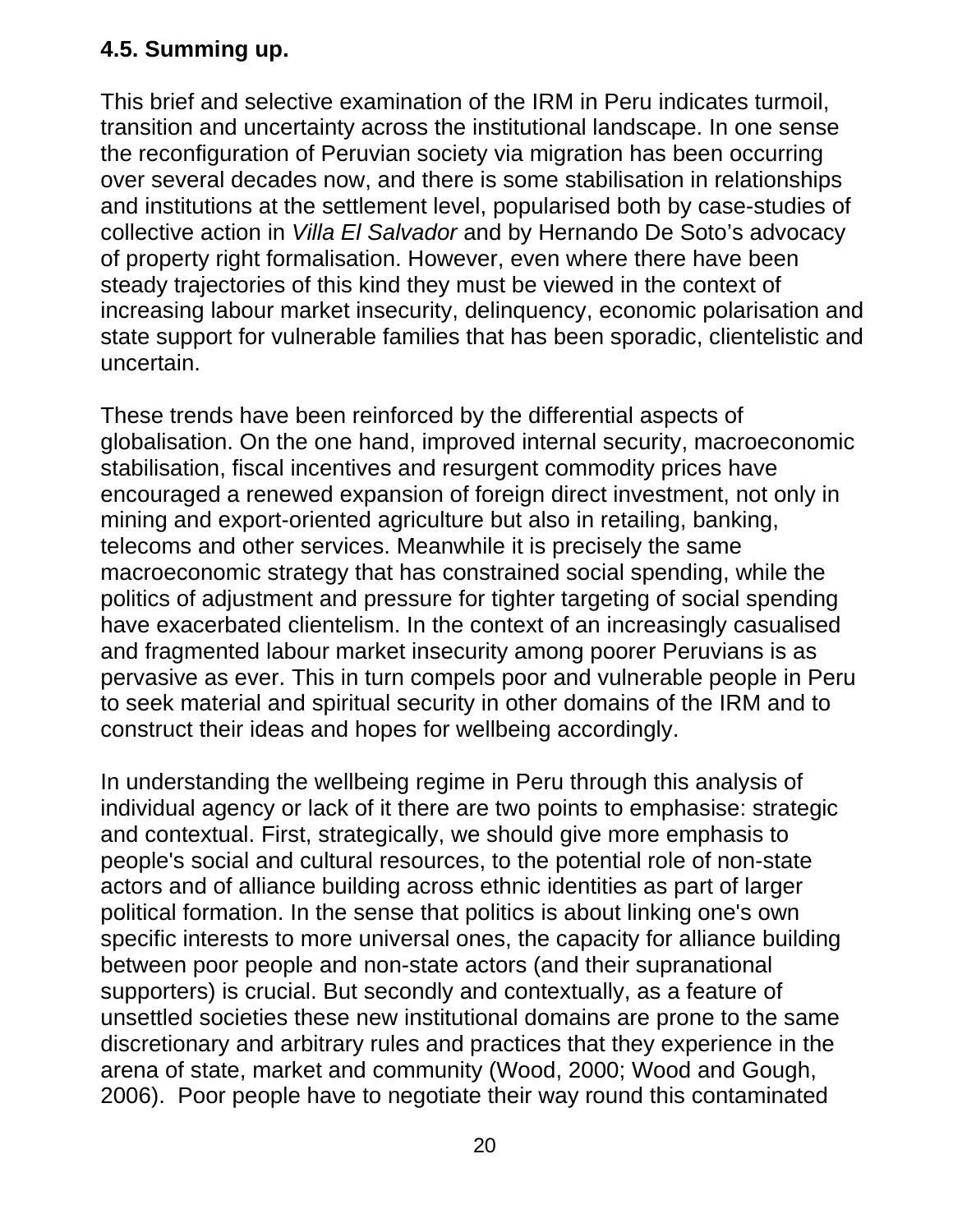landscape weighing up the likelihood that to the extent that they succeed in forging alliances and crossing social boundaries they do so only on adverse terms that can reinforce their alienation.

## **5. WELLBEING OUTCOMES**

 $\overline{a}$ 

Section 3 started with a brief inventory of standard welfare indicators for Peru, but in advancing conceptually towards the idea of a wellbeing regime, this paper advocates a more ambitious policy agenda that requires an additional set of indicators. We have argued that in more unsettled societies the enhancement of agency and removal of alienation is paramount, and with it the shift to a perspective that addresses not only enjoyment of outcomes but motivation to participate actively in the means to achieve them. This also critically means that while the arrow in Figure 1 may go from the IRM to wellbeing outcomes, it crucially points in the reverse direction too. Many writers are heading in a similar direction by advocating enriched measures of wellbeing in support of a social development agenda<sup>12</sup>.

With reference to Peru, Figueroa asserts that inequality and poverty persist in large measure because excluded unskilled workers' lack incentives to take collective action in pursuit of their rights as citizens, particularly to demand more equal access to public education, social assistance and financial services. His explanation for this failure of collective action is partially an appeal to the idea of a culture of poverty arising from the resilience of traditional forms of discrimination<sup>13</sup>. Secondly, he argues that poor people have less time to devote to "higher" needs in the sense popularised by Maslow. Third he appeals to a free-rider problem, described by Lichbach (1998) as the "rebel's dilemma": why risk leading a political movement, rather than piggy-backing on the leadership of others? All these arguments are about agency and rest on questionable psychological assumptions. The culture of poverty argument has been attacked for essentialising poor people<sup>14</sup>. The Maslowian idea of a universal hierarchy of

 $12$  See, for example, Schaffer and Huang (1975) on access, Sen (1985) on capabilities, Doyal and Gough (1991) on autonomy, Moser (1998) on asset vulnerability, Ryan and Deci (2000a&b; 2000b) on autonomy and relatedness, Wood (2003) on security, Copestake (2006) on inclusion/exclusion and McGregor (2004) on resource profiles.<br><sup>13</sup> A linked argument is that poverty as a

<sup>13</sup> A linked argument is that poverty encourages a shorter time horizon, reinforcing a willing compromise with what works, including relationships of dependency.

 $14$  On the other hand, it has been revisited by psychologists as an empirical hypothesis (Palomar Lever et al., 2004; Burton and Kagan, 2005). The idea that poverty can be reinforced by lowered aspirations is also enjoying something of a renaissance (Rao and Walton, 2004: especially chapters by Appadurai and Douglas).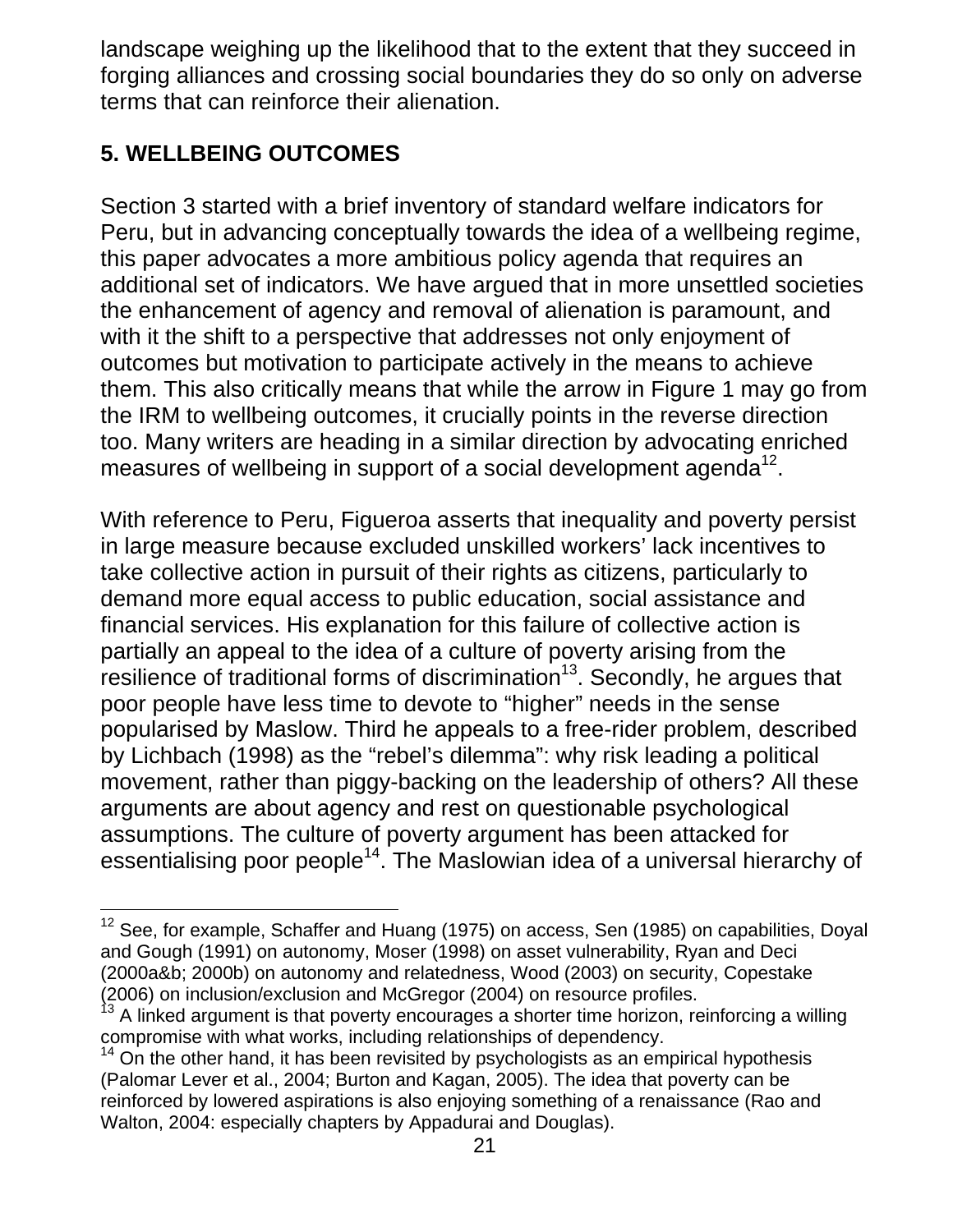needs has also been the subject of extensive criticism within psychology as well as from other disciplines (e.g. Doyal and Gough 1991). Third, the rebel's dilemma was challenged even within economics by Hirschman (1982) for neglecting the extent to which pursuit of public goods is something people opt to do (at least for discrete periods in their life) because they find it more meaningful and sometimes more enjoyable than pursuit of private goals. Without exploring these criticisms further the main point is that they all appeal to deeper psychological insights than that of *homo economicus*, and by implication suggest the need for an extension of the range of outcome indicators.

In this section we focus on two process indicators: improved social assistance and enhancement of human rights. Both are associated with progress towards greater security of agency, and can also be viewed as indicators of pro-poor improvements in the IRM. Improved social assistance can be considered as primarily a 'freedom from' initiative, though recent emphasis is on how such programmes ("with bounce") enhance 'freedom to' as well (Barrientos and Hulme, 2005; Devereux, 2006). The human rights agenda straddles a 'freedom from' and a 'freedom to' purpose. The overall conclusion from this review is that the potential political liberation and rights based citizenship opportunities for the dynamic reproduction of the society towards democratic wellbeing are under-realised and indeed sabotaged by aspects of 'process as normal', in particular a continuation of widespread forms of clientelism in the distribution of food aid and infrastructure projects. Thus the wellbeing regime in Peru has been reproducing a contradiction of extending social protection and safety nets through a Faustian Bargain (Wood, 2003) with the poor, thus helping us to explain the central argument of relative political stability and path dependency despite the glaring inequalities and poverty in the society.

### **5.1 Social assistance programmes**

The main current vehicle for many of the food aid and other social programmes was until recently the National Food Assistance Programme (*Programma Nacional de Asistencia Alimentaria* or PRONAA) located in the Ministry of Women's Affairs and Social Development. Its programmes have their origins in earlier, often voluntary forms. Even before the restoration of democracy in 1980, popular kitchens (*comedores populares*) emerged in the shanty towns of Lima and other cities. After 1980, with inflation rising alongside negative economic growth, these efforts became even more significant. Competing political parties became involved and the then Mayor of Lima also began to sponsor 'glass of milk committees' (*Comites del vaso*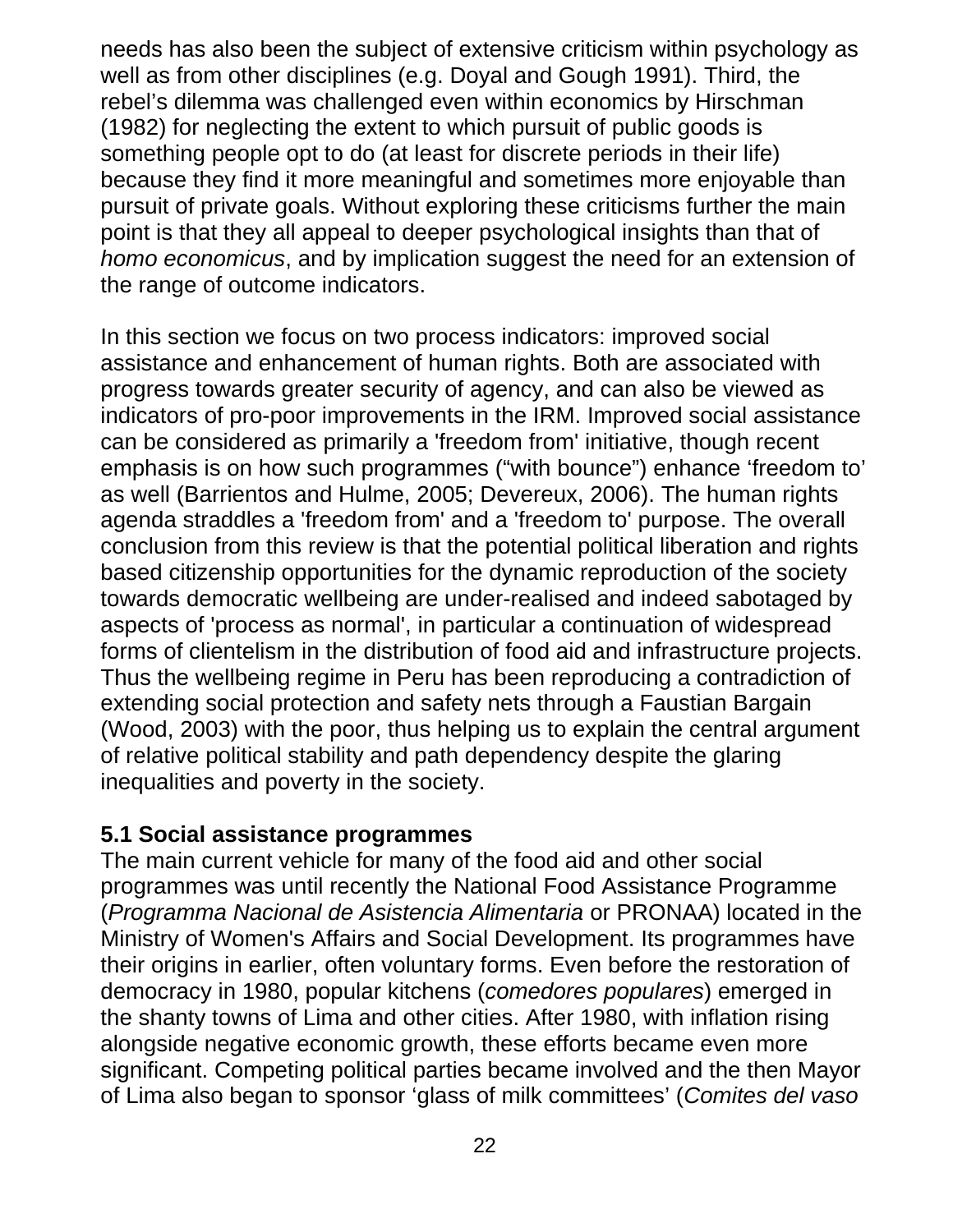*de leche*) in the poorest districts of Lima. Increasingly financed and operated by the state, this programme evolved into a political instrument both of mass populism for successive presidents, and as the grist for petty clientelism (Copestake, 2006)<sup>15</sup>.

Two years after winning power, Fujimori created in 1992 the National Fund for Compensation and Social Development (*Fondo Nacional de Compensacion y Desarrollo Social* or FONCODES) as an additional instrument for channelling funds direct from central government to regions, particularly areas worst affected by the terrorist violence. FONCODES was also designed to be supported by the IMF and the World Bank as a way of dealing with the social downside of their structural adjustment prescriptions. By operating directly to the President, it emerged as a bureaucratically relatively nimble infrastructure fund targeted on poor rural communities to generate employment opportunities for cash incomes. However, being weakly connected either to other parts of government or the NGO sector, its content was weakly linked to actual needs, nor was there any independent scrutiny of contracts or hiring of labour. Thus FONCODES emerged as a useful source of clientelistic support to the post-*autogolpe* regime. Meanwhile PRONAA was switched to the Ministry of the Presidency and tasked with centralising food assistance programmes. In this way, the *comedores populares* were also captured, and the patronage of opposing political parties displaced. In effect, as a condition of access to food assistance, poor and vulnerable families lost their civilian rights, being forced instead to negotiate inclusion into these programmes - exchanging voice for loyalty. Alongside PRONAA and FONCODES other programmes in education and health also expanded in an *ad hoc* way after 1994. Public spending on social programmes (including education and health) grew steadily, particularly after 2002 when public finances began to improve as a result of economic growth and higher tax revenues. But at the same time foreign donors became increasingly sceptical of their effectiveness and critical of their clientelist manipulation.

<sup>15</sup> By 2005 *Vaso de Leche* had grown into the biggest national food assistance programme distributing food worth \$US100 million a year to more than three million children. Municipalities were responsible for procurement and distribution through local committees, subject to strict bureaucratic guidelines from the centre. Ethnographic case studies reported by Copestake (2006) revealed serious efforts to comply with these but also widespread clientelism in local food allocation. Rations were valued by the women who obtained them but had at best a marginal effect on child poverty and malnutrition. The communitarian features of the programme had evolved to suit different rural and urban contexts, but were more paternalistic than empowering. In short, the programme was found to be reproducing a weak affective link between women and government, but one that was ultimately doing almost nothing to address the more fundamental inequalities in food and income insecurity.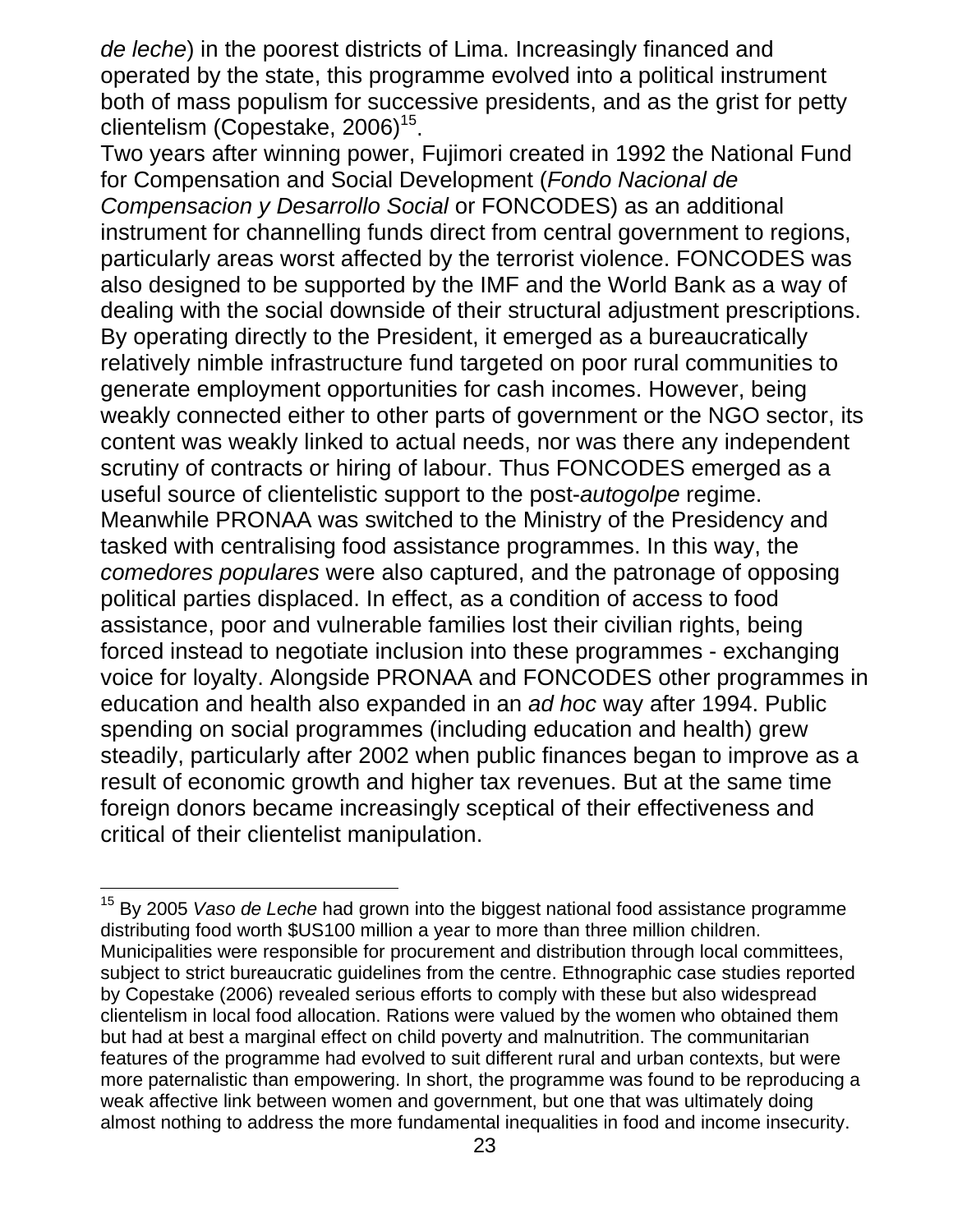The departure of Fujimori raised hopes that social assistance could be "declientelised" in such a way as to contribute to, rather than obstruct, the extension of political rights<sup>16</sup>. After his as his election as president in 2001, Toledo talked of improving democracy and reducing poverty together via social programmes which combined participatory access and professionalism in overall design and management. Indeed such a marriage was strengthened by bringing in meritocrats from civil society organisations. There was some initial increase in budgetary provision, accompanied by over-optimistic expectations of foreign aid support. A good example was the *A Trabajar* (To Work) employment scheme, to be run in the countryside by grass-roots organisations in a way intended to address problems of clientelism. However, in the context of rapidly declining popularity and concerns about the regional and municipal elections in November 2002, Toledo positioned leaders of his *Perú Posible* party to control this and other programmes, also changing the leaderships of the women's and education ministries and FONCODES. However, these moves did not rescue the reputation of *Perú Posible* in the local elections, where regional power was almost universally gained by the opposition parties, especially García's APRA. This in turn set up new political obstacles to government-inspired decentralisation of social programmes, since it would place them in the hands of opposing political networks. Thus the decentralisation of social programmes stalled. However, neither was *Perú Posible* able to assert full clientelistic control over them. Toldeo's lack of popularity and legitimacy also limited his freedom to raise taxes in order to expand the programmes and thus regain support, while foreign aid support diminished with donors retreating back to the label of Peru as a relatively stable pro-Western middle-income country.

In this context, prospects for renewed donor support hinged on making headway in declientelisation of programmes, and a possible mechanism for demonstrating this was through the launch of a conditional cash transfer programme (CCT) of the kind expanding rapidly elsewhere in the region. Toledo first announced *Pro Perú* in February 2005 (later renamed *Juntos)*, and it featured prominently within the National Social Policy Development Plan and the National Plan to Overcome Poverty (2004-6). However, the proposals were widely criticised for being hastily thought out, particularly with respect to targeting methods (especially in urban areas), cash handling mechanisms (especially in rural areas) and the need to improve weak health and education services before stimulating greater demand for them. As a

 $\overline{a}$ 

 $16$  Wood and Gough (2006) describe declientelisation as a "strategy principle" for moving poor people from dependent to autonomous security. See also Wood (2007a).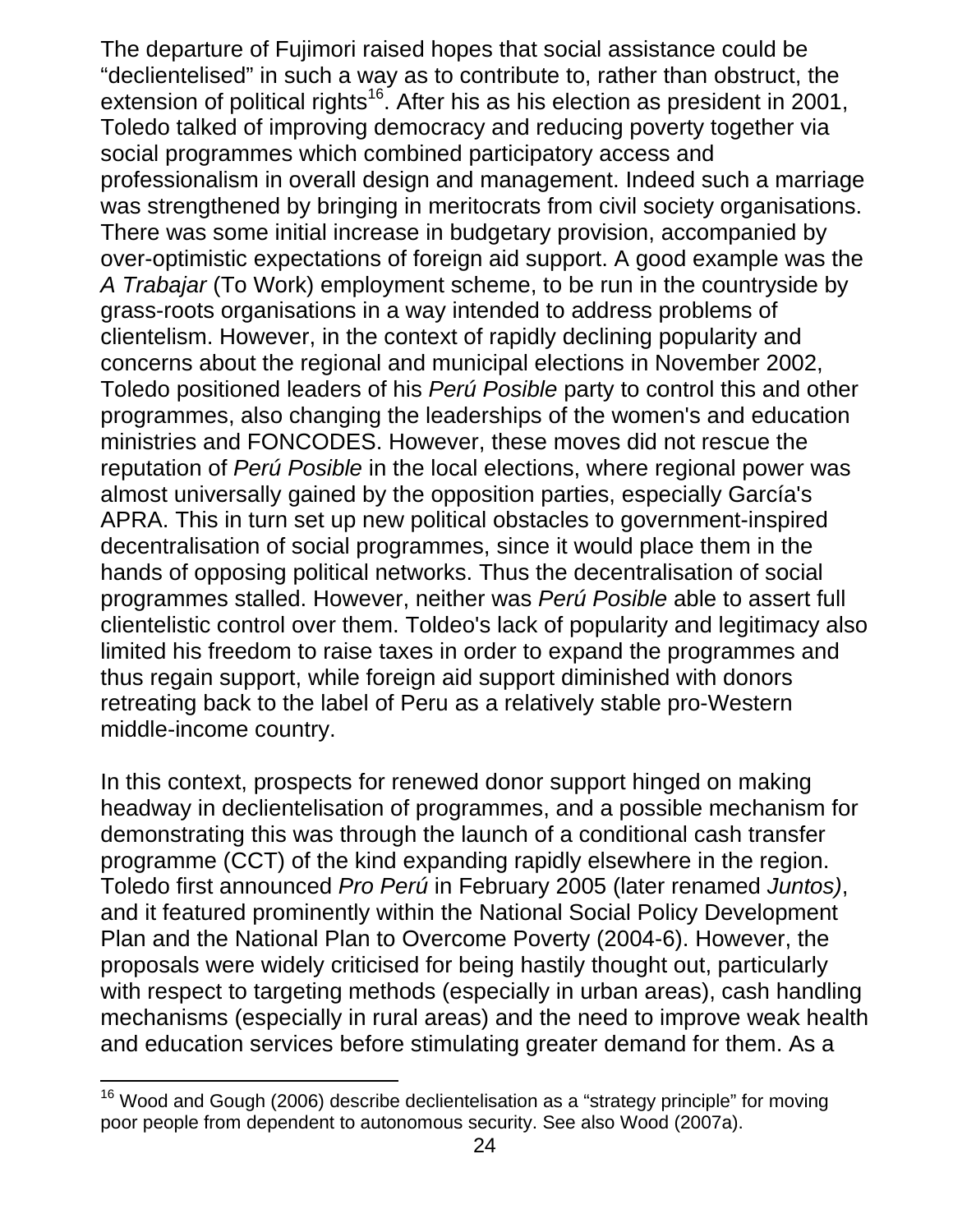result Toledo scaled back plans to a relatively small pilot programme, restricting it to one district of Ayacucho noted for being particularly severely affected by the *Sendero* conflict<sup>17</sup>.

Given donor support, it is no surprise that the *Juntos* programme has subsequently expanded under García. It is also of particular relevance to the argument here since CCTs seek explicitly to link 'freedom from' objectives (cash transfers as social protection to poor households with children) with 'freedom to' objectives (through investment in human resources that aim to help break life-course and inter-generational transfers of poverty by facilitating households' capacities to ensure children's rights to adequate nutrition, healthcare and education). Jones *et al.* (2007) reviewed the first year of the pilot programme in Ayacucho Department. Eligible, targeted households, with children under 14 years old, receive 100 *soles* a month (approximately US\$30) subject to meeting conditions for child care that include school attendance, vaccination, health checks, use of clean chlorinated water and anti-parasite medication for infants, and participation in other social programmes. Fulfilment of these conditions obviously has to be monitored, and along with the validation of target households this opens up opportunities for new forms of clientelism and corruption. By September 2006, 135,000 households across Peru were receiving these transfers, and the García government was planning to increase this to 250,000 families during 2007 with an incremental budget increase of US\$40 million. Actions intended to avoid clientelism and politicisation of programme implementation included placing it in a directorate within the Presidential Council of Ministers, under technocratic management monitored by civil society representatives that leapfrog other bureaucratic interests by developing a cadre of community level facilitators, predominantly women<sup>18</sup>. Monitoring is overseen by the Committee on Supervision and Transparency, comprising church and civil society leaders.

A key rationale for the CCT is to reduce the opportunity cost for poor families of keeping children at school and away from domestic, farm and perhaps casual paid labour, thereby addressing their supposed higher propensity to discount the future. Jones *et al.* (2007) report changes in children's time use in favour of schooling, with more parental support for their education, including by fathers. As predicted, increased demand for

<sup>&</sup>lt;sup>17</sup> The Truth and Reconciliation Commission claims that 40% of the 69,000 deaths due to political violence between 1980-2000 occurred in the Ayacucho department.

<sup>&</sup>lt;sup>18</sup> There is a problem of illiteracy among these facilitators, who have been elected by a local assembly.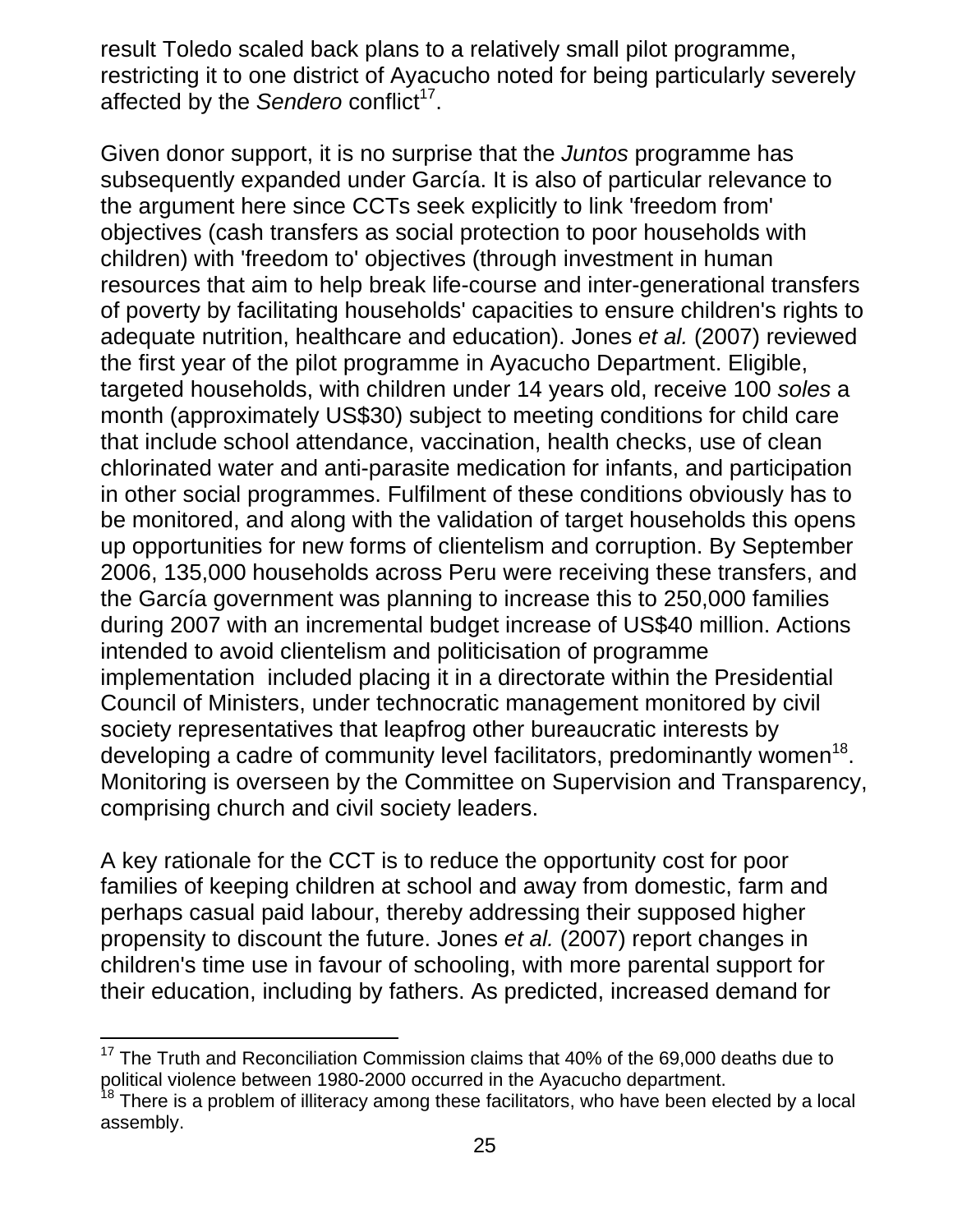education has increased pressure to improve the quality of teachers and teaching. They report families purchasing higher quality food, and investing in longer term livelihoods security via purchase of livestock, for example. They also provide anecdotal evidence of improvements in women recipients' bargaining power within the household. At the community level, as a result of the targeting and labelling problems, there is also evidence of disharmony between those included and excluded (Wood, 2007a). Nevertheless if the programme can be scaled-up without being fatally entrapped by party or more local patronage and corruption, then it would constitute a significant positive wellbeing outcome because it confers more substantive benefits that can contribute more to security of agency. As well as making it politically more palatable to richer citizens, the conditionality becomes a deliberate attempt to lengthen recipients' time horizons, although tighter targeting risks the opposite if it creates new forms of poverty trap. The erosion of a community mediated element (when compared to Glass of Milk programme, for example) can also be empowering by strengthening a sense of individual entitlement, rather than entitlement mediated by others. No matter how well implemented, the programme alone cannot of course be expected to deliver more fearless citizenship, overcome alienation and initiate a positive dynamic of social reproduction capable of challenging the path dependency of extreme inequality. However it would certainly be a positive step in that direction.

### **5.2. Human rights**

The human rights theme is essential to any understanding of wellbeing in unsettled societies, being a crucial aspect of the personal security dimension of wellbeing, expressed both as freedom from insecurity as well as having the confidence to express voice without fear, and thus move to full citizenship and the overcoming of alienation. Peru's economically stratified ethnic diversity presents a particular challenge to a human rights agenda. Even without the obvious episodes of political violence and counter-repression by the state there is a generic, inherent, structural undermining of rights via racism and cultural othering. Given the long history of use of violence by those at the richer end of the racialised class continuum to defend privilege, the persistence of a strong human rights movement is perhaps surprising, but it can partially be seen as both a counter-reaction to such violence and part of a political settlement that must be able to address extreme human rights abuses in order to head off total chaos and collapse.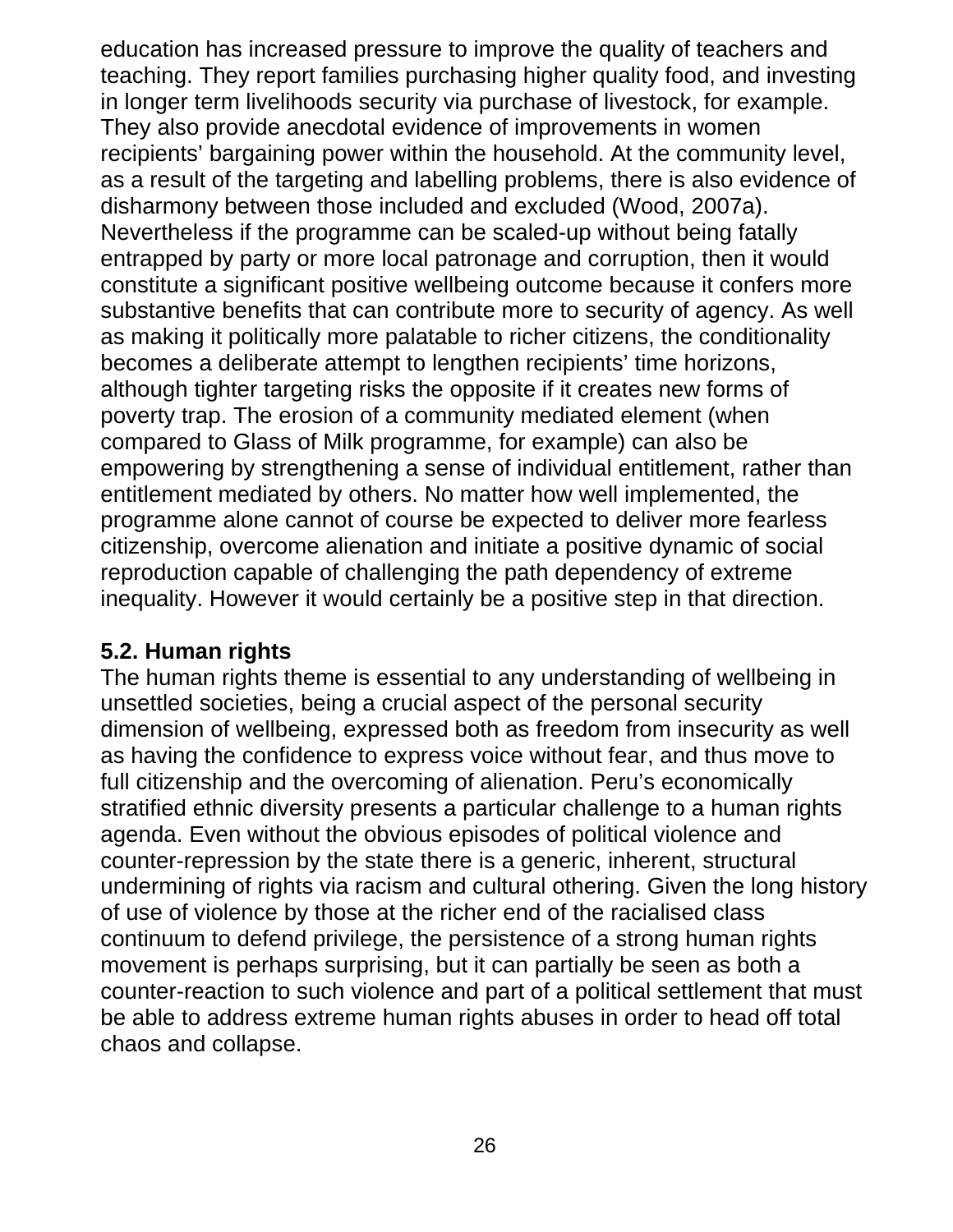In 1985, human rights groups from across the country came together under the umbrella of *Coordinadora Nacional de Derechos Humanos* just before the elections that brought in García's first APRA government and at a time when the *Sendero Luminoso* insurgency was growing and attracting counter-repressive measures of the military. Through García's and Fujimori's periods in office, human rights activists ran the gauntlet of attacks by state security forces as well as *Sendero Luminoso*. They were increasingly labelled by Fujimori as apologists for the insurgents, while the insurgents targeted them and other left activists as a rival source of popular leadership. The *Coordinadora* and its increasingly professionalised personnel had an ambivalent stance towards the state, which perhaps became clearer towards the end of the Fujimori period as the insurgency was crushed and the military slowly returned to the barracks. But for the first ten years, it had to operate a balance between cooperating with the state to achieve individual case gains as well as more systemic ones, while also signalling an adversarial position as lobbyists and advocates. Cooperation was a hard option during a period when their own members were the target of disappearances as well as negative propaganda.

The professional persistence of *Coordinadora* paid off as early as 1993 with the inclusion of the Human Rights Ombudsman (*Defensoria del Pueblo*) in the constitution and its actual enactment in 1996. Broadly they worked with judges to strengthen their independence, including the independence of their information sources. Via social workers, they worked to improve conditions in the jails. They tracked cases of disappeared and those being held without trial, placing pressure upon the authorities to improve their conditions and reduce torture. Eventually they secured legislation to ban torture and disappearances, making them criminal offences. These efforts (and the legitimacy gained for them) culminated in the creation of the Truth and Reconciliation Commission (*Comision de la Verdad y Reconciliacion* or CVR) during Paniagua transitional government in 2001. In effect much of the work of the *Coordinadora*, along with many staff, transferred to the CVR. The incoming Toledo government agreed to abide by the Commission's recommendations and findings, arising from its nine volume report in 2004, which estimated that 69,000 Peruvians were killed or disappeared.

Before reflecting upon the enduring significance of the Commission, it must be emphasised that *Coordinadora* was not just a safe Lima institution. Dispersed across numerous small organisations across the country its activists were highly exposed to local violence of liquidation squads as well as state repression through local military exercises. The pastoral offices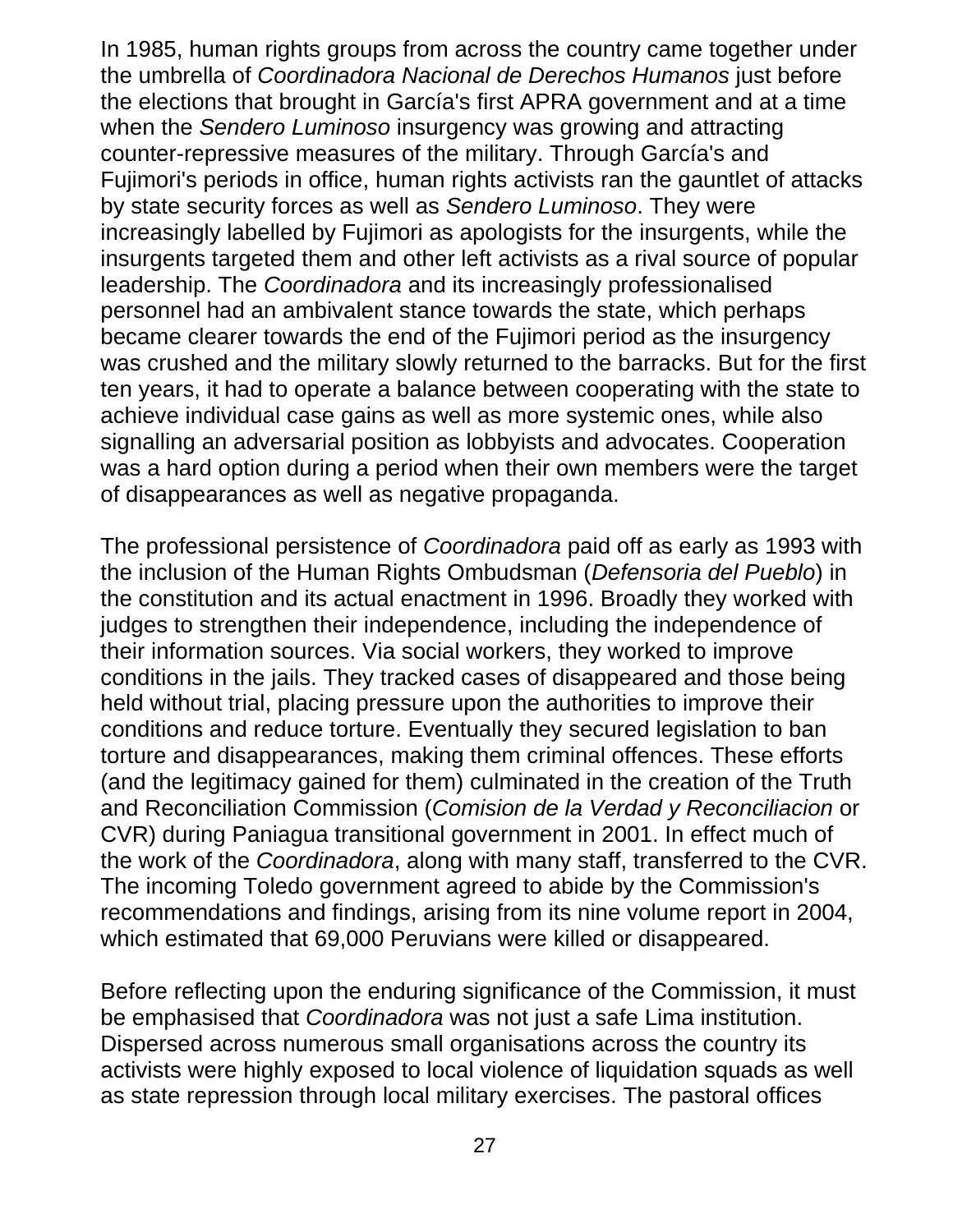(*vicarias*) and local activists of the Catholic Church in these scattered rural locations also provided important support to groups and organisations of the family members of victims.

The CVR represented a concerted and sustained attempt to institutionalise the human rights agenda within Peru. It ensured that political insecurity and the violence of the state as well as terrorists were firmly placed in the public domain. By adopting the South African post-apartheid model of public hearings around the country (unlike in other Latin American countries such as Chile), past victims and victimised groups were able to tell their story to the wider society, with strong media coverage. As a result no literate person could claim ignorance of what happened, and thus some sense of responsibility across the racialised class continuum has been established. That is important for any movement towards greater political settlement in rights as well as related social policy. Whatever its impact on future governance a further indication of this embeddedness is the willingness to pursue at least some symbolic prosecutions as a condition of reconciliation rather than to declare a full amnesty. At the same time, powerful voices in the political, military and economic elite have resisted the Commission's recommendations since 2003, and supported by negative media coverage they have managed to use Congress to block facilitating legislation. Nor has there been a formal peace accord with insurgents, past or present. Pockets of political violence continue, alongside drug related and criminal activities. For many, the terrorist threat remains and can be deployed to suppress a further liberalising of rights. And although there has been some cleaning up of the judiciary (e.g. the removal of unqualified acting judges appointed during the Fujimori period), the judiciary has been slow in human rights cases. Judicial reforms include human rights training for judges, and there has been some progress of victim reparation in areas most affected in the past by political violence<sup>19</sup>. The civil society element has also been strengthened by the Commission's presence with the victims' relatives becoming more vociferous. In addition to this, a network of human rights organisations, NGOs and church groups (originally part of the *Coordinardora*) has created another umbrella coalition - *Para Que No Se Repita* (So that we do not repeat the past) to keep the Commission's recommendations alive in the public consciousness and conscience.

 $\overline{a}$ 

<sup>&</sup>lt;sup>19</sup> For example, the regional government of Huancavelica has adopted Commission recommendations allocating reparations from its hard-pressed budget, and at least some other regions (Apurimac, Huanuco and San Martin) are following suit.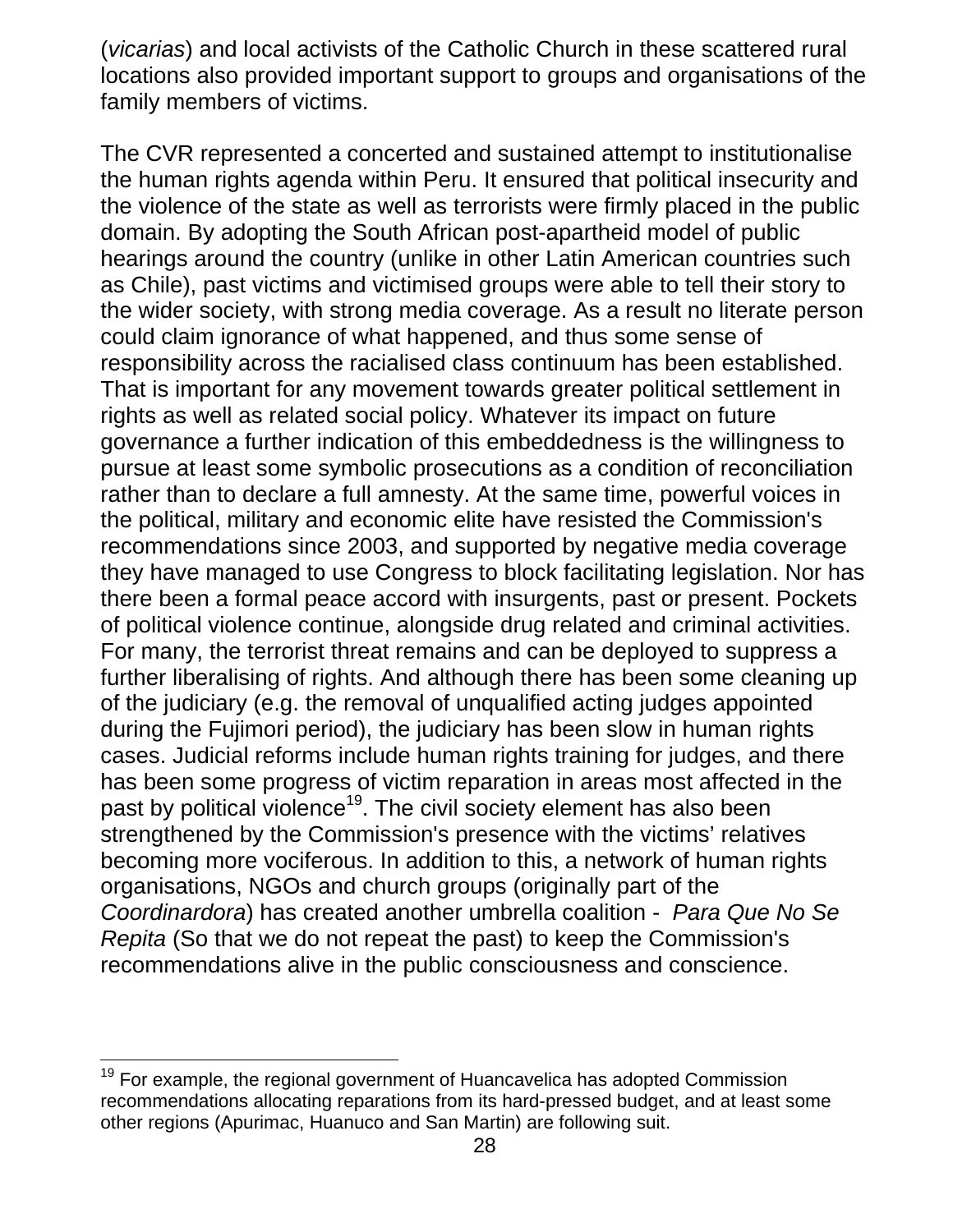## **6. REPRODUCTION CONSEQUENCES**

Analysis of socio-political reproduction is the critical test of regime identification and hence the wellbeing regime model. It is difficult to argue for any society that it is entirely path-dependent, with 'simple' reproduction of existing inequalities, stratification and power configurations. Some change is almost inevitable, but the question is whether or not such change is path-breaking (amounting to what Figueroa describes as a "refoundational shock") in respect of the way politics is managed. By contrasting politically settled with unsettled societies for welfare policy and regime purposes, the term 'unsettled' implies contradiction, conflict and a necessary dialectic for change. However, if power structures are sufficiently entrenched, some societies can remain unsettled over long periods in the sense of fractures, horizontal inequalities and thus absence of consensus over the overall wellbeing outcome. In Latin America perhaps more than elsewhere, the concept of a regime must also accommodate some cyclical political economy tendencies: with scope for endless variation in the way commodity booms and busts, inward and outward economic policy orientation, democratic liberalism and authoritarian populism interact with each other and more random events.

One aspect of particular interest to political scientists in this respect is Peru's failure, compared to Ecuador and Bolivia, to produce an indigenous political force strong enough to seize power: Humala's strong challenge for the 2006 presidency being at the same time indicative of the depth of disaffection with prevailing liberal-democratic institutions and of limited recourse to indigenous identity (rather than nationalistic and cultural populism) as a political strategy. Yashar (2005) argues that state corporatism under Velasco up to 1975, quickly followed by the *Sendero*  conflict, undermined trans-community indigenous networks. Not incompatible with this is García's (2005) emphasis on a regional perspective on struggle over the ambiguous notion of *indigenous citizenship* fragmented across community and state. This enables her to identify and reaffirm the strength of indigenous politics but at a more local level: in the formation of *rondas campensinas* (community militia) to fight terrorists, the defence of natural resources rights and parental resistance to bilingual education, for example. She argues that indigenous activism has sought to escape the confines of the indigenous label (traditional, rural etc) by influencing instead the indigenous element in *mestizo* identity: "lack of *recognized* ethnic mobilization in the country is due to the fact that indigenous *mestizo* activism is not usually considered ethnic activism." (p.9). Noting Charles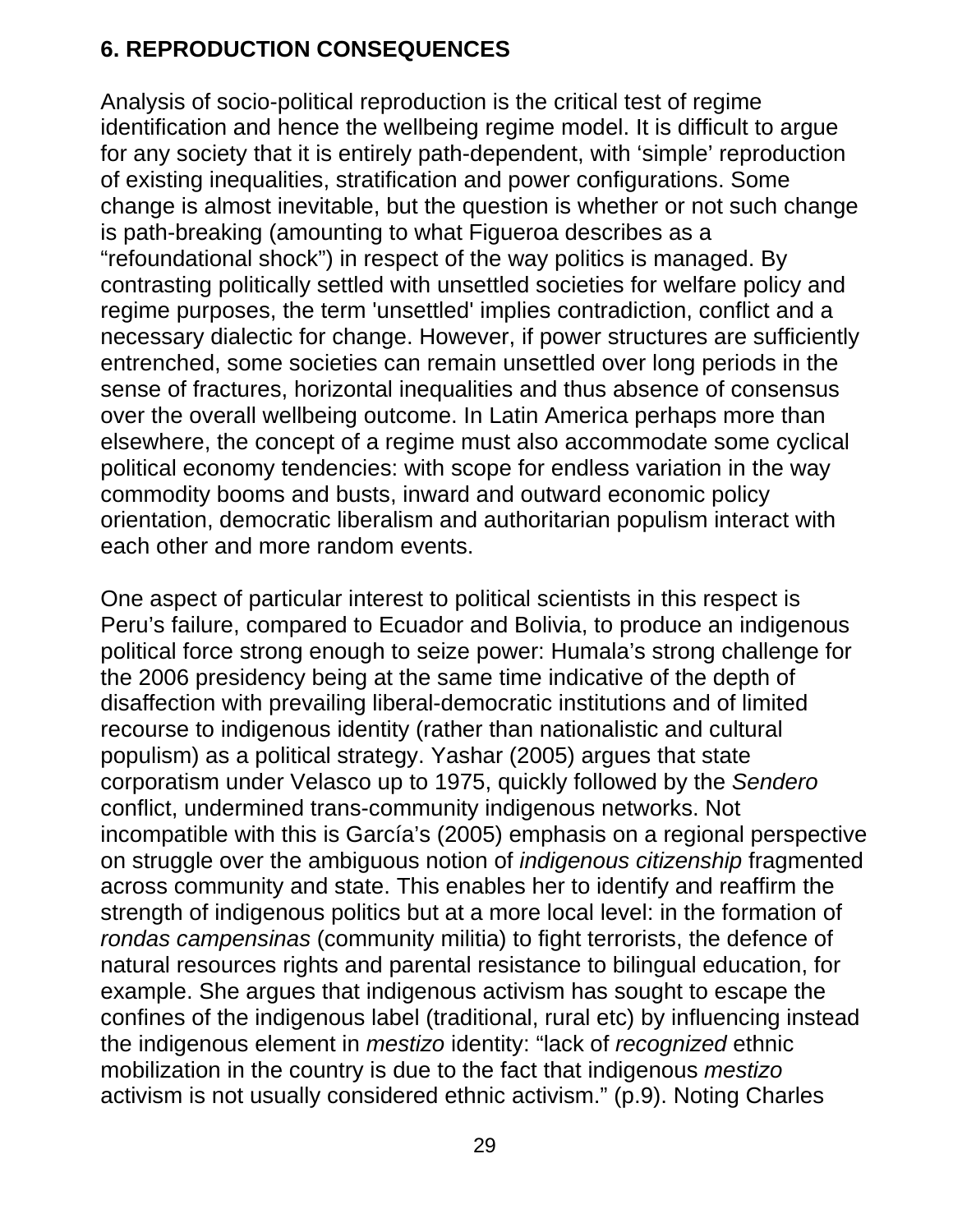Tilly's definition of a social movement as a cluster of contested political performances, she argues that indigenous politics in Peru is not missing but more complicated $^{20}$ .

This line of argument suggests local government is an important arena for sniffing out deeper shifts in political culture and opportunities for wider collective action. There are no shortage of ambitious and socially motivated mayors in the *sierra* as Schneider and Zungia-Hamlin (2005) report, nor of more progressive NGOs willing to link up with them (DFID's El Gol programme being just one example) $2<sup>1</sup>$ . There has certainly been an expansion in the use of the discourse of rights and correlative duties, implying some tendency towards a greater sense of civic security of agency. García's rapid commitment to further decentralisation of health and education budgets also suggests scope for further changes in the political and financial relationship between municipalities and the state, to add to those taking place in respect of social assistance programmes. If all of these processes worked to the ambitions of their advocates, then we might see an increase in participatory politics eroding racialised class differences. Donor funding can also provide leverage for decentralisation as a constructive response to pro-Chavez and anti-Western mobilisation, feeding off feelings of alienation and exclusion. External support can also perhaps be mobilised in support of more deliberative resolution of conflicts over natural resources between foreign investors and local communities. Nevertheless, rights remain fragile and clientelistic forms of patronage and control over budgetary allocations strong. Autonomous security of agency remains weak. Alienation remains. Grassroots and regional mobilisation can be seen as a long-established element of the prevailing regime rather than a challenge to it, lacking the strength and cohesion to institute a more fundamental power diffusion process. Commenting on the prospects that Fujimori might bring lasting change to Peru, Powelson (1997:265) exhorts his readers to "contemplate the immensity of history." This is a conclusion based not only on the resilience of political culture, but also on as yet very limited diversification of the economy. While Peru's unequal security regime seems remarkably resilient and intact in its defence of inequality it perhaps allows at least for some gradual improvement in average welfare. However as a wellbeing regime this suggests the persistence of a large gap between what  $\overline{a}$ 

 $^{20}$  Decentralised local struggles can be as significant as national and trans-community mobilisation. It is also less easily detached from grassroots opinion in its own hinterland, and thus co-opted into the populist projects of others or of neo-liberal pluralism.

 $21$  See Schneider and Zuniga-Hamilin (2005), but also Salgado (2006) for a cautionary examination of decentralisation efforts.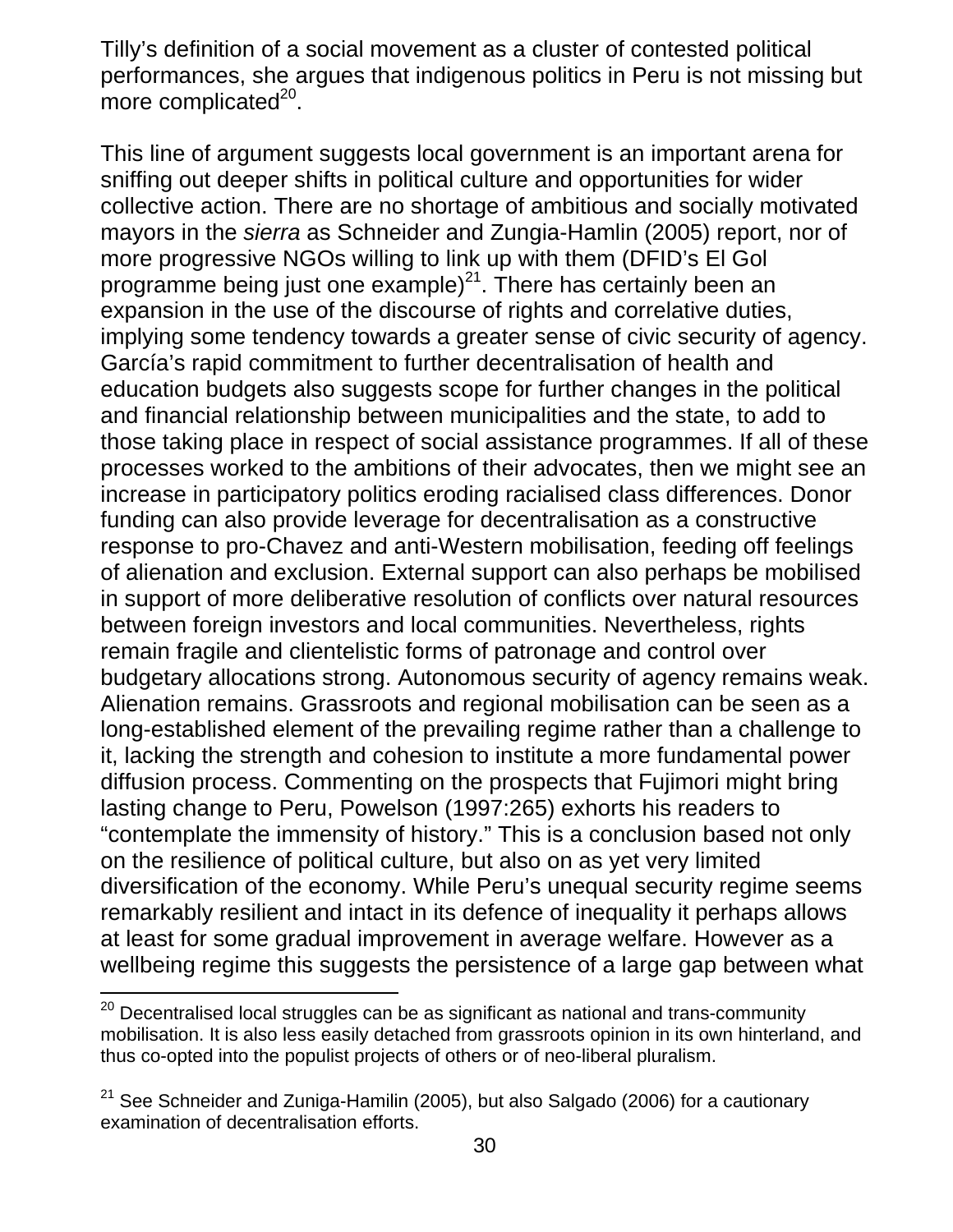poorer Peruvians are tempted to aspire to materially and what they can realistically achieve.

# **7. CONCLUSIONS**

The two main purposes of this paper were first to provide an overview of the institutional landscape within which poor people in Peru pursue wellbeing, and second to use Peru as a case study through which to reflect on the four components of a general wellbeing regime model. With respect to the first, a single overall conclusion is inappropriate to the extent that the 'devil is in the detail'. However a recurring theme has been extent to which the state is implicated in reproducing rather than mitigating the fundamental problem of a highly fragmented and unequal society. In addition, in contrast to Figueroa's theoretical determinism (admitting the possibility of transformation only through an exogenous refoundational shock) the analysis remained open to possibilities of endogenous, incremental acquisition of more equal rights and freedoms. However in so doing we have not relapsed into wishful thinking that the state can somehow reinvent itself as a more proactive and hegemonic force for change. Rather we have emphasised an evolutionary pathway of more gradualist power diffusion across the racialised class continuum in response to grassroots threats to the neo-liberal core of the economy. Part of the difficulty with this argument is that any attempt to isolate a long-term trend is confounded by short-term cycles and fluctuations in politics (e.g. between autocratic and consensual) and policy (e.g. between outward and inward orientation). These oscillations alone justify referring to Peru as an "unsettled regime" not only in the sense of changing over time, but also in the sense of a regime that survives through crisis and the performance of a relatively small political elite rather than being rooted in a deeper settlement between consolidated interests and institutions.

Turning to our second purpose, this paper deliberately adopted a more open and complex welfare regime model than that in Wood, Gough and others' earlier work. At issue is whether the additional generality (and loss of parsimony) entailed in the conceptual enlargement from welfare to wellbeing is justified in terms of the extra understanding of Peru case that it permitted. The most important argument advanced in favour is that it brings the question of poor peoples' alienation and agency more to the centre of analysis, and with it forces a closer analysis of processes and relationships as well as resources and welfare indicators.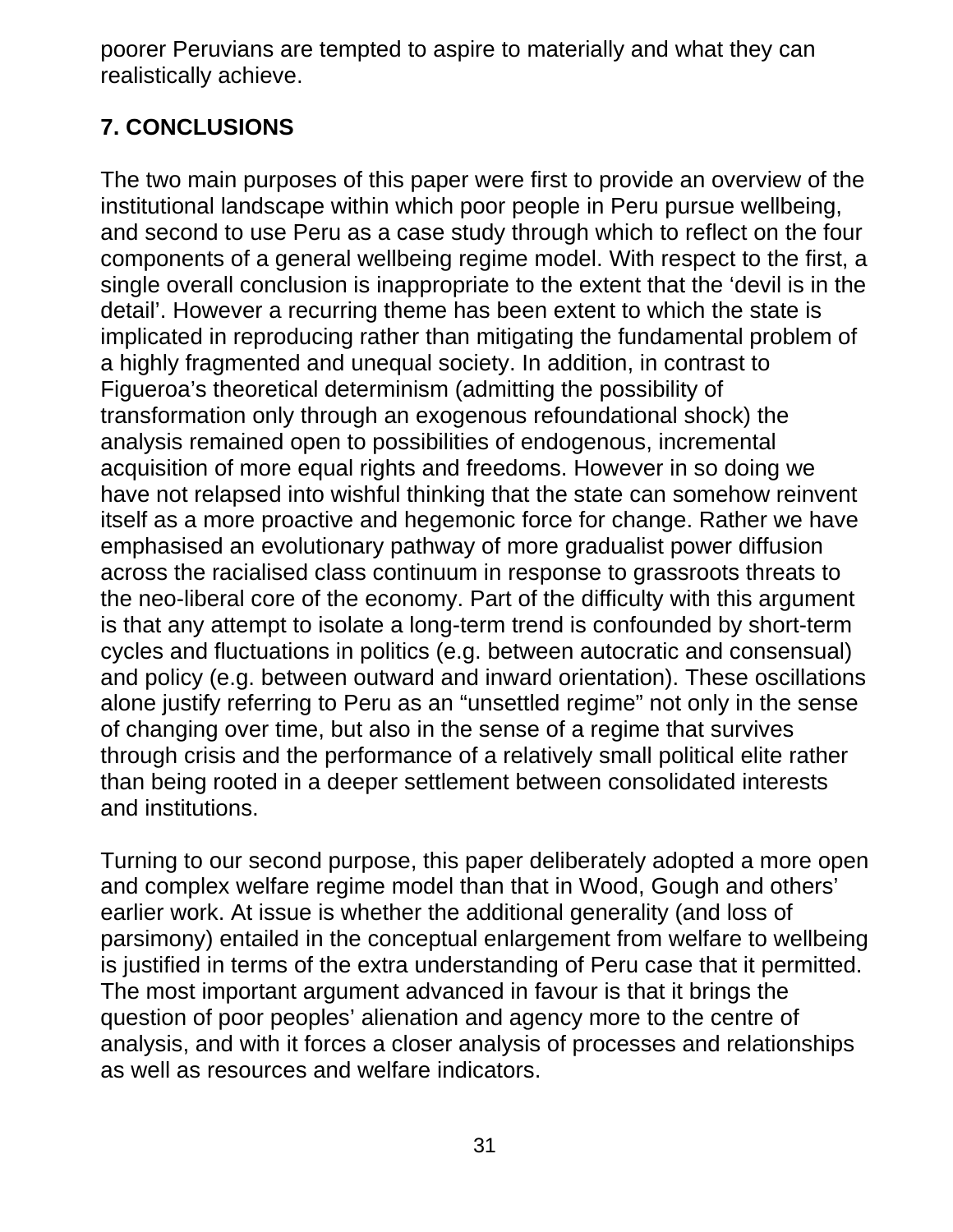# **REFERENCES**

Altamirano, T., Copestake, J.G., Figueroa, A., and Wright, K. (2004) Universal and local understanding of poverty in Peru. *Global Social Policy*, 4 (3) 313-336.

Alvarez, J-L (2007) *Social institutions, collective action and wellbeing in Peru: anthropological and psychology perspectives*. University of Bath: MRes Dissertation in International Development: unpublished.

Appadurai, A. (2004) *The capacity to aspire: culture and the terms of recognition*. In Rao and Walton.

Aramburu, C.E., Arias, R., Diaz, M., Alvarado, G., Portocarrero, J.C., (2004) La vision del estado en sectores populares [Popular visions of the state] *Economia y Sociedad*, 53 (October), 39-46. Consorcio de investigacion economica y social. Lima.

Arredondo, R.O (2005). Peru: the trauma of post-democratic consolidation. in Crandall, R., Paz G., Roett, R., editors (2005) The Andes in focus: security, democracy and economic reform. Boulder: Lynne Reiner.

Barrientos, A., and Hulme, D. (2005) Can social protection tackle chronic poverty? *European Journal of Development Research*, 17(1):1-7.

Bevan, P (2006) Power and social policy in development contexts: Ethiopia's In/Security regime. University of Bath: WeD research group. Paper delivered at the 2006 Annual Meeting of the American Political Science Association.

Burton, M., and Kagan, C. (2005) Liberation social psychology: learning from Latin America. *Journal of Community and Applied Social Psychology*, 15:63-78.

Cameron, M.A. and Mauceri, P., editors (1997) The Peruvian labyrinth: polity, society, economy. Pennsylvania: Pennsylvania State University Press.

Copestake J. (2006) 'Multiple Dimensions of Social Assistance: The Case of Peru's "Glass of Milk" Programme' WeD Working Paper 21, University of Bath (forthcoming in Journal of Development Studies).

Copestake, J. (2007) 'Poverty and exclusion, resources and relationships: theorising the links between economic and social development', in I. Gough & J. A. McGregor (eds) *Wellbeing in*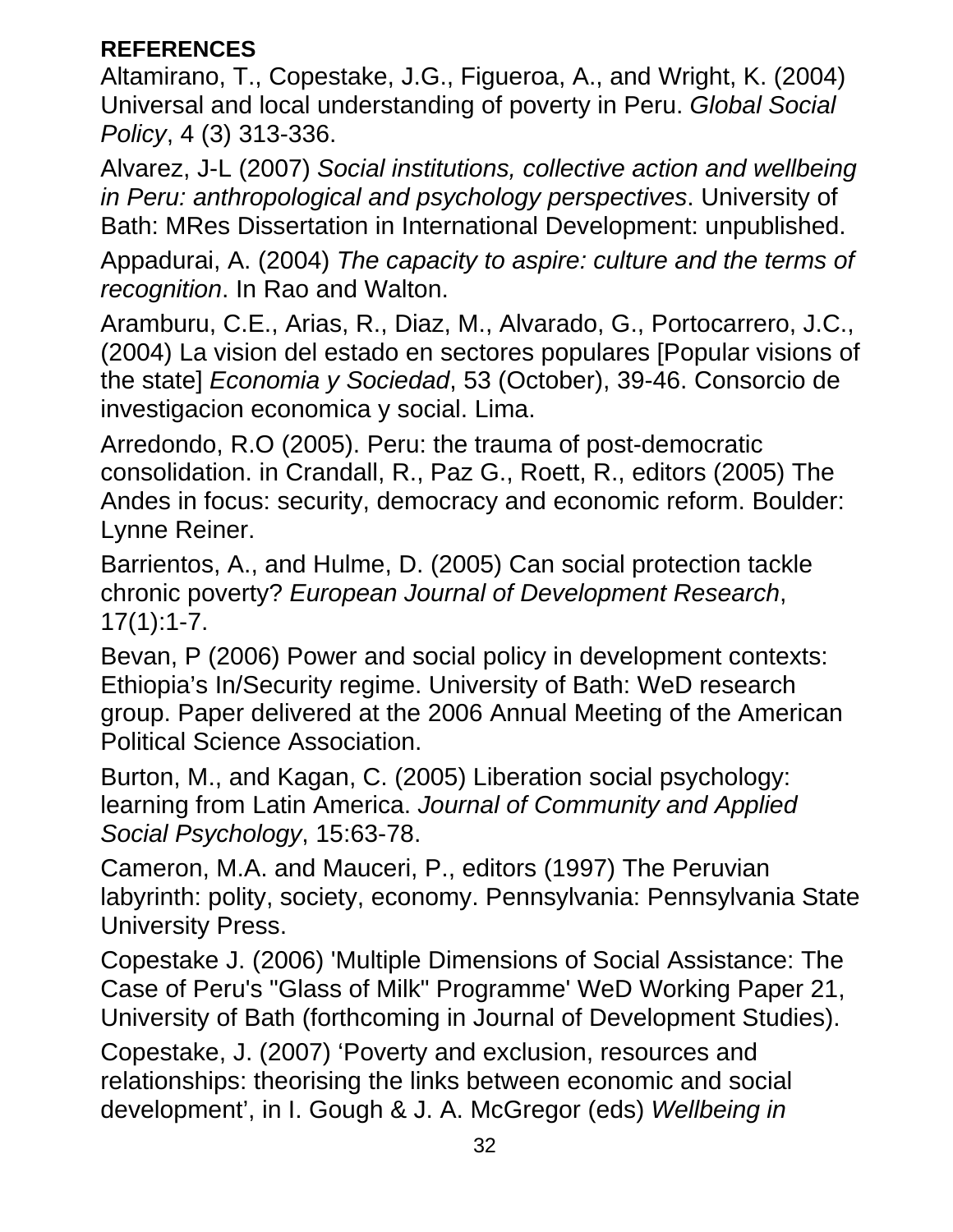*Developing Countries: from theory to research*. Cambridge: Cambridge University Press.

Copestake, J. Editor (forthcoming) 'Reconnecting wellbeing and development in Peru. New York: Palgrave-Macmillan.

Crabtree J., editor (2006) *Making Institutions Work in Peru* Institute for the Study of the Americas, University of London.

Degregori, C.I., editor (2000) *No hay pais mas diverso. Compendio de antropología Peruana* [There is no more diverse country: compendium of Peruvian anthropology] Peruana. Lima: PUCP, IEP, UDP.

Deneulin, S. & Townsend, N. (2006). Public goods, global public goods and common good. [WeD Working Paper 18]. Bath, Wellbeing in Developing Countries Research Group, University of Bath.

Devereux, S. (2006) Looking at social protection through a livelihood lens. IDS in focus, issue 01, Institute of Development Studies, Brighton.

Devine, J., Camfield, L., and Gough, I. (2006) *Autonomy or dependence – or both?* Perspectives from Bangladesh. ESRC Research Group on Wellbeing in Developing Countries, University of Bath. Working Paper 13.

DFID and World Bank (2003), *Perú: Voces de los Pobres [Peru: voices of the poor]* Lima: DFID / World Bank.

Doyal, L. & Gough, I. (1991). *A Theory of Human Need*. Basingstoke: Macmillan.

Drinot, P (2006) Nation-building, racism and inequality: institutional development in Peru in historical perspective. In *Making institutions work in Peru: democracy, development and inequality since 1980*. by J. Crabtree. Institute for the Study of the Americas.

Esping-Andersen G. (1991) *The Three Worlds of Welfare Capitalism* Cambridge and Oxford, Polity Press

Esping-Andersen G. (1999) *Social Foundations of Postindustrial Economies* Oxford, OUP

Figueroa A. and M.Barron (2005) 'Inequality, Ethnicity and Social Disorder in Peru' *CRISE Working Paper 8*, March Queen Elizabeth House, Oxford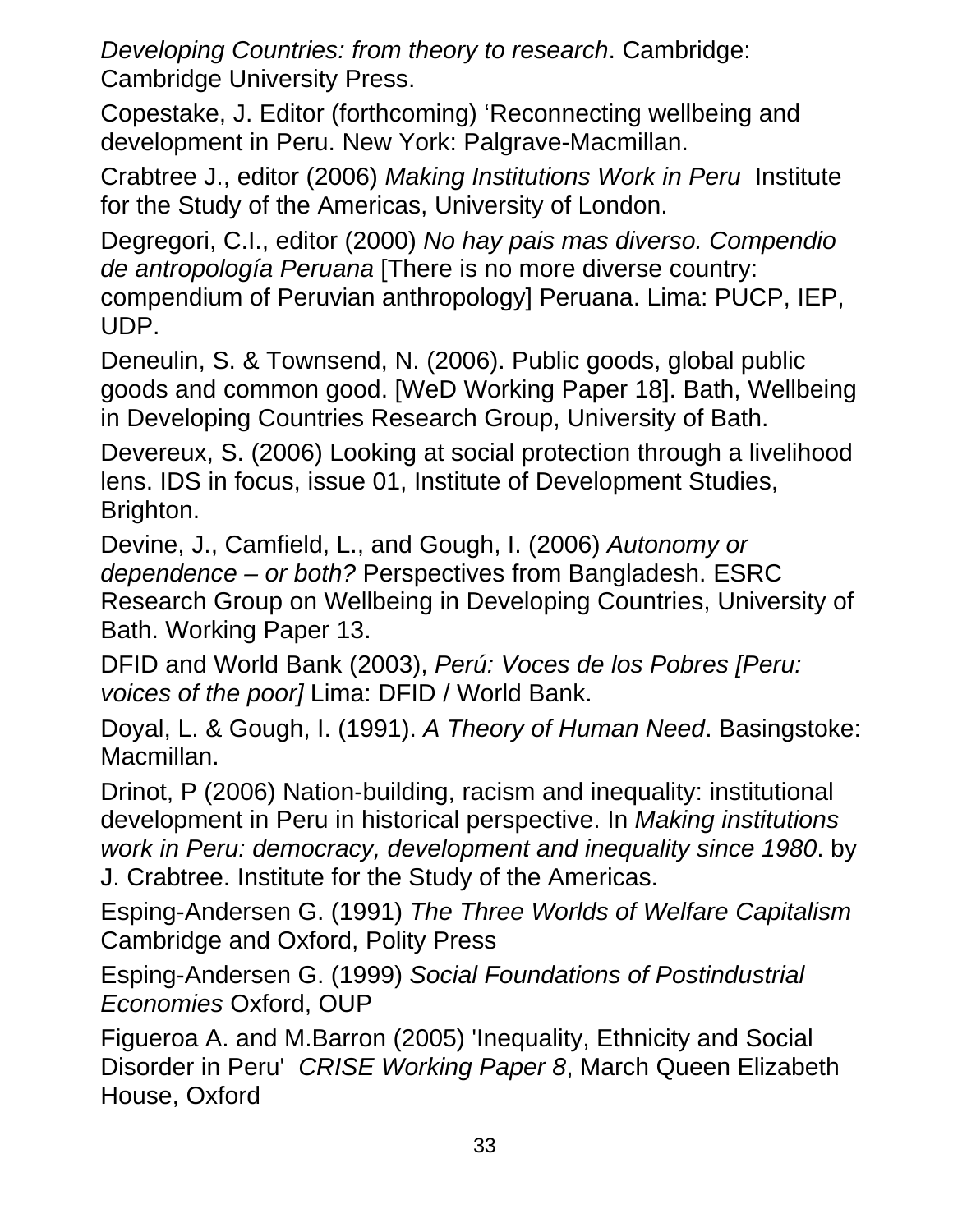Figueroa, A (2007) Education, labour markets and inequality in Peru. Dept of Economics, Catholic University of Peru. Presented at the CRISE workshop on "Inequality, ethnicity and human security in Latin America" in Santa Cruz, Bolivia, 25-26 September.

Figueroa, A. (2003) *La sociedad Sigma: una teoría del desarrollo económico*. [Sigma society: a theory of economic development] Pontificia Universidad Católica del Perú/Fondo de Cultura Económica, Perú. 1ª edición: 2003.

Figueroa, A. (2001a). Social Exclusion as Distribution Theory. In Gacitua E, Sojo C, Shelton, D. *Social Exclusion and Poverty Reduction in Latin America*. World Bank, Washington D.C.

Figueroa, A. (2001b). *Reformas en sociedades desiguales. La experiencia peruana.* [Economic reform in unequal societies. The Peruvian experience]. Fondo Editorial, Pontificate Catholic University of Peru, Lima.

García, M.E. (2005) *Making indigenous citizens: identities, education and multicultural development in Peru*. Stanford, California: Stanford University Press.

Gott, R (2007) Latin America as a white settler society. Bulletin of Latin American Research, 26(2):269-289.

Gough, I. and Wood, G., editors (2004) *Insecurity and welfare regimes in Asia, Africa and Latin America*. Cambridge University Press: Cambridge.

Graham, C., S. Pettinato (2002) Frustrated achievers: winners, losers and subjective well-being in new market economies. *Journal of Development Studies*, 38(4):100-140.

Hirschman, A O (1970) *Exit, voice and loyalty: responses to decline in firms, organizations and states*. Cambridge MA: Harvard University Press.

Jones, N., R.Vargas and E.Villar (2007) 'Conditional Cash Transfers in Peru: Tackling the Multi-Dimensionality of Childhood Poverty and Vulnerability' Forthcoming in A.Minujin et al (ed) *Social Protection Initiatives for Families, Women and Children: An Analysis of Recent Experiences* New York: New School and UNICEF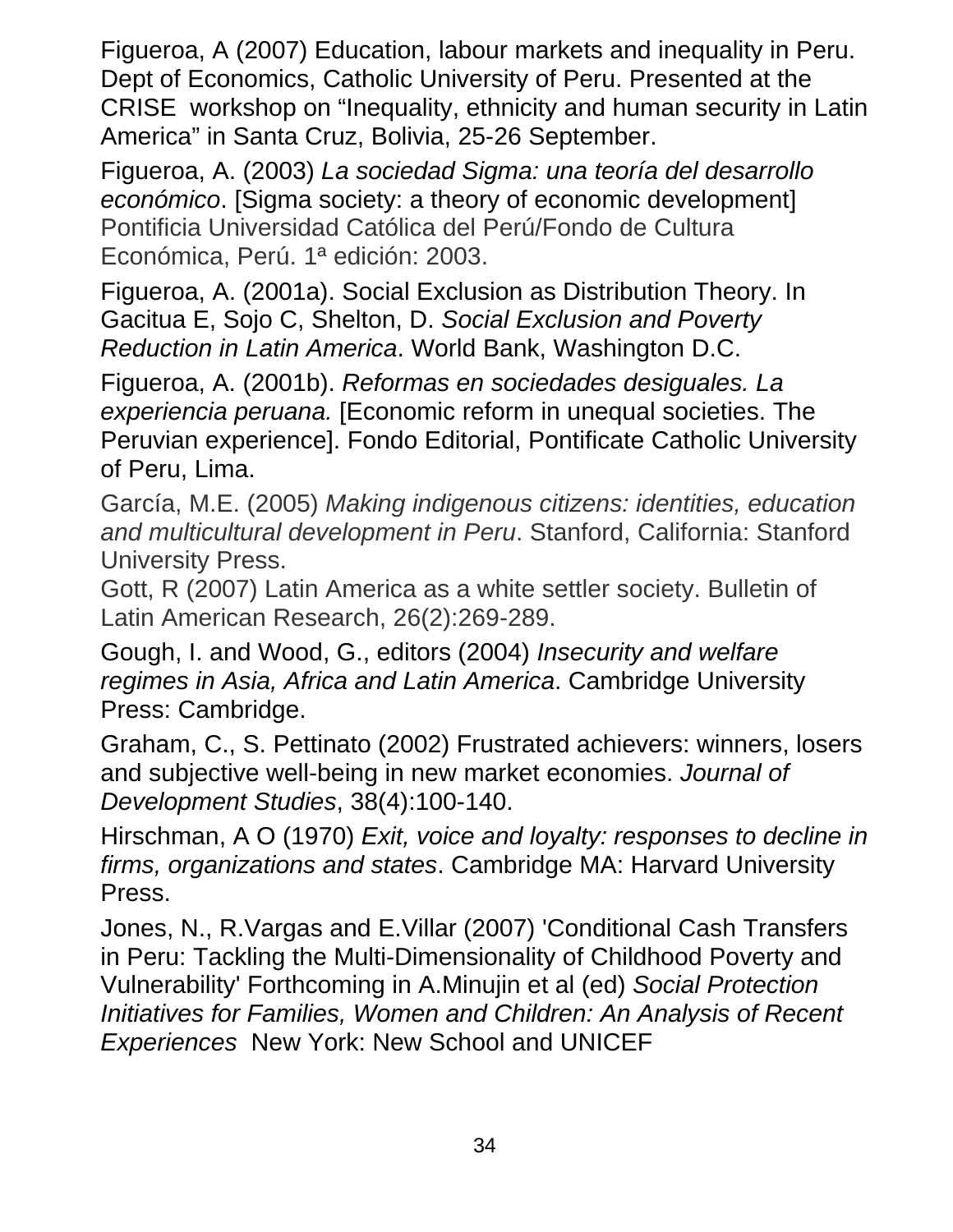Kalecki, M (1976) Observations on social and economic aspects of 'intermediate regimes' in M Kalecki, *Essays on developing economies*. London: Harvester Press.

Lockley, R. (2007) 'Visions and realities of wellbeing: migration along a Central Peruvian corridor. Chapter 5', in J.Copestake (ed), *Reconnecting development and wellbeing: A view from Peru*. New York: Palgrave MacMillan.

Levine, D.H., (2003) The news about religion in Latin America, in Politics and social changing in Latin America: still a distinct tradition? By Wiarda, H.J. and Mott, M.M., editors (2003) Fourth Edition. Westport, Connecticut: Preager.

Lichbach MI. (1998) *The rebel's dilemma,* Michegan University Press, Ann Arbour.

Mayer, E. (2002) *The articulated peasant: Household economies in the Andes.* Boulder: Westview Press.

McGregor J.A. (2004) 'Researching Well-Being: Communicating between the Needs of Policy Makers and the Needs of People' *Global Social Policy* 4 (3), 337-358

McMillan, J and P. Zoido (2004) How to subvert democracy: Montesinos in Peru. CESifo Working Paper No.1173.

Moser, C. (1998), 'The asset vulnerability framework: reassessing urban poverty reduction strategies', *World Development* 26 (1), 1-19.

Palomar Lever, J., N. Lanzagorta Pinol, J. Hernández Uralde (2004) Poverty, psychological resources and subjective well-being. *Social indicators ….*1-38.

Polanyi, K (1944) The great transformation: the political and economic origins of our time. Boston: Beacon Press.

Poole, D. (2004) Between threat and guarantee: justice and community in the margins of the Peruvian state. In *Anthropology in the margins of the State,* edited by V. Das and D. Poole. James Currey: Oxford.

Powelson (1997) *Centuries of Economic Endeavour: Parallel Paths in Japan and Europe and their contrast with the Third World*. Ann Arbour: University of Michigan Press.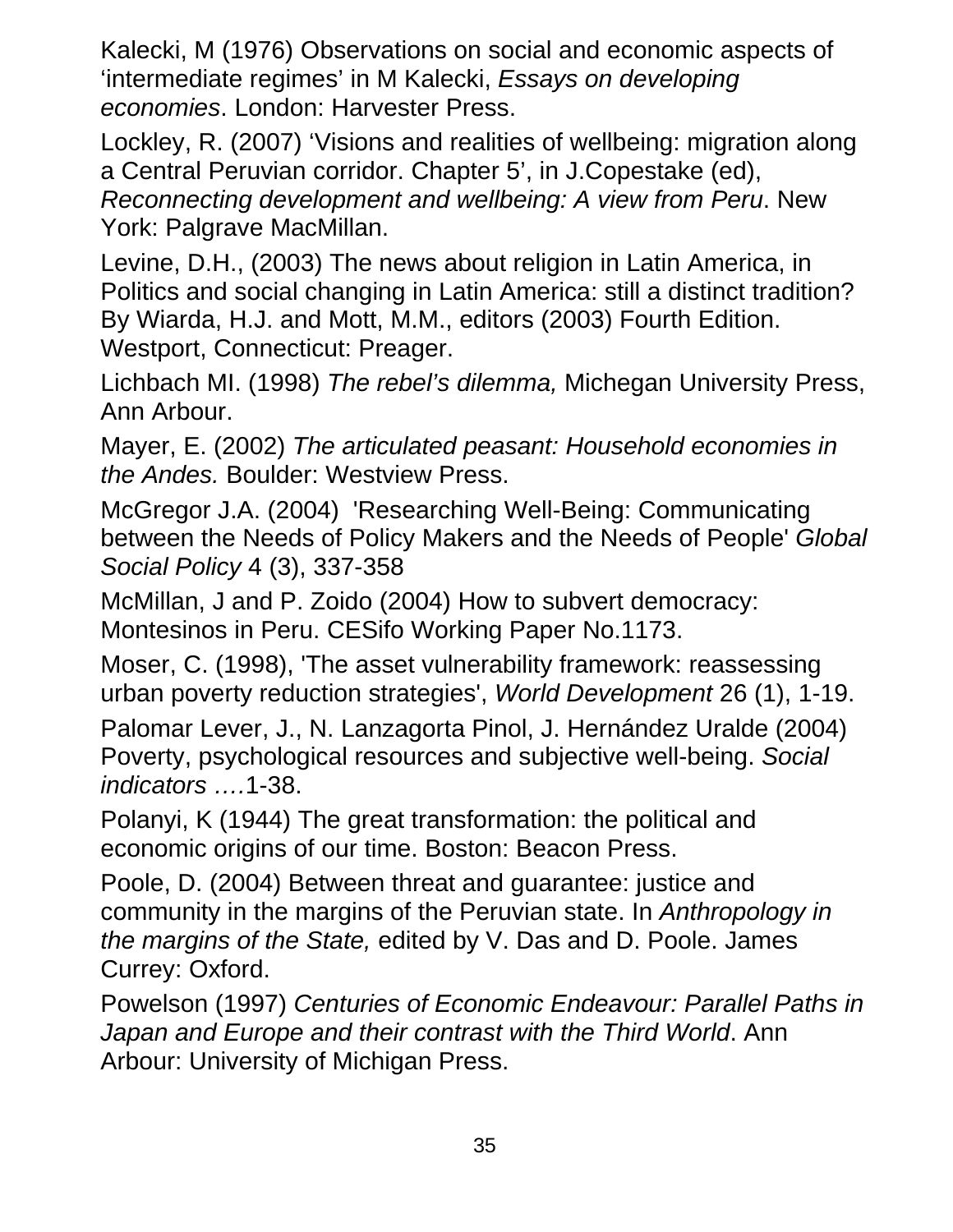Quijano, A. (2000) 'Coloniality of Power and Eurocentrism in Latin America' *International Sociology* June Vil 15(2): 215-232

Rao, V., and Walton, M. editors (2004) *Culture and public action*. Stanford University Press, Standford CA.

*Ryan R. & E.L. Deci (2000) 'Self-determination Theory and the Facilitation of Motivation, Social Development and Well-BeingWellbeing' American Psychologist 55, 68-78* 

Ryan, R., E.L. Deci. (2001a) Self-determination theory, the facilitation of intrinsic motivation, social development and wellbeing. *American Psychologist*, 55:68-78.

Ryan, R.M., E.L. Deci (2001b) On happiness and human potentials: a review of research on hedonic and eudaimonic well-being. *Annual Review of Psychology*, 52:141-66.

Salgado C. M. (2006) 'Decentralisation: An Opportunity for Democratic Governance' Chapter 3 in J.Crabtree (Ed) *Making Institutions Work in Peru* Institute for the Study of the Americas, University of London 45-65

Schaffer B.B. & W.Huang (1975) 'Distribution and the Theory of Access' *Development and Change* 6 (2) 13-36

Schneider, A., R. Zuniga-Hamlin. (2005) *Governance hybrids: propoor, rights based approaches in rural Peru*. Institute of Development Studies working paper 240, Brighton.

Sen A. (1985) *Commodities and Capabilities* Oxford, Elsevier Science Publishers

Sheahan J. (1999) *Searching for a Better Society: The Peruvian Economy from 1950* Pennsylvania State University Press, Pennsylvania

Tanaka, M. (2002) Relations between state and society in Peru: destructuring without restructuring. Unpublished report to DFID, March.

Taylor, L (2007) Politicians without parties and parties without politicians: the foibles of the Peruvian political class, 2000-2006. Bulletin of Latin American Research, 26(1):1-23.

Thorp R., C.Caumartin and G.Gray-Molina (2006) 'Inequality, Ethnicity, Political Mobilisation and Political Violence in Latin America: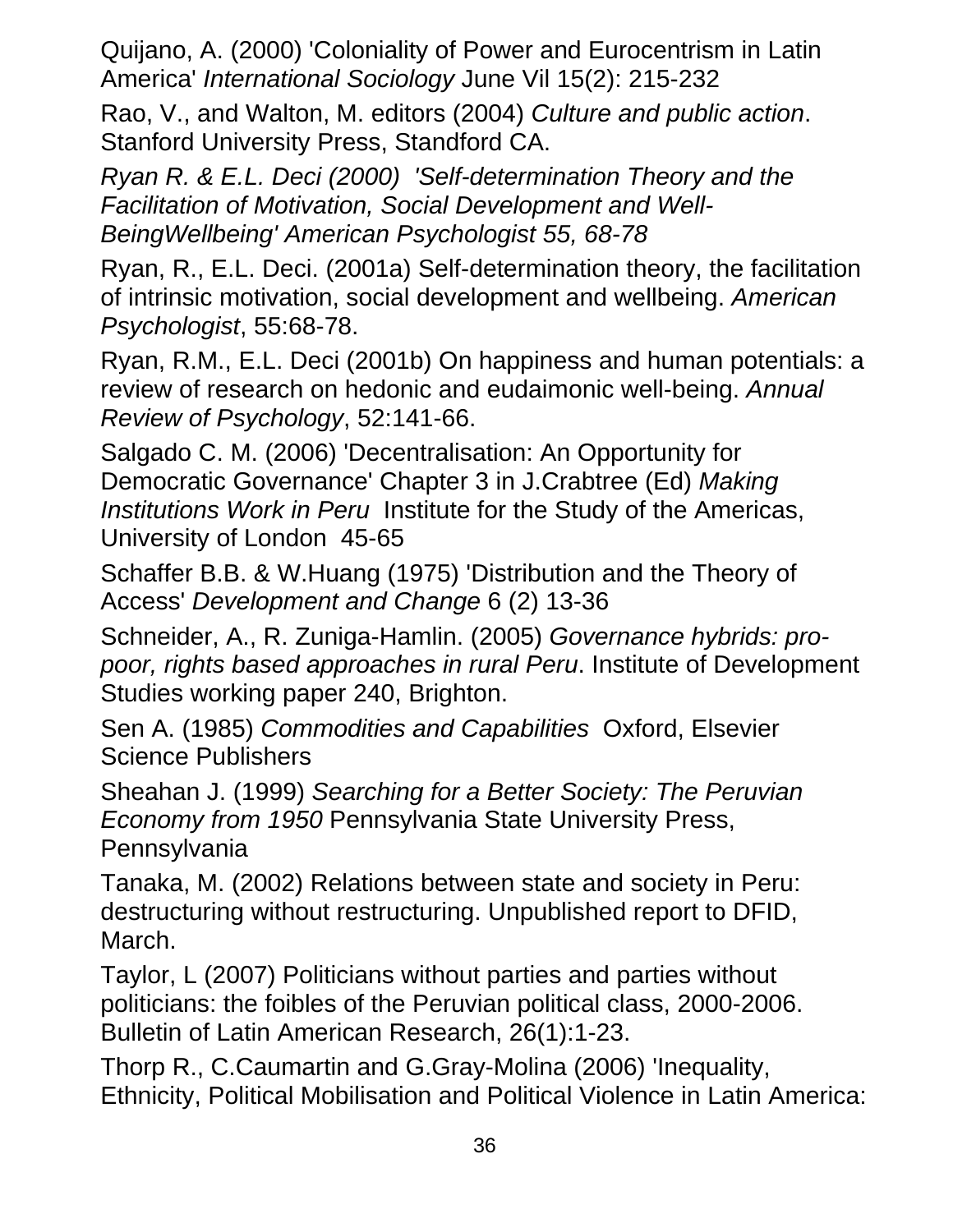The Cases of Bolivia, Guatemala and Peru' *Bulletin of Latin American Research* Vol.25 (4) October 453-480.

UNDP (2005) *Informe de Desarrollo Humano* Lima, Peru UNICEF (2004) *El Estado de la Ninez en el Peru* Lima: UNICEF Wood G. & I. Gough (2006) 'A Comparative Welfare Regime Approach to Global Social Policy' *World Development* 34, 10 1696- 1712

Wood G. (2000) 'Prisoners and Escapees: Improving the Institutional Responsibility Square in Bangladesh' *Public Administration and Development* 20, 221-237

Wood G. (2003) 'Staying Secure, Staying Poor: The Faustian Bargain' *World Development* 31 (3), 455-471

Wood G. (2007a) 'Labels, Welfare Regimes and Intermediation: Contesting Formal Power' in R.Eyben and J.Moncrieffe (Eds) *The Power of Labelling* Earthscan

Wood G. (2007b) 'Using Security to Indicate Wellbeing' chapter 5 in Gough I. and J.A. McGregor (Eds) *Wellbeing in Developing countries: from theory to research.* Cambridge, CUP

World Bank (2003) Desigualdad en America Latina y el Caribe: ruptura con la historia? Washington, DC

Yashar, D.J. (2005) Contesting citizenship in Latin America: the rise of indigenous movements and the post-liberal challenge. CUP: New York and London.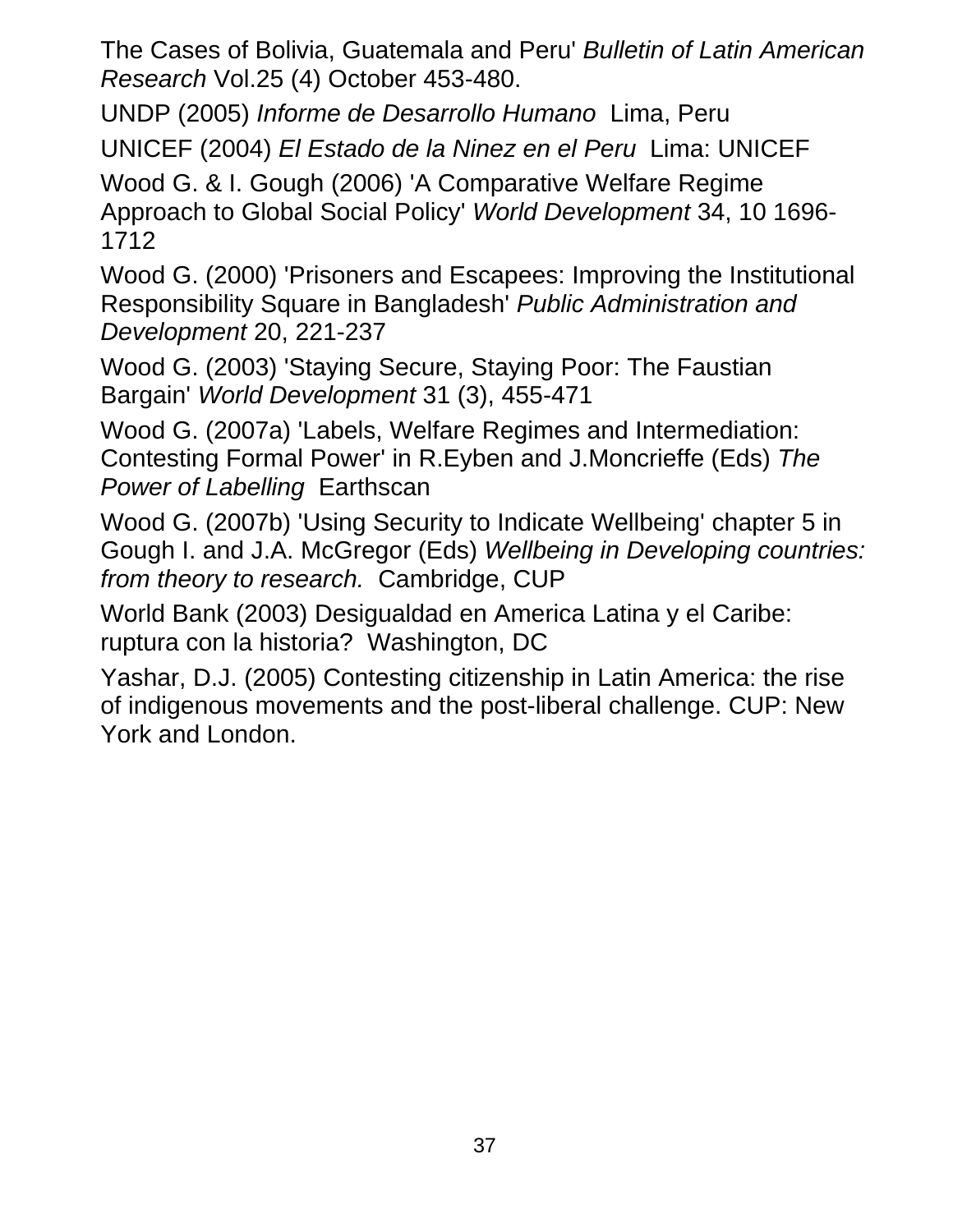#### **List of WeD Working Papers**

WeD 01 'Lists and Thresholds: Comparing the Doyal-Gough Theory of Human Need with Nussbaum's Capabilities Approach' by Ian Gough (March 2003) http://www.welldev.org.uk/research/workingpaperpdf/wed01.pdf

WeD 02 'Research on Well-Being: Some Advice from Jeremy Bentham' by David Collard (May 2003) http://www.welldev.org.uk/research/workingpaperpdf/wed02.pdf

WeD 03 'Theorising the Links between Social and Economic Development: The Sigma Economy Model of Adolfo Figueroa' by James Copestake (September 2003) http://www.welldev.org.uk/research/workingpaperpdf/wed03.pdf

WeD 04 'Discursive Repertoires and the Negotiation of Well-being: Reflections on the WeD Frameworks' by Hartley Dean (September 2003) http://www.welldev.org.uk/research/workingpaperpdf/wed04.pdf

WeD 05 'Poverty Studies in Peru: Towards a more Inclusive Study of Exclusion' by Teofilo Altamirano, James Copestake, Adolfo Figueroa and Katie Wright (December 2003) http://www.welldev.org.uk/research/workingpaperpdf/wed05.pdf

WeD 06 'Exploring the Structured Dynamics of Chronic Poverty: A Sociological Approach' by Philippa Bevan (May 2004) http://www.welldev.org.uk/research/workingpaperpdf/wed06.pdf

WeD 07 'Administrative Allocation, Lease Markets and Inequality in Land in Rural Ethiopia: 1995-97' by Bereket Kebede (July 2004) http://www.welldev.org.uk/research/workingpaperpdf/wed07.pdf

WeD 08 'Participatory Approaches and the Measurement of Well-being' by Sarah White and Jethro Pettit (August 2004)

http://www.welldev.org.uk/research/workingpaperpdf/wed08.pdf

WeD 09 'Subjective and Objective Well-Being In Relation To Economic Inputs: Puzzles and Responses' by Des Gasper (October 2004) http://www.welldev.org.uk/research/workingpaperpdf/wed09.pdf

WeD 10 'Happiness and the Sad Topics of Anthropology' by Neil Thin (May 2005) http://www.welldev.org.uk/research/workingpaperpdf/wed10.pdf

WeD 11 'Exploring the Quality of Life of People in North Eastern and Southern Thailand' by Darunee Jongudomkarn and Laura Camfield (August 2005) http://www.welldev.org.uk/research/workingpaperpdf/wed11.pdf

WeD 12 'Sen and the art of quality of life maintenance: towards a working definition of quality of life' by Danny Ruta, Laura Camfield, Cam Donaldson, (January 2006) http://www.welldev.org.uk/research/workingpaperpdf/wed12.pdf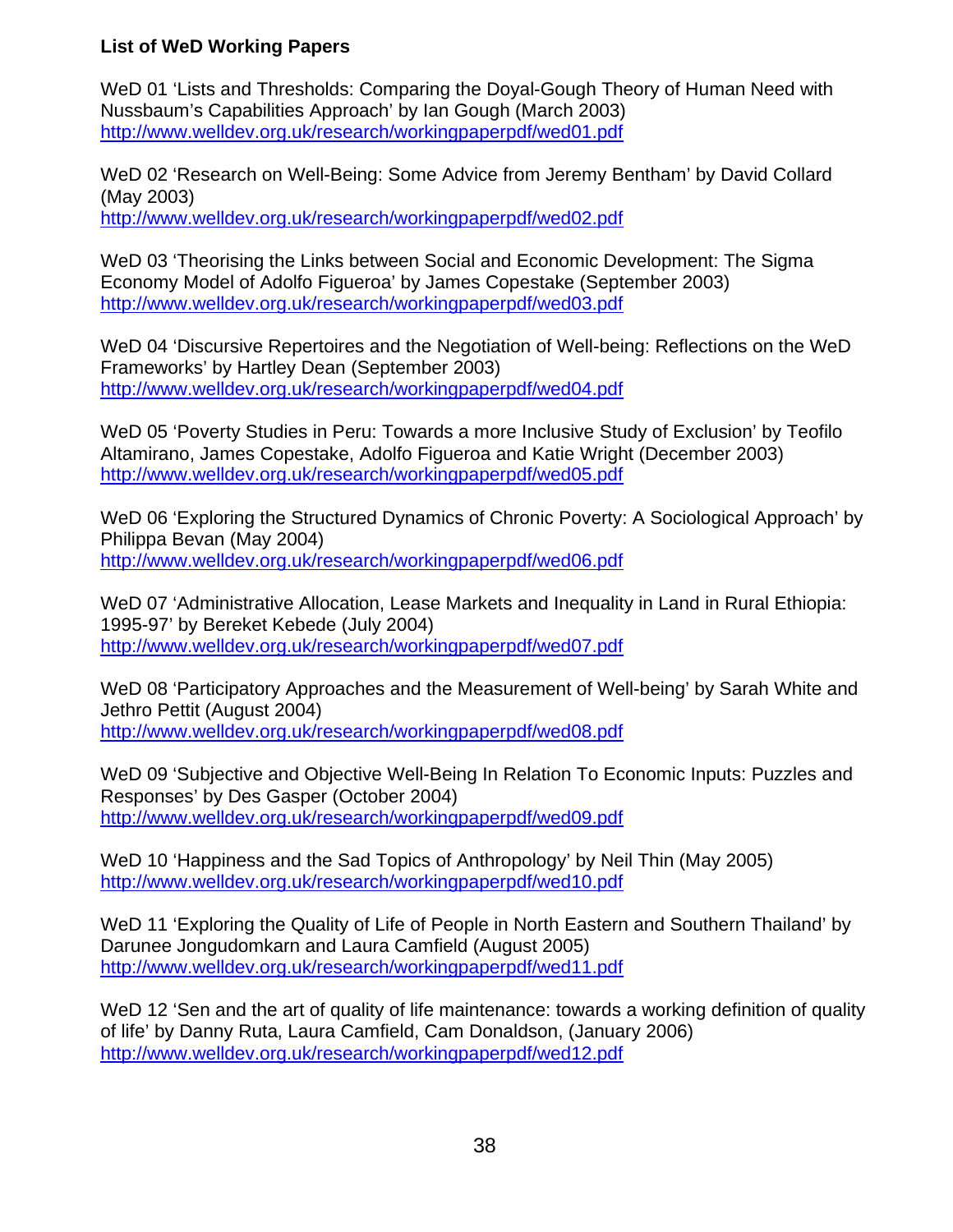WeD 13 'Autonomy or Dependence – or Both? Perspectives from Bangladesh.' By Joe Devine, Laura Camfield, and Ian Gough (January 2006) http://www.welldev.org.uk/research/workingpaperpdf/wed13.pdf

WeD 14 'Relationships, Happiness and Wellbeing: Insights from Bangladesh' by Laura Camfield, Kaneta Choudhury, and Joe Devine (March 2006) http://www.welldev.org.uk/research/workingpaperpdf/wed14.pdf

WeD 15 'The Cultural Construction of Wellbeing: Seeking Healing in Bangladesh' by Sarah White (March 2006)

http://www.welldev.org.uk/research/workingpaperpdf/wed15.pdf

WeD 16 'Exploring the relationship between happiness, objective and subjective well-being: Evidence from rural Thailand' by Mònica Guillén Royo and Jackeline Velazco (March 2006) http://www.welldev.org.uk/research/workingpaperpdf/wed16.pdf

WeD 17 'Measuring wealth across seven Thai communities' by Richard Clarke (April 2006) http://www.welldev.org.uk/research/workingpaperpdf/wed17.pdf

WeD 18 'Public Goods, Global Public Goods and the Common Good' by Séverine Deneulin and Nicholas Townsend (September 2006) http://www.welldev.org.uk/research/workingpaperpdf/wed18.pdf

WeD 19 'Theorising wellbeing in international development' by Ian Gough, J. Allister McGregor and Laura Camfield (September 2006) http://www.welldev.org.uk/research/workingpaperpdf/wed19.pdf

WeD 20 'Researching wellbeing: From concepts to methodology' by J. Allister McGregor (September 2006) http://www.welldev.org.uk/research/workingpaperpdf/wed20.pdf

WeD 21 'Multiple Dimensions of Social Assistance: The Case of Peru's 'Glass of Milk' Programme' by James Copestake (September 2006) http://www.welldev.org.uk/research/workingpaperpdf/wed21.pdf

WeD 22 'Using Security to Indicate Wellbeing 'by Geof Wood (October 2006) http://www.welldev.org.uk/research/workingpaperpdf/wed22.pdf

WeD 23 'Wellbeing, Livelihoods and Resources in Social Practice' by Sarah White and Mark Ellison (October 2006)

http://www.welldev.org.uk/research/workingpaperpdf/wed23.pdf

WeD 24 'Poverty And Exclusion, Resources And Relationships: Theorising The Links Between Economic And Social Development' by James Copestake (October 2006) http://www.welldev.org.uk/research/workingpaperpdf/wed24.pdf

WeD 25 'Researching Wellbeing Across The Disciplines: Some Key Intellectual Problems And Ways Forward' by Philippa Bevan (October 2006) http://www.welldev.org.uk/research/workingpaperpdf/wed25.pdf